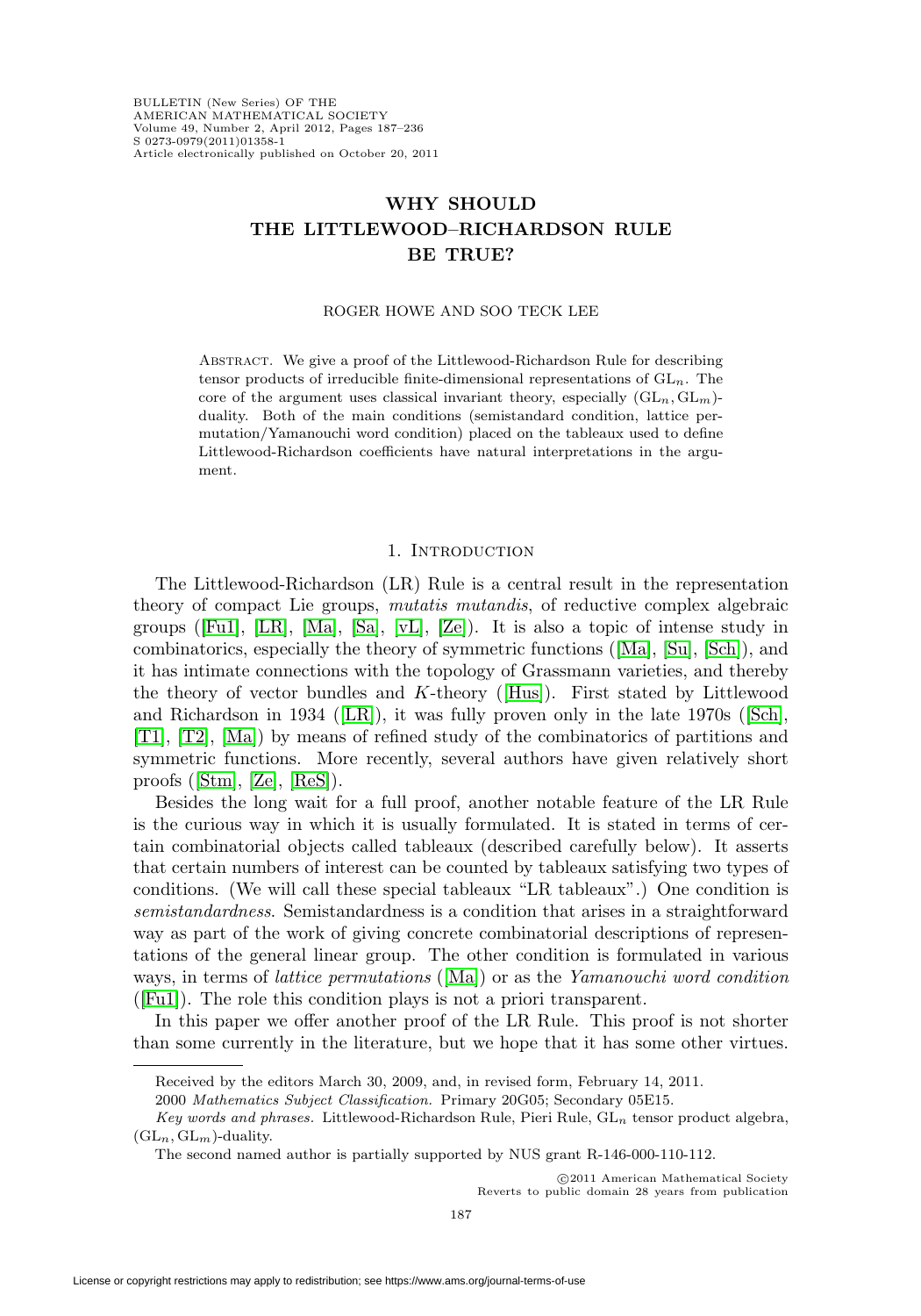Whereas almost all proofs noted above are based on combinatorics, this one uses representation theory in substantial ways. Moreover, it is a refinement of the original partial proof of Littlewood and Richardson, so that it shows how their argument can be completed by appropriate use of representation theory. We also hope that it gives some insight into why the standard statement of the LR Rule is reasonable. More precisely, our argument puts the semistandardness condition and the other condition on essentially equal footings. It uses representation theory to argue that the combination of the two conditions is what you might hope would characterize the phenomenon described by the LR tableaux. Also, it interprets the lattice permutation/Yamanouchi word condition in terms of  $(GL_n, GL_m)$ -duality. See §7 for details.

Here is a preview of the rest of the paper. In §2, we briefly review the varied applications of the LR Rule. In §3, we review some basic facts in the representation theory of  $GL_n$ . In §4, we state the LR Rule in its standard form. In §5, we discuss it in the light of representation theory and provide an alternative interpretation of the conditions defining LR tableaux. We hope that this discussion makes the LR Rule seem natural and inevitable. In §6, we recall the arguments of Littlewood and Richardson concerning a special case of the rule, and put these in a representation-theoretic setting. This argument has a strong combinatorial component and is closely connected to the Catalan numbers. It is also suggestive of the path model descriptions of tensor products and branching rules developed by Littelmann ([\[Lim\]](#page-48-8)). Finally in §7, we show how the constructions of [\[HTW1\]](#page-47-1), [\[HTW3\]](#page-47-2), and [\[HL\]](#page-47-3), of explicit highest weight vectors in tensor products, allow one to establish the general case of the LR Rule on the basis of the special case treated by Littlewood and Richardson.

A key tool in the arguments of §7 is the theory of of SAGBI bases ([\[RuS\]](#page-48-9)), especially the use of leading monomials to analyze the structure of various algebras. The backdrop for the calculations of  $\S7$  is the standard monomial theory of Hodge. This theory has undergone intensive study and now can be proven more simply, and interpreted more conceptually, than when it was first established. Although it is not strictly needed for the proof of the LR Rule, at the end of  $\S7.2$ , we sketch some of the recent history of standard monomial theory.

# 2. Appearances of the Littlewood-Richardson Rule

We offer here a brief overview of some of the occurrences and applications of Littlewood-Richardson coefficients. These topics are discussed in much greater detail in several works of Fulton ([\[Fu1\]](#page-46-0), [\[Fu2\]](#page-46-1)).

2.1. **Representation theory.** Over the years since its discovery, it has become understood that the LR Rule unifies a large range of phenomena in representation theory and the geometry of Lie groups and homogeneous spaces.

In the original paper ([\[LR\]](#page-48-0)), the LR Rule was formulated to describe how to decompose the tensor product of two irreducible representations of the unitary group (equivalently, two irreducible "regular" or "rational" representations of the complex general linear group) into a sum of irreducible representations. It is now understood that LR coefficients can be used to describe branching rules for all families of classical symmetric pairs ([\[HTW2\]](#page-47-4)).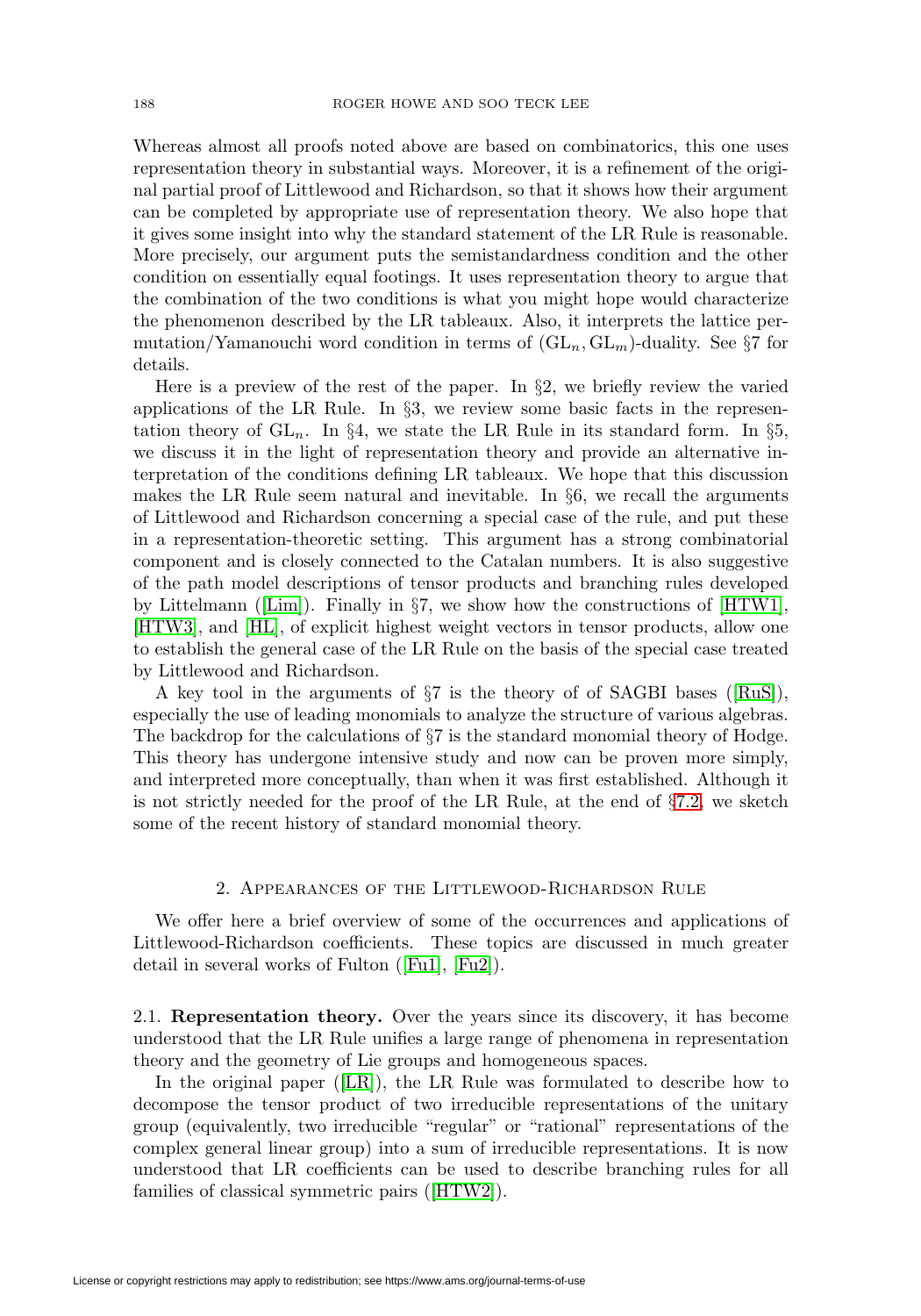Given a group G and a subgroup H, the branching rule from  $G$  to H is the description of how irreducible representations of  $G$  decompose into irreducible  $H$ subrepresentations. If G and hence H is compact, then any representation  $\pi$  of H will decompose into a direct sum of irreducible representations, and the only information one needs to describe  $\pi$  up to isomorphism is the multiplicity  $m(\pi, \rho)$  with which each irreducible representation  $\rho$  of H appears in  $\pi$ . Thus, knowledge of the multiplicities  $m(\sigma_{H}, \rho) = m(\sigma, \rho)$  of the restriction to H of each irreducible representation  $\sigma$  of G is sufficient to provide at least a numerical form of the branching rule from G to H. The  $m(\sigma, \rho)$  are called *branching multiplicities* from G to H (or for the pair  $(G, H)$ .

Given a (finite or compact) group G, a tensor product  $\sigma \otimes \tau$  of two irreducible representations of G may be regarded as an irreducible representation of the product  $G \times G$  of G with itself. This is sometimes called the *outer* tensor product of  $\sigma$  and  $\tau$ , whereas the same tensor product, thought of as a representation of the original group  $G$ , is called the *inner* tensor product. The relation between the outer tensor product and the inner tensor product may be thought of in terms of restricting a representation to a subgroup. Indeed, if we embed G into  $G \times G$  diagonally, by the mapping  $\Delta: g \to (g, g)$  for  $g \in G$ , then the inner tensor product of  $\sigma$  and  $\tau$  results from restricting the outer tensor product to  $\Delta(G)$ .

The group  $G \times G$  has an obvious involution (automorphism of order 2) given by  $\gamma:(g_1,g_2)\to(g_2,g_1)$ . It is easily checked that  $\Delta(G)$  is the set of fixed points of  $\gamma$ . This means that  $\Delta(G)$  is a *symmetric subgroup* of  $G \times G$ . In general, a subgroup  $K \subset G$  is called a symmetric subgroup if K consists of the fixed points of an involution (automorphism of order 2) of G. A pair  $(G, K)$  where K is a symmetric subgroup of  $G$  is called a *symmetric pair*.

A *classical algebraic group* is a member of one of the three families of the general (or special) linear groups, orthogonal (or special orthogonal, or spin), or symplectic groups; or products of these. The symmetric pairs  $(G, K)$  of classical Lie groups can be put into ten infinite families ([\[HTW1\]](#page-47-1)) comprising four general types: diagonal subgroups, direct sum decompositions, isometry groups, and stabilizers of polarizations. The general linear group embedded diagonally in its product with itself is one of these ten families, and the LR Rule is exactly the branching law for this family of symmetric pairs. The multiplicity of a representation  $\nu$  in the tensor product of two other irreducible representations  $\lambda$  and  $\mu$  is denoted  $c^{\nu}_{\lambda,\mu}$ . The numbers  $c^{\nu}_{\lambda,\mu}$  are called *Littlewood-Richardson (LR) coefficients*.

It turns out that, at least under some technical restrictions, the branching rules for all ten families of classical symmetric pairs  $(G, K)$  can be described in terms of LR coefficients. A substantial literature is devoted to showing this, from work of Littlewood in the early 1940s (the Littlewood restriction rule [\[Liw1\]](#page-48-10)), continuing through the 1990s ([\[BKW\]](#page-46-2), [\[Liw2\]](#page-48-11), [\[Liw3\]](#page-48-12), [\[Ki1\]](#page-47-5), [\[Ki2\]](#page-47-6), [\[Ki3\]](#page-47-7), [\[Ki4\]](#page-47-8), [\[Ko\]](#page-47-9), [\[KoT\]](#page-48-13)). For a review of the work up to about 1990, see [\[Su\]](#page-48-3), and for a unified treatment, see [\[HTW2\]](#page-47-4).

We note that, by Frobenius Reciprocity ([\[GW\]](#page-47-10)), knowing the branching rule from  $G$  to a subgroup  $K$  is equivalent to being able to decompose the induced representation  $\text{Ind}_{K}^{G} \sigma$  from any representation  $\sigma$  of K. When G and K are compact Lie groups, this amounts to the spectral analysis of sections of the homogeneous vector bundle defined by  $\sigma$  over the homogeneous space  $G/K$  (which is a compact symmetric space when  $(G, K)$  is a symmetric pair).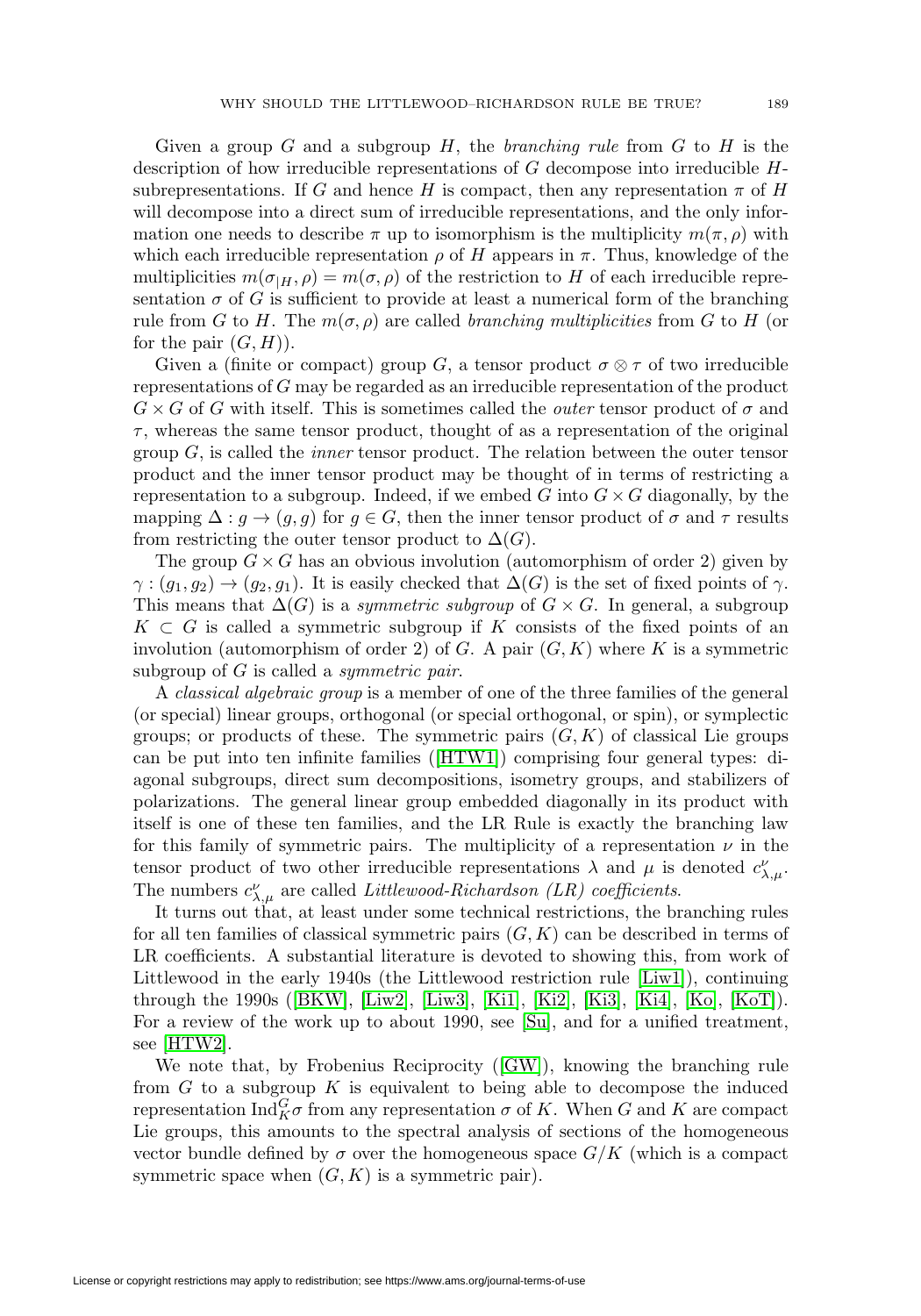The application of LR coefficients in representation theory is not limited to Lie groups. It turns out that the restriction of irreducible representations of a symmetric group  $S_n$  on n letters to the subgroup  $S_m \times S_{n-m}$  is also described by LR coefficients (i.e., the branching rule from  $S_n$  to  $S_m \times S_{n-m}$ ). This appearance of the LR coefficients in the representation theory of the symmetric group is related to the beautiful *Schur duality* ([\[W2\]](#page-49-3), [\[Ho2\]](#page-47-11), [\[GW\]](#page-47-10) etc.), which gives a natural correspondence between representations of the  $S_n$  on the one hand and  $GL_m(\mathbb{C})$  on the other.

2.2. **Combinatorics.** The influence of the LR Rule is not limited to representation theory. The search for its proof greatly stimulated combinatorics, specifically, the combinatorics of Young diagrams and tableaux. It is in this context, via the tools of the Robinson-Schensted-Knuth correspondence and the jeu de taquin of Schützenberger that many of the proofs in the literature are given ([\[Sch\]](#page-48-4),  $[T1]$ , [\[T2\]](#page-49-2), [\[Ma\]](#page-48-1)). This proof computes (generalizations of) the LR coefficients as the number of ways that a skew Young diagram with given content can be "rectified" to a given standard tableau. Several other interpretations of the LR coefficients in terms of tableaux or skew tableaux, including the "pictures" interpretation of Zelevinsky ([\[Ze\]](#page-49-1)), have also been given. See [\[Fu1\]](#page-46-0) for further discussion.

The original motivation for the LR Rule, and indeed the main focus of [\[LR\]](#page-48-0), is the theory of symmetric functions. As discussed in Macdonald's book ([\[Ma\]](#page-48-1)), there are many bases for the ring of symmetric functions, each valuable for a different purpose, and a substantial portion of the theory is devoted to mediating between these bases. One basis that was of considerable interest was the basis of S-functions (or Schur functions). This basis was studied during the 19th century, but has been named for Schur since his work identified it with the characters of  $GL_n(\mathbb{C})$  (equivalently, of the unitary group  $U(n)$ ) in an appropriate coordinate system. (This amounts to the Weyl Character Formula ([\[W2\]](#page-49-3)) for the unitary group.) The LR coefficients are the structure constants for the ring structure of the symmetric functions with respect to the basis of S-functions. Since the character of the tensor product of representations is the product of the characters of the factors, the identification of S-functions with characters makes the link between the representation theoretic definition and the symmetric function definition. However, the symmetric function interpretation stands on its own within that area of study.

<span id="page-3-0"></span>2.3. **Geometry.** The LR coefficients show up in the topology of Grassmann varieties (and are thereby relevant to the theory of vector bundles) ([\[Le\]](#page-48-14), [\[Fu1\]](#page-46-0), [\[Fu2\]](#page-46-1)). The Grassmannian  $G_{n,d}(\mathbb{C}) = G_{n,d}$  is the set of d-dimensional planes in an ndimensional complex vector space. It can be decomposed into a union of  $\binom{n}{d}$  cells of even dimension. The cells are known as Bruhat cells, and their closures are (possibly singular) subvarieties of  $G_{n,d}$  known as *Schubert varieties*. They are so named because they are basic to a rigorous approach to enumerative geometry pioneered by Schubert in the 19th century ([\[Scb\]](#page-48-15)).

We will pause to describe the Schubert varieties. Recall that a  $flag$  in  $\mathbb{C}^n$  is a sequence of subspaces  $U_i$  that are nested, in the sense that  $U_i \subset U_{i+1}$ . A flag is complete if it contains one subspace of every dimension: dim  $U_i = i$  for  $0 \le i \le n$ . Given a (an ordered) basis  $\mathcal{B} = {\vec{b}_i : 1 \leq i \leq n}$  for  $\mathbb{C}^n$ , we can define a complete flag  $\mathcal{F}_{\mathcal{B}}$  by letting  $U_{\mathcal{B},i} = U_i$  be the span of the basis first i elements:  $\vec{b}_a$  for  $1 \le a \le i$ . We call this the *upper flag* associated to B.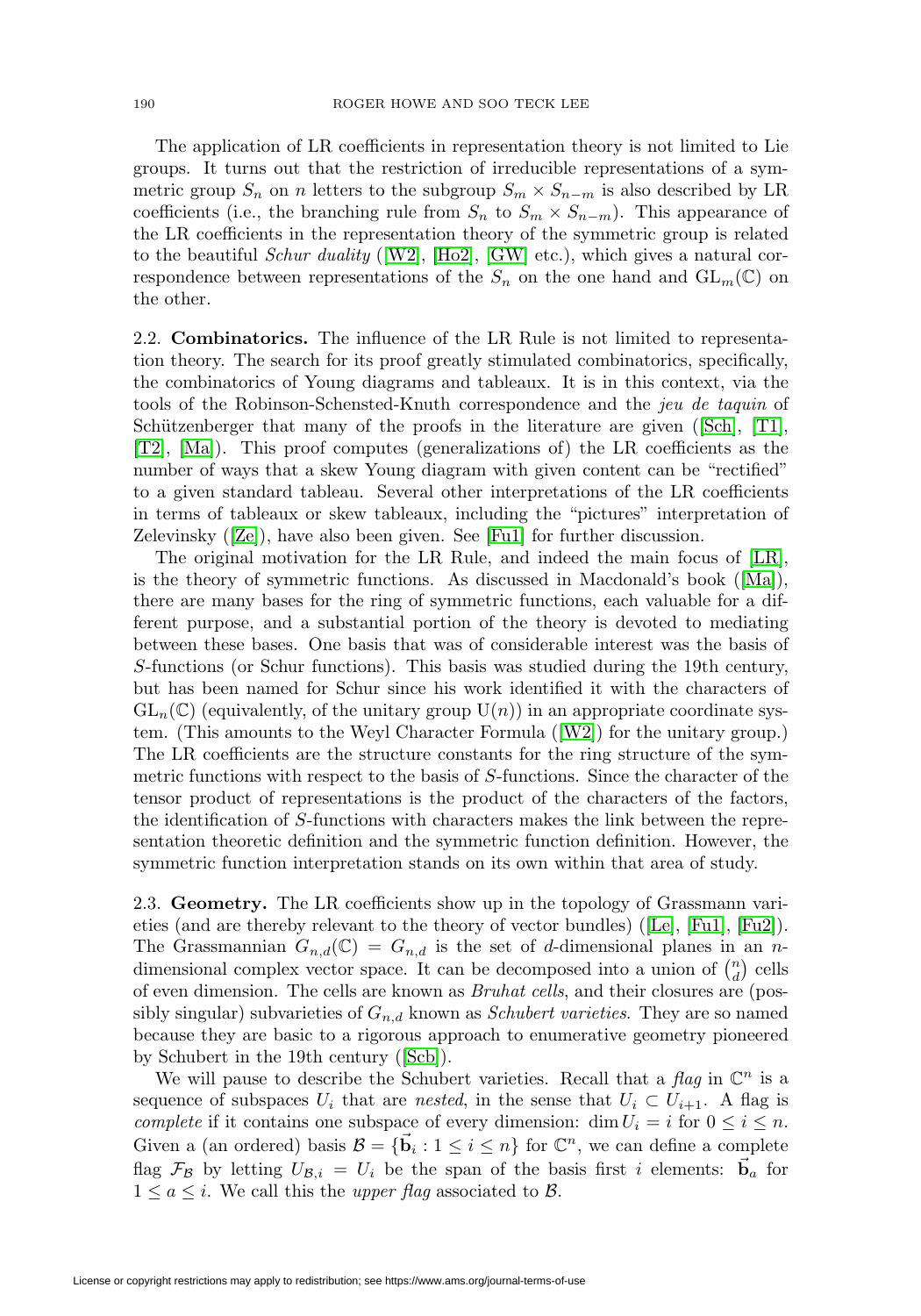If we use the standard Hermitian inner product on  $\mathbb{C}^n$ , then a version of the Gram-Schmidt procedure allows us attach to a complete flag  $\mathcal F$  an orthonormal basis  $\mathcal{B} = {\mathbf{\bar{u}}_i}$  such that  $\mathcal{F} = \mathcal{F}_{\mathcal{B}}$  is the upper flag attached to this basis. More canonically, we can attach to F the collection of lines  $L_i = U_i \cap (U_{i-1}^{\perp})$ . Here  $X^{\perp}$ indicates the orthogonal complement with respect to the Hermitian form of the subspace  $X \subset \mathbb{C}^n$ . Then  $\vec{u}_i$  can be any unit vector in  $L_i$ . Thus, the elements of  $\beta$ are specified only up to multiplication by scalars of absolute value 1.

Fix a complete flag  $\mathcal{F} = \{U_i\}$  in  $\mathbb{C}^n$ . Given a subspace  $V \subset \mathbb{C}^n$ , the intersections  $V \cap U_j$  will form a nested sequence of subspaces of V, and it is easy to see that  $\dim(V \cap U_j) \leq \dim(V \cap U_{j-1})+1$ . Thus, except for the facts that there is redundancy and some of the  $V \cap U_j$  are equal to each other, these subspaces form a complete flag in V. We will call the sequence of j such that  $V \cap U_j \neq V \cap U_{j-1}$  the jump sequence of V.

Denote the jump sequence of V relative to F by  $J_{\mathcal{F},V} = J_V$ . Thus,  $J_V$  is a strictly increasing sequence of integers, which we will list in a column of length  $d = \dim V$ :

<span id="page-4-0"></span>(2.1) 
$$
J_{\mathcal{F},V} = J_V = J = \begin{bmatrix} j_1 \\ j_2 \\ j_3 \\ \vdots \\ j_d \end{bmatrix}.
$$

It is easy to convince oneself that any collection  $J$  of  $d$  distinct whole numbers  $j_a, 1 \le a \le d$ , from 1 to n, arise as the jump sequence of some d-dimensional subspace V. Indeed, if F is the upper flag for the basis  $\mathcal{B} = {\{\vec{b}_i\}}$  and J is a list of d indices from 1 to n, just take  $V_{\mathcal{B},J} = V_J$  to be the span the basis vectors  $\vec{b}_{j_a}$ for  $j_a$  in J. Then it is obvious that the jump sequence of  $V_J$  is exactly J. Thus, there are exactly  $\binom{n}{d}$  possibilities for the jump sequence of V. Denote the set of d-dimensional subspaces V with jump sequence equal to J by  $B_{\mathcal{F},J} = B_J$ .

Let  $\mathbf{B}_{\mathcal{F}}$  be the subgroup of  $\mathrm{GL}_n(\mathbb{C})$  that stabilizes the spaces  $U_j$  of the complete flag F. It is clear that if V is a subspace of  $\mathbb{C}^n$  and g is in  $\mathbf{B}_{\mathcal{F}}$ , then  $g(V)$  has the same jump sequence with respect to  $\mathcal F$  as  $V$  does. Thus, the Bruhat cells  $B_{\mathcal{F},J}$  are invariant under  $\mathbf{B}_{\mathcal{F}}$ . It is well known and follows from reduction theory in elementary linear algebra that in fact  $B_{\mathcal{F},J}$  is just the  $\mathbf{B}_{\mathcal{F}}$  orbit in  $G_{n,d}$  of the space  $V_J$ :

(2.2) 
$$
B_{\mathcal{F},J} = B_J = \{ V : J_{\mathcal{F},V} = J \} = \mathbf{B}_{\mathcal{F}}(V_J).
$$

Reduction theory also reveals that this set can be parametrized by a complex vector space of dimension

<span id="page-4-1"></span>(2.3) 
$$
\sum_{a=1}^{d} (j_a - a) = \left(\sum_{a=1}^{d} j_a\right) - \frac{d(d+1)}{2}.
$$

Thus, topologically,  $B_J$  is a cell of dimension  $2\left(\left(\sum_{a=1}^d j_a\right)-\frac{d(d+1)}{2}\right)$ .

The closure  $\overline{B}_{\mathcal{F},J} = \Omega_{\mathcal{F},J}$  of a given Bruhat cell  $B_J$  is called a *Schubert variety*. It is a union of the original cell together with other Bruhat cells. Thus, closure of Bruhat cells induces a natural partial ordering, often referred to as the Bruhat order, on the set of jump sequences: we will say that, for jump sequences J and K, that  $K \leq J$  if and only if  $B_K \subset \overline{B}_J$ . To describe this partial order, we observe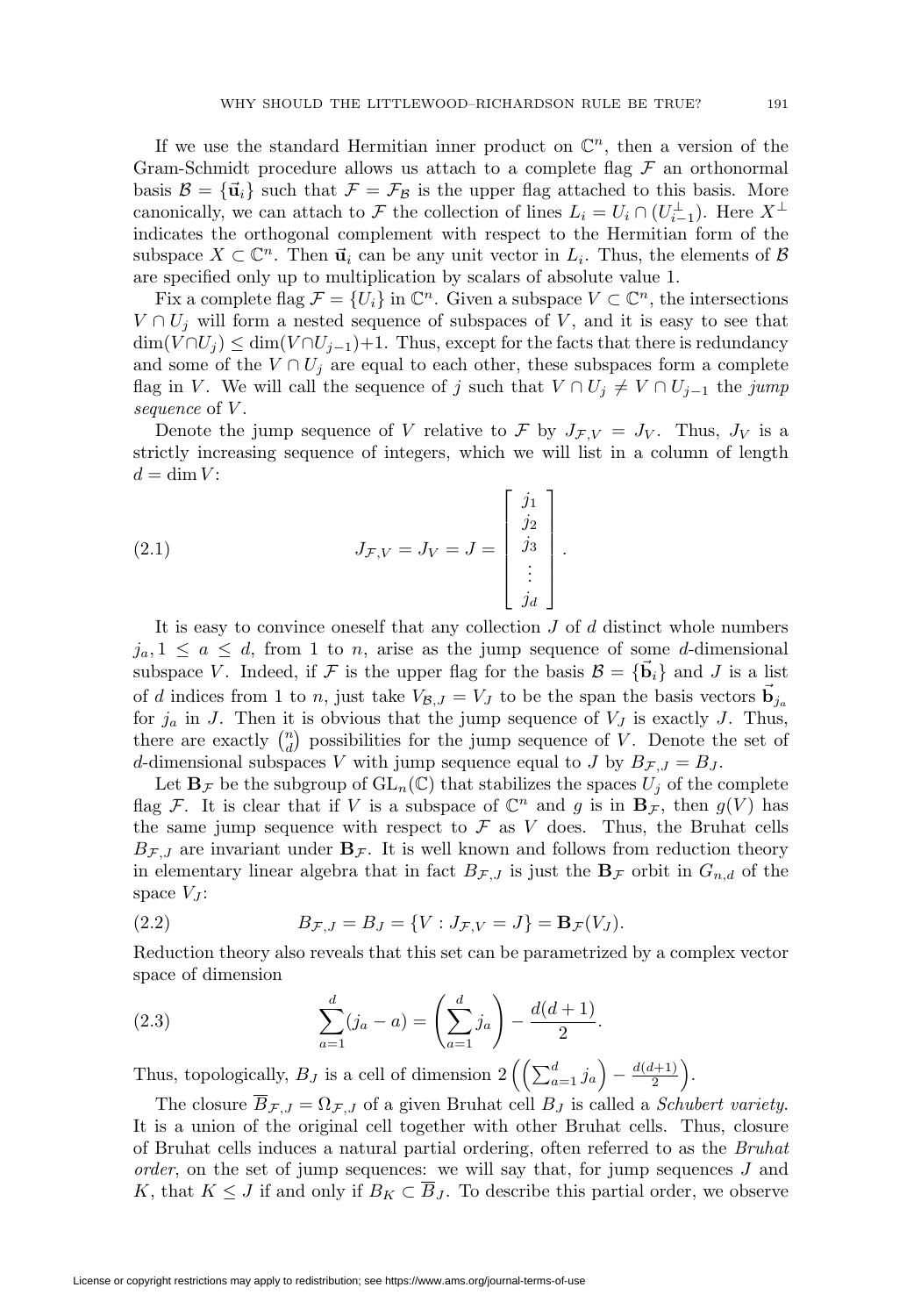that, from the definition of jump sequence, it is clear that if  $J_V$  is as in equation [\(2.1\)](#page-4-0), then dim( $V \cap U_k$ ) = a for  $j_a \leq k < j_{a+1}$ . Since the dimension of intersection of a variable space V with a fixed space  $U_k$  can only increase as V approaches a limit, it follows that, if V' is in  $\overline{B}_J$ , then each jump of V' must occur not later than the corresponding jump of  $B_J$ . It is not hard to check that this condition is also sufficient. Thus,

<span id="page-5-0"></span>(2.4) 
$$
K = \begin{bmatrix} k_1 \\ k_2 \\ k_3 \\ \vdots \\ k_d \end{bmatrix} \le \begin{bmatrix} j_1 \\ j_2 \\ j_3 \\ \vdots \\ j_d \end{bmatrix} = J \quad \text{if and only if } k_a \le j_a
$$

for  $1 \leq a \leq d$ . Thus, the Bruhat order is compatible with the natural partial ordering on the lattice  $\mathbb{Z}^n$  of integer sequences.

Since the Bruhat cells are all of even dimension, it follows from the general machinery of algebraic topology that the homology classes  $[\Omega_{\mathcal{F},J}]$  defined by the Schubert varieties  $\Omega_{\mathcal{F},J}$  form a basis for the integral homology of  $G_{n,d}$ . Since  $GL_n(\mathbb{C})$  acts transitively on the set of complete flags, and since it is a connected group, it follows that the homology class  $[\Omega_{\mathcal{F},J}]$  is independent of the complete flag  $F$ . Thus it is entirely appropriate to suppress the dependence of the homology class on  $\mathcal{F}$ , and write

$$
[\Omega_{\mathcal{F},J}] = [\Omega_J],
$$

and the  $[\Omega_J]$  are then an integral basis for the homology of  $G_{n,d}$ .

There is a natural duality on Bruhat cells and Schubert cells. Given the ordered basis  $\mathcal{B} = {\mathbf{b}_i : 1 \leq i \leq n}$ , we define the *opposite basis* to be the basis consisting of the same vectors, but in the reverse order:

(2.6) 
$$
\mathcal{B}^{\text{opp}} = {\vec{\mathbf{b}}}_i^{\text{opp}} = {\vec{\mathbf{b}}}_{n+1-i} : 1 \leq i \leq n.
$$

We then define the *lower* or *opposite* flag  $\mathcal{F}_{\mathcal{B}}^{\text{opp}} = \mathcal{F}_{\mathcal{B}^{\text{opp}}}$  associated to  $\mathcal{B}$  as the usual upper flag associated to  $\mathcal{B}^{\text{opp}}$ . Thus  $U_i^{\text{opp}}$  is the span of  $\vec{b}_a$  for  $n + 1 - i \le a \le n$ . If  $\mathcal{B}$  is an orthonormal basis, then we can also write  $U_i^{\text{opp}} = U_{n-i}^{\perp}$ , where the  $U_i$  are the spaces of the upper flag attached to  $\beta$ .

Let  $\mathbf{B}_{\mathcal{F}}^{\text{opp}}$  be the subgroup of  $\text{GL}_n(\mathbb{C})$  stabilizing the lower flag  $\mathcal{F}_{\mathcal{B}}^{\text{opp}}$  attached to B. If  $V_{\mathcal{B},J}$  is, as above, the span of the basis elements  $\vec{b}_j$  with j belonging to J, then with respect to  $\mathcal{B}^{\text{opp}}$  we have

$$
(2.7) \t\t V_{\mathcal{B},J} = V_{\mathcal{B}^{\text{opp}},J^{\text{opp}}},
$$

where

(2.8) 
$$
J^{\text{opp}} = \begin{bmatrix} n+1-j_d \\ n+1-j_{d-1} \\ n+1-j_{d-2} \\ \vdots \\ n+1-j_1 \end{bmatrix}.
$$

It is then easy to see that the intersection  $B_{\mathcal{F},J} \cap B_{\mathcal{F}^{\text{opp}}$ , Jopp of the Bruhat cells for  $\mathcal{F}_{\mathcal{B}}$  and  $\mathcal{F}_{\mathcal{B}}^{\text{opp}}$  generated by  $V_{\mathcal{B},J}$  consists exactly in the one space (point in  $G_{n,d}$ )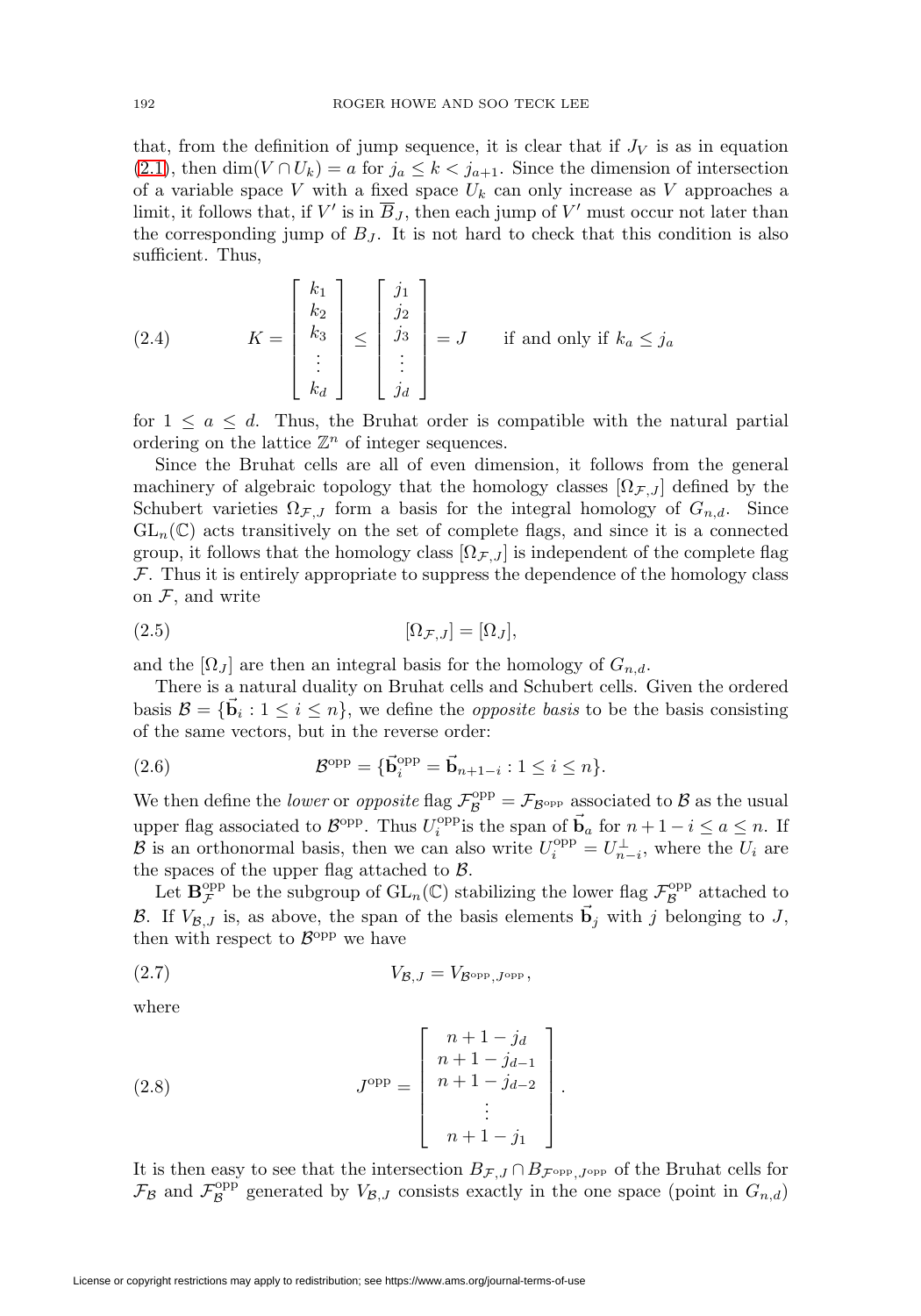$V_{\mathcal{B},J}$  and this will remain true for the associated Schubert varieties:

(2.9) 
$$
\Omega_{\mathcal{F}_{\mathcal{B}},J} \cap \Omega_{\mathcal{F}_{\mathcal{B}}^{\text{opp}},J^{\text{opp}}} = \{V_{\mathcal{B},J}\}.
$$

Moreover the dimension formula [\(2.3\)](#page-4-1) shows that  $\Omega_{\mathcal{F}_{\mathcal{B}},J}$  and  $\Omega_{\mathcal{F}_{\mathcal{B}}^{\text{opp}},J^{\text{opp}}}$  have complementary dimensions, so that

(2.10) 
$$
\dim \Omega_{\mathcal{F}_{\mathcal{B}},J} + \dim \Omega_{\mathcal{F}_{\mathcal{B}}^{\text{opp}},J^{\text{opp}}} = d(n-d) = \dim G_{n,d}.
$$

Although the parametrization of Bruhat cells by their jump sequences is direct and convenient, another parametrization is frequently used is by partitions or Young diagrams. A partition  $\alpha$  is specified by a weakly decreasing sequence of non-negative integers, Since the entries  $j_a$  of the column J recording a jump sequence are strictly increasing, we can use them to define a partition  $\alpha_J$  with row lengths

(2.11) 
$$
\alpha_J = \begin{bmatrix} j_d - d \\ j_{d-1} - (d-1) \\ \vdots \\ j_1 - 1 \end{bmatrix}.
$$

The Young diagram  $D_{\alpha}$  associated to  $\alpha$ <sub>J</sub> has at most d non-zero rows, and rows of length at most  $n - d$ . (See §4 for an introduction to partitions and diagrams.) Thus, it fits inside the rectangle  $R_{d,n-d}$  consisting of d rows of length  $n-d$ . It is not hard to check that all such diagrams arise, and that

$$
(2.12) \t\t J \leftrightarrow \alpha_J \leftrightarrow D_{\alpha_J}
$$

is a bijection between subsets of d of the integers from 1 to  $n$  and partitions (or their diagrams) that fit in  $R_{d,n-d}$ . Also, it is clear from the definition of  $D_{\alpha}$ , that its size (the total number of boxes it contains) is  $|D_{\alpha_J}| = \sum_{a=1}^d (j_a - a)$ . As we have noted, this is the dimension of the Bruhat cell  $B_J$ :

$$
(2.13)\t\t\t |D_{\alpha_J}| = \dim B_J.
$$

Parametrizing Bruhat cells by diagrams also fits well with the duality described above. Given a diagram D in the rectangle  $R_{d,n-d}$ , the complement  $R_{d,n-d} - D$ , when rotated by  $180^\circ$ , is again a diagram, which we will denote by  $D^{\text{opp}}$ . The row lengths of  $D^{\text{opp}}$  give the partition

(2.14) 
$$
\alpha^{\text{opp}} = \alpha_{D^{\text{opp}}} = \begin{bmatrix} n - d - (j_1 - 1) \\ n - d - (j_2 - 2) \\ \vdots \\ n - d - j_d - d \end{bmatrix} = \alpha_{J^{\text{opp}}}.
$$

The prevailing convention is to label the homology class of a Schubert cell by the partition of this complementary diagram. Thus, for a partition  $\alpha$ , we set

$$
(2.15) \t\t \t\t \omega_{\alpha} = [\Omega_{J_{\alpha}^{\text{opp}}}].
$$

Thus, the size of  $\alpha$  gives the codimension, rather than the dimension, of  $\omega_{\alpha}$ . Also, inclusion of Schubert varieties corresponds to reverse inclusion of diagrams.

If we now dualize again and define  $\sigma_{\alpha}$  to be the cohomology class that is (Poincaré) dual to the homology class  $\omega_{\alpha}$ , then the  $\sigma_{\alpha}$  are a basis for the cohomology of  $G_{n,d}$ . Also, note that  $\#(\alpha)$  now tells us the degree of  $\sigma_{\alpha}$ . According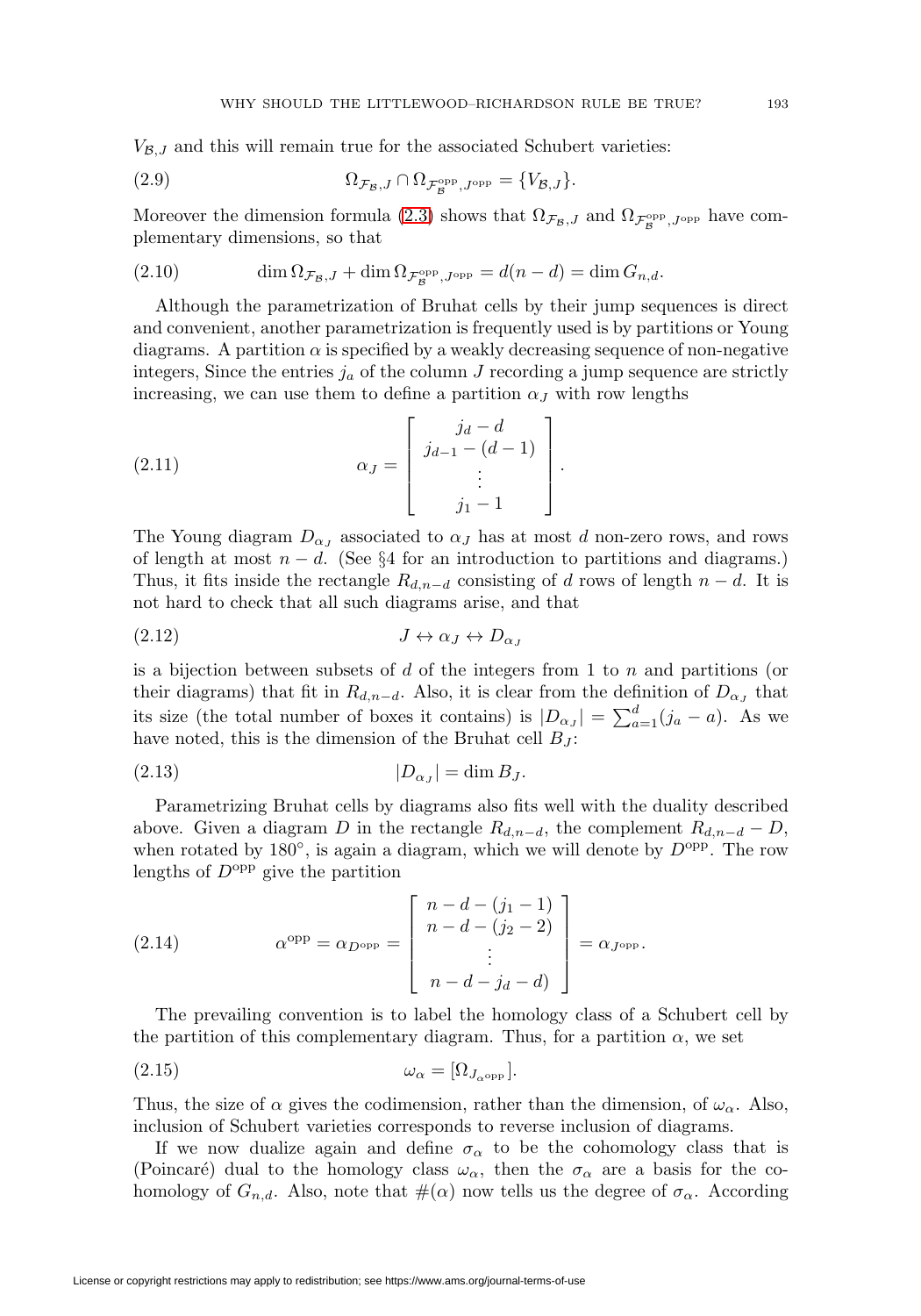to [\[Le\]](#page-48-14), the cup product on cohomology can be expressed with respect to this basis using the Littlewood-Richardson coefficients. For partitions  $\alpha$  and  $\beta$ , we have

<span id="page-7-0"></span>(2.16) 
$$
\sigma_{\alpha} \cdot \sigma_{\beta} = \sum_{\gamma} c_{\alpha,\beta}^{\gamma} \sigma_{\gamma}.
$$

Here the sum is over all partitions  $\gamma$  such that  $\#(\gamma) = \#(\alpha) + \#(\beta)$ . Since all the classes  $\omega_{\alpha}$  are represented by complex subvarieties of  $G_{n,d}$ , equation [\(2.16\)](#page-7-0) may be interpreted in terms of intersection theory ([\[Fu3\]](#page-46-3)). This says that for partitions  $\alpha$ , β, and γ with  $#(γ) = #(α) + #(β)$ , and any three flags F, F' and F'', we have that the cardinality of the intersection

(2.17) 
$$
\left(\Omega_{\mathcal{F}',J_{\alpha}^{\text{opp}}}\cap\Omega_{\mathcal{F}'',J_{\beta}^{\text{opp}}}\cap\Omega_{\mathcal{F},J_{\gamma}}\right)\geq c_{\alpha,\beta}^{\gamma}.
$$

In particular, the intersection is guaranteed to be non-zero exactly when the LR coefficient  $c_{\alpha,\beta}^{\gamma}$  is non-zero. For generic choices of the flags, the intersection will be exactly equal to the Littlewood-Richardson coefficient number of points.

2.4. **Sums of Hermitian matrices.** The involvement of the LR coefficients in describing intersections of Schubert varieties has also implicated them in the solu-tion ([\[Kl\]](#page-47-12), [\[KT1\]](#page-48-16), [\[KT2\]](#page-48-17), [\[KTW\]](#page-48-18), see also  $[Fu2]$  to the Horn Conjecture, which was a proposal for a precise answer to a long-standing problem in spectral theory: to describe the possible eigenvalues of a sum of two Hermitian  $n \times n$  matrices with specified eigenvalues. Weyl  $([W1])$  $([W1])$  $([W1])$ , using his *min-max* argument, established some inequalities between the eigenvalues of A, B and  $A + B$  for Hermitian matrices A and B. We describe his result.

Let  $\lambda_j(T)$ ,  $1 \leq j \leq n$ , be the eigenvalues of the Hermitian matrix T, arranged in order from largest to smallest. Thus,  $\lambda_j(T)$  is the jth largest eigenvalue of T. In this notation, for Hermitian matrices  $A$  and  $B$ , Weyl found estimates

<span id="page-7-1"></span>(2.18) 
$$
\lambda_{a+b-1}(A+B) \leq \lambda_a(A) + \lambda_b(B)
$$

for any positive integers a and b. Thus, if  $a = 1$  and  $b = 2$ , this says that  $\lambda_2(A+B) \leq$  $\lambda_1(A) + \lambda_2(B)$ .

The key to Weyl's argument involved looking at the inner products  $(T\vec{v}, \vec{v})$ , where  $( , )$  denotes the standard Hermitian inner product on  $\mathbb{C}^n$  and  $\vec{v}$  is a unit vector in  $\mathbb{C}^n$ . If  $\mathcal{B}_T = {\vec{u}_j}$  is an orthonormal eigenbasis for T, with  $T\vec{u}_j = \lambda_j(T)\vec{u}_j$ , then if we express  $\vec{v} = \sum_i c_i \vec{u}_i$  as a linear combination of the  $\vec{u}_j$ , we can write  $(T\vec{v}, \vec{v}) = \sum_i \lambda_i(T) |c_i|^2.$ 

Now suppose that  $\vec{v}$  belongs to the subspace  $U_{T,i}$  spanned by the  $\vec{u}_i$  for  $i \leq j$ . Then the sum expressing  $(T\vec{v}, \vec{v})$  terminates at  $i = j$ :

<span id="page-7-2"></span>(2.19) 
$$
(T\vec{\mathbf{v}}, \vec{\mathbf{v}}) = \sum_{i \leq j} \lambda_i(T) |c_i|^2 \geq \lambda_j(T) \sum_{i \leq j} |c_i|^2 = \lambda_j(T) (\vec{\mathbf{v}}, \vec{\mathbf{v}}) = \lambda_j(T),
$$

since  $\vec{v}$  is a unit vector. A similar argument shows that if  $\vec{v}$  belongs to  $U_{T,j}^{\perp}$ , the orthogonal complement of  $U_{T,j}$ , then  $(T\vec{v}, \vec{v}) \leq \lambda_{j+1}(T)$ .

In the context of comparing the spectrum of  $A + B$  to those of  $A$  and  $B$ , suppose that  $\vec{v}$  is a unit vector belonging to  $U_{(A+B),\ell} \cap U_{A,j}^{\perp} \cap U_{B,k}^{\perp}$ . Then we can say that

$$
\lambda_{\ell}(A+B) \leq ((A+B)\vec{v}, \vec{v}) = (A\vec{v}, \vec{v}) + (B\vec{v}, \vec{v}) \leq \lambda_{j+1}(A) + \lambda_{k+1}(B).
$$

Since dim  $U_{T,i} = i$ , basic linear algebra tells us that the dimension of the intersection must be at least  $\ell + (n - j) + (n - k) - 2n = \ell - (j + k)$ . This will be positive if  $\ell > j + k$ , from which inequality [\(2.18\)](#page-7-1) follows.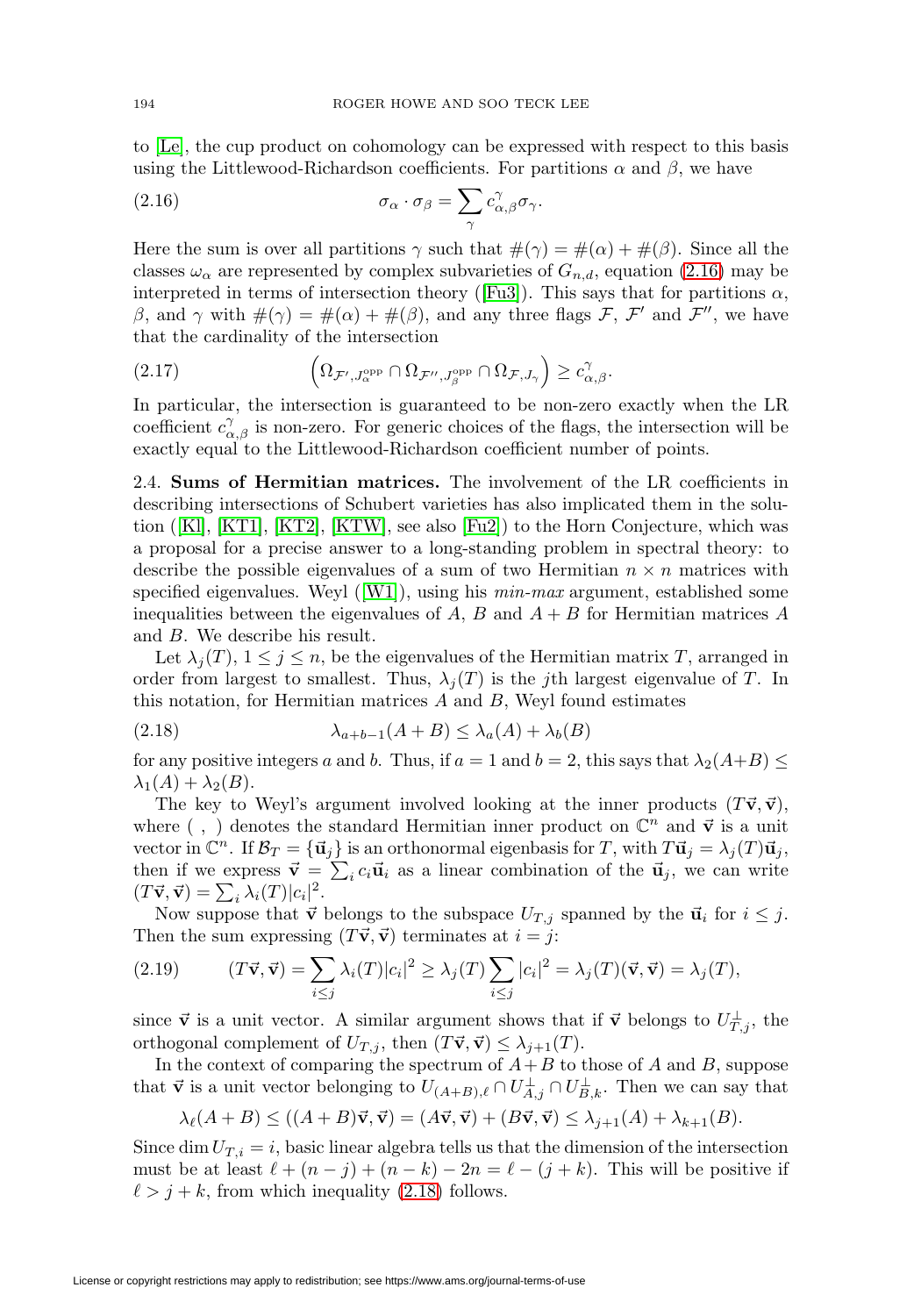Weyl's inequalities give useful information. In fact, for  $n = 2$ , they, along with the obvious conditions  $\lambda_1(A + B) + \lambda_2(A + B) = \text{tr}(A + B) = \text{tr}(A) + \text{tr}(B) =$  $\lambda_1(A) + \lambda_2(A) + \lambda_1(B) + \lambda_2(B)$ , completely determine the possibilities for the spectrum of  $A + B$  in terms of the spectra of A and B. However, already for  $3 \times 3$ matrices, they do not give the whole story.

One might, therefore, ask, what other inequalities might hold between eigenvalues of A, B and  $A + B$ ? The Horn Conjecture ([\[Horn\]](#page-47-13)) proposed a solution, which was verified in the late 1990s, through a combination of several authors ([\[Kl\]](#page-47-12), [\[KT1\]](#page-48-16), [\[KTW\]](#page-48-18)). The long article [\[Fu2\]](#page-46-1) is devoted to an exposition of these results. In some sense, the key to the solution requires just a slight reformulation of Weyl's results. However, arriving at the point of view that allowed this reformulation took over 60 years! ([\[W1\]](#page-49-4), [\[Jo\]](#page-47-14)) (And another 15 years to enter the published literature [\[To\]](#page-49-5),  $[HR]$ .)

The inner product  $(A\vec{v}, \vec{v})$ , for a unit vector  $\vec{v}$ , can also be expressed as

(2.20) 
$$
(A\vec{v}, \vec{v}) = \text{tr}(P_{\vec{v}}AP_{\vec{v}}) = \text{tr}(P_{\vec{v}}A),
$$

where  $tr(T)$  denotes the trace of the matrix T, and  $P_{\vec{v}}$  is the orthogonal projection to the line  $\mathbb{C}\vec{v}$ ,

(2.21) 
$$
P_{\vec{v}}(\vec{w}) = \frac{(\vec{w}, \vec{v})}{(\vec{v}, \vec{v})} \vec{v}
$$

for a vector  $\vec{w}$  in  $\mathbb{C}^n$ . If  $\mathbb{C}\vec{v} = L$  denotes the line spanned by  $\vec{v}$ , then we will also write  $P_{\vec{v}} = P_L$ . With this notation, the inequalities noted above on the eigenvalues of A can be restated as

$$
(2.22) \t\t\t L \subset U_{A,j} \Rightarrow \text{tr}(P_L A) \ge \lambda_j(A)
$$

and

(2.23) 
$$
L \subset (U_{A,j})^{\perp} \Rightarrow \text{tr}(P_L A) \leq \lambda_{j+1}(A).
$$

Now, instead of a unit vector  $\vec{v}$ , we look for a line L such that

$$
L \subset U_{(A+B),\ell} \cap (U_{A,j})^{\perp} \cap (U_{B,k})^{\perp}.
$$

If such an L exists, we can assert that

$$
\lambda_{\ell}(A+B) \le \operatorname{tr}(P_L(A+B)) = \operatorname{tr}(P_L A) + \operatorname{tr}(P_L B) \le \lambda_{j+1}(A) + \lambda_{k+1}(B).
$$

The same dimension considerations as in the argument above give a rederivation of the inequality [\(2.18\)](#page-7-1).

Reviewing the discussion above in the context of  $\S 2.3$ , we can recognize a connection to the geometry of Grassmann varieties. Observe that the spaces  $U_{A,j}$  define a complete flag in  $\mathbb{C}^n$ . It is the upper flag (see §2.3) associated to an eigenbasis for A, ordered by decreasing size of the A-eigenvalue. Let us denote this flag by  $\mathcal{F}_A$ . Note also that the orthogonal complements  $(U_{A,j})^{\perp}$  form the opposite flag  $\mathcal{F}_A^{\text{opp}}$ . Moreover, a condition that  $L \subset U_{A,j}$  or  $L \subset U_{A,j}^{\perp}$  amounts to a condition that the point in  $G_{n,1} = \mathbb{P}^{n-1}(\mathbb{C})$  represented by L belongs to a certain Schubert variety attached to the flag  $\mathcal{F}_A$  or the flag  $\mathcal{F}_A^{\text{opp}}$ . Finally, the condition yielding Weyl's inequalities is seen as just the condition that certain triples of Schubert varieties in  $G_{n,1}$  must intersect. (In the case of  $G_{n,1}$ , this is a well-known fact of linear algebra and no cohomology need be invoked. On the other hand, the cohomology of projective space is well understood and very simple, so it would not be delicate to use the cohomological criterion.)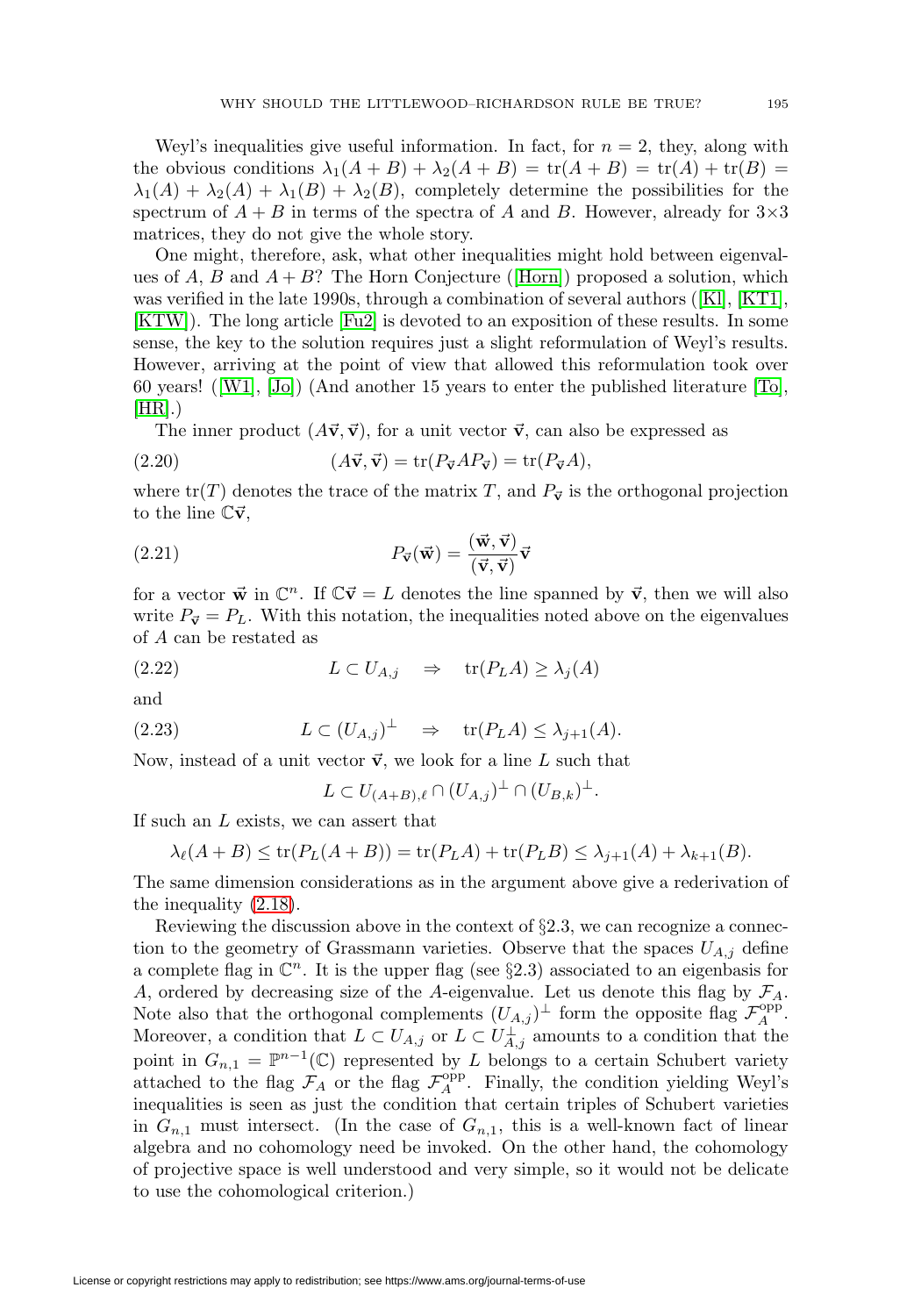These remarks suggest that the argument above is not restricted to lines, but can be extended to apply to subspaces of any dimension. Consider a subspace U of dimension d. Let  $P_U$  denote orthogonal projection to U. Note that, if  $U = U' \oplus U''$ is an orthogonal direct sum decomposition of U, then  $P_U = P_{U'} + P_{U''}$ . Continuing this, we can see that if  $U = \bigoplus_i L_i$  is an orthogonal direct decomposition of U into lines, then  $P_U = \sum_i P_{L_i}$ .

For the d-dimensional subspace V of  $\mathbb{C}^n$ , let  $J_V = J$  be the jump sequence of V with respect to the flag  $\mathcal{F}_A$ , as described in §2.3. It is not hard to argue that we can find an orthonormal basis  $\{\vec{y}_b\}$  for V, such that  $\vec{y}_b$  belongs to  $U_{A,i_b}$ . Using this, and the decomposition of  $P_V$  into projections corresponding to lines, as in the previous paragraph, we can see that the argument for inequality [\(2.19\)](#page-7-2) extends to give

(2.24) 
$$
\operatorname{tr}(P_V A) \ge \sum_{b=1}^d \lambda_{j_b}(A).
$$

Similarly, if  $J_V^{\text{opp}} = J^{\text{opp}}$  is the jump sequence of V with respect to the opposite flag  $\mathcal{F}_A^{\text{opp}}$  defined by the spaces  $U_{A,n-j}^{\perp}$ , then we have inequalities in the opposite direction,

$$
\operatorname{tr}(P_V A) \le \sum_{c=1}^d \lambda_{n-j_c^{\rm opp}+1}(A).
$$

We note that the eigenvalue sums in these equations can also be expressed as traces. Indeed,

(2.25) 
$$
\sum_{b=1}^{d} \lambda_{j_b}(A) = \text{tr}(P_{V_{J,A}}A) = \text{tr}_{J}(A),
$$

where  $V_{J,A}$  is the span of the  $\lambda_{j_b}$ -eigenvectors for A. The last quantity in this equation is just a shorthand notation for the previous one.

One can use these estimates to get inequalities between sums of eigenvalues of  $A+$ B and related sums for A and B individually. Suppose that we can find a subspace V that belongs to the intersection of Schubert varieties  $S_{\mathcal{F}_{(A+B),K}} \cap S_{\mathcal{F}_{A,I}^{\text{opp}}} \cap S_{\mathcal{F}_{B,J}^{\text{opp}}}$ for some jump sequences  $I, J$ , and  $K$ . Then, as above in the case when  $U$  was a line, we can conclude that

<span id="page-9-0"></span>
$$
\text{tr}_{K}(A+B) = \sum_{b=1}^{d} \lambda_{k_{b}}(A+B) \le \text{tr}(P_{V}(A+B)) = \text{tr}(P_{V}A) + \text{tr}(P_{V}B)
$$
\n
$$
\le \sum_{c=1}^{d} \lambda_{n-j_{c}+1}(A) + \sum_{c=1}^{d} \lambda_{n-k_{c}+1}(B) = \text{tr}_{I^{\text{opp}}}(A) + \text{tr}_{J^{\text{opp}}}(B).
$$

It turns out that the inequalities  $(2.26)$ , for all d, provide necessary and sufficient conditions to characterize the eigenvalues of  $A + B$ .

Let  $\{\lambda_j\}$ ,  $\{\mu_j\}$ , and  $\{\nu_j\}$ , for  $1 \leq j \leq n$ , be three decreasing sequences of real numbers. Let  $J$  be a subset of the whole numbers from 1 to  $n$ . Suppose that the elements of  $J$  are listed in a vector, as in  $(2.1)$ . We set

(2.27) 
$$
\lambda_J = \sum_{j \in J} \lambda_j = \sum_{a=1}^d \lambda_{j_a}.
$$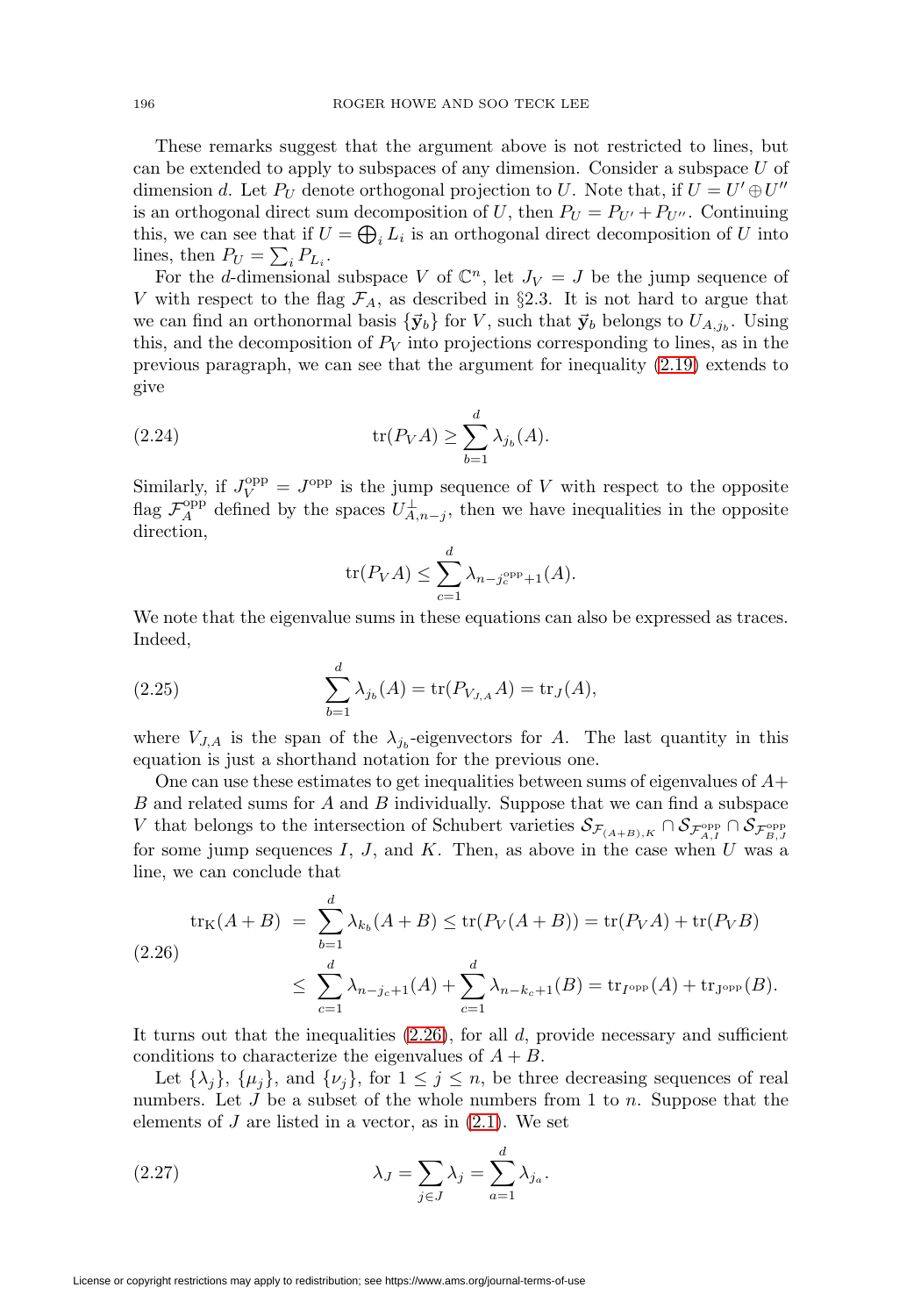We define  $\mu_J$  and  $\nu_J$  similarly. We let N stand for the full set of positive integers up to  $n$ ,

$$
N = \{1, 2, 3, \dots, n-1, n\}.
$$

<span id="page-10-0"></span>**Theorem 2.1.** In order that a sequence  $\{\nu_i\}$  be the eigenvalue sequence of the sum  $A + B$  of two Hermitian  $n \times n$  matrices A and B whose eigenvalue sequences are  $\{\lambda_j\}$  and  $\{\mu_j\}$ , respectively, it is necessary and sufficient that

$$
\nu_N = \lambda_N + \mu_N; \text{ and}
$$

$$
\nu_K \le \lambda_{I^{\text{opp}}} + \mu_{J^{\text{opp}}}
$$

for all jump sequences I, J, and K of length  $d, 1 \leq d \leq n$ , such that the the Littlewood-Richardson coefficient  $c_{\alpha_J,\alpha_K}^{\alpha_{\text{PP}}}$  is non-zero.

The necessity of the conditions of Theorem [2.1](#page-10-0) follows from the discussion above, specifically from the inequalities [\(2.26\)](#page-9-0) and the intersection-theoretic interpretation of the LR coefficients described in §2.3. The sufficiency is a consequence of the Horn Conjecture (see references cited above). Theorem [2.1](#page-10-0) is not exactly the Horn Conjecture, which was formulated in a rather technical way in terms of recursion on n, the size of the matrices. Rather, Theorem [2.1](#page-10-0) might be thought of as the essential geometric solution to the eigenvalue question, while the specifics of Horn's conjecture provides further information about the recursive nature of the triples  $\alpha, \beta, \gamma$  of partitions such that the LR coefficients  $c_{\alpha,\beta}^{\gamma}$  are non-zero.

One might wonder why the inequalities [\(2.26\)](#page-9-0) should be a sufficient set of conditions to characterize the eigenvalues of  $A + B$ . There are at least two aspects to this question. First, why should linear inequalities among eigenvalues be enough for the characterization? Second, why these inequalities?

As to the first question, the best answer seems to lie in the general "yoga" of symplectic geometry and, in particular, of convexity properties of the moment map for Hamiltonian actions of groups ([\[GS\]](#page-46-4), [\[Kir\]](#page-47-16)). These considerations apply to the eigenvalues-of-the-sum problem, and they imply that the collection of possible eigenvalue sequences for  $A + B$  should be a convex polyhedron in  $\mathbb{R}^n$ . Hence, it will be described by some collection of linear inequalities among the coordinates.

As to the second question, it is probably germane that the space of skew Hermitian matrices, which are just  $\sqrt{-1}$  times Hermitian matrices, is the Lie algebra of the unitary group  $U(n)$ . A standard fact in Lie theory ([\[Ho1\]](#page-47-17)) says that to any representation

$$
\rho: \mathrm{U}(n) \to \mathrm{U}_Y,
$$

where  $U_Y$  is the unitary group of a complex vector space Y endowed with a Hermitian inner product, there is an associated "infinitesimal" representation of the Lie algebra:  $d\rho : \mathfrak{u}_n \to \mathfrak{u}_Y$ . The mapping  $d\rho$  will send skew Hermitian  $n \times n$  matrices to skew Hermitian operators on Y. Since  $d\rho$  is linear, it will preserve sums:

$$
d\rho(\sqrt{-1}A + \sqrt{-1}B) = \sqrt{-1}(d\rho(A) + d\rho(B))
$$

(where we have abused notation somewhat to write  $d\rho(A) = (\frac{1}{\sqrt{-1}})d\rho(\sqrt{-1}A)$  for a Hermitian matrix A). Thus, the unitary representations of  $U(n)$  attach a large family of other such sums to a sum of Hermitian operators.

Among the representations of  $U(n)$ , the natural actions on the exterior powers  $\Lambda^d(\mathbb{C}^n)$  are especially significant examples. Given a Hermitian matrix A, its image  $d\Lambda^d(A)$  will be a Hermitian matrix on  $\Lambda^d(\mathbb{C}^n)$ . Moreover, the eigenvalues of  $d\Lambda^d(A)$ will be exactly the set of all  $d$ -fold sums of eigenvalues of  $A$ . Thus, inequalities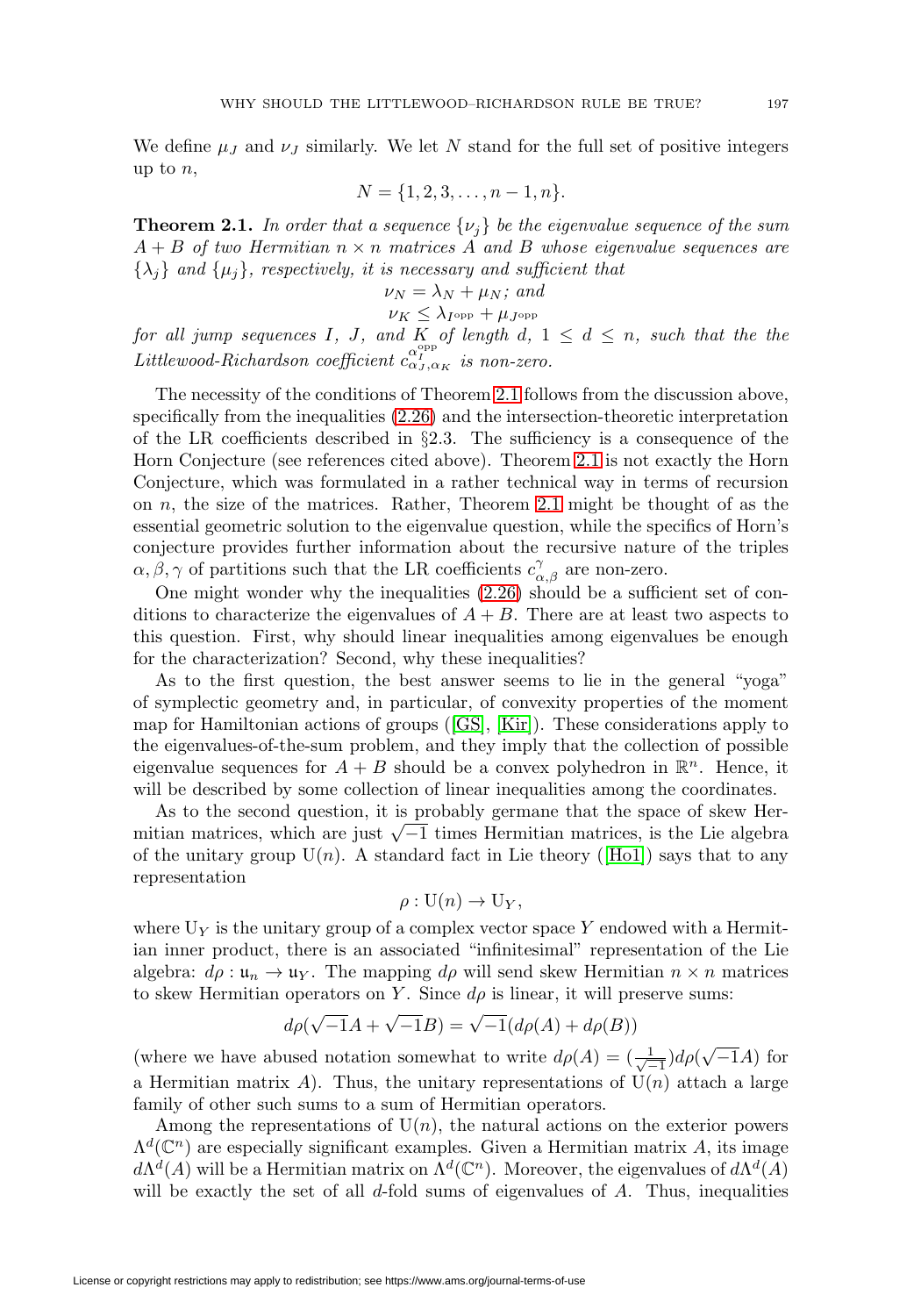among eigenvalues of  $d\Lambda^d(A)$  and  $d\Lambda^d(B)$ , and  $d\Lambda^d(A+B)$ , will translate directly into inequalities among sums of eigenvalues for  $A, B$ , and  $A + B$ . This suggests that it would be reasonable to look for inequalities of this kind.

Furthermore, the  $\Lambda^d(\mathbb{C}^n)$  play a distinguished role in the representation theory of  $U(n)$  (as we will see later in this paper). They often are called the *fundamental rep*resentations of  $U(n)$ , because any other representation of  $U(n)$  can be constructed recursively from them by applications of tensor product and (virtual) direct sum. This perhaps makes it reasonable that eigenvalue inequalities stemming from the  $d\Lambda^d(A)$  should be particularly important in a result such as Theorem [2.1.](#page-10-0) At any rate, this result does involve the Littlewood-Richardson coefficients directly in the solution of a seductive problem in operator theory.

2.5. **Extensions of abelian groups.** A finite abelian group is canonically a product of groups of prime power order. It is standard that a finite abelian  $p$ -group can be expressed as a direct sum of cyclic subgroups  $C_{p^a}$  of order  $p^a$ . Furthermore, in any direct sum decomposition  $A \simeq \prod_{i=1}^r C_{p^{a_i}}$ , the number of indices i for which  $a_i$  takes on a given value depends only on  $A$ , not on the specific decomposition. We will call the exponents involved in the cyclic decomposition of a finite abelian  $p$ -group the *exponents* of  $A$ . If we arrange the exponents of  $A$  in decreasing order, they will form a partition of  $\alpha$ , where  $\#(A) = p^{\alpha}$  is the order of A. Let us denote this partition by  $P(A)$ .

If C is a finite abelian p-group and  $A \subset C$  is a subgroup, then we can form the quotient  $B = C/A$ . A natural question in this context is, what is the relationship between the partitions of  $A, B$ , and  $C$ ? It is not straightforward: clearly, the size of  $P(C)$  is the sum of the sizes of  $P(A)$  and  $P(B)$ , but the individual parts of  $P(C)$  can vary substantially for given  $P(A)$  and  $P(B)$ . For example, if  $A \cong \mathbb{Z}/p\mathbb{Z} \cong B$ , then C can be isomorphic either to  $(\mathbb{Z}/p\mathbb{Z})^2$  or to  $\mathbb{Z}/p^2\mathbb{Z}$ . It turns out that, if  $P(A) = D$ and  $P(B) = E$ , then for a third partition F, there is an extension C of A by B such that  $P(C) = F$  if and only if the LR coefficient  $c_{D,E}^F$  is non-zero! (We note that the parameters describing irreducible representations of  $GL_n(\mathbb{C})$  can effectively be taken to be partitions; see the discussion just below in §3.) An algebraic approach to this question was taken by P. Hall. This is discussed in [\[Ma\]](#page-48-1). See also [\[Fu2,](#page-46-1) §2].

# 3. REPRESENTATIONS OF  $GL_n$

In this section, we shall review some basic facts in the representation theory of  $GL_n = GL_n(\mathbb{C})$  ([\[GW\]](#page-47-10), [\[Hum\]](#page-47-18), [\[W2\]](#page-49-3)).

Let V be a finite-dimensional complex vector space and let  $\rho: GL_n \to GL(V)$ be a *rational* representation of  $GL_n$ . This means that  $\rho$  is a group homomorphism, and for any vector **v** in V and any linear functional  $\lambda$  on V, the function on G

$$
g \to \lambda(\rho(g)(v))
$$

is regular; that is, it is a polynomial in the entries of g and  $1/(\det g)$ . Let  $B_n$  be the standard Borel subgroup of upper triangular matrices in  $GL_n$ . The Lie-Kolchin Theorem ([\[Hum\]](#page-47-18)) says that  $\rho(B_n)$  has an eigenvector  $v_0$ , that is,

$$
\rho(b)(v_0) = \psi(b)v_0 \quad (b \in B_n),
$$

where  $\psi : B_n \to \mathbb{C}^\times$  is a character of  $B_n$ . The Borel subgroup  $B_n$  can be written as  $B_n = A_n U_n$  where  $A_n$  is the diagonal torus of  $GL_n$  and  $U_n$  is the maximal unipotent subgroup consisting of all the upper triangular matrices with 1's on the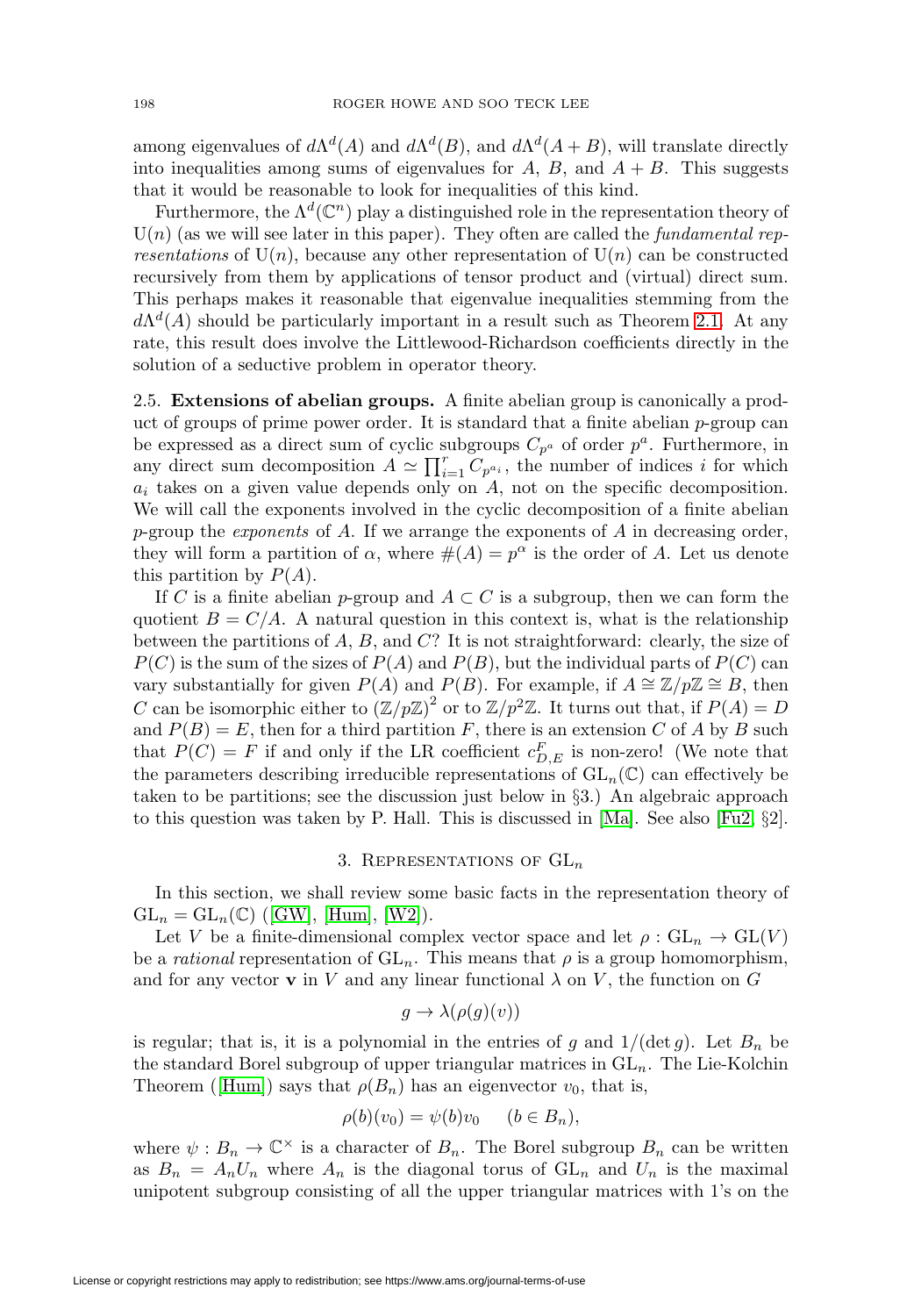diagonal. In fact,  $U_n$  is the commutator subgroup of  $B_n$ , so that  $\psi(u) = 1$  for all  $u \in U_n$ . Thus

$$
\rho(u)(v_0) = v_0 \qquad (u \in U_n)
$$

and  $\psi$  is determined by its restriction to  $A_n$ . Now the rational characters of  $A_n$  can be parametrized by  $\mathbb{Z}^n$ : for  $\alpha = (\alpha_1, \ldots, \alpha_n) \in \mathbb{Z}^n$ , let  $\psi_n^{\alpha} : A_n \to \mathbb{C}^{\times}$  be defined by

(3.1) 
$$
\psi_n^{\alpha}[\text{diag}(a_1,\ldots,a_n)] = a_1^{\alpha_1}\cdots a_n^{\alpha_n}.
$$

Here  $diag(a_1,...,a_n)$  is the  $n \times n$  diagonal matrix such that its diagonal entries are  $a_1,\ldots,a_n$ . Let

(3.2) 
$$
\Lambda_n^+ = \{ \alpha = (\alpha_1, \dots, \alpha_n) \in \mathbb{Z}^n : \ \alpha_1 \ge \alpha_2 \ge \dots \ge \alpha_n \}
$$

and

(3.3) 
$$
\widehat{A}_n^+ = \{ \psi_n^{\alpha} : \ \alpha \in \Lambda_n^+ \}.
$$

We call the characters in  $\widehat{A}_n^+$  the *dominant weights* of  $GL_n$ . Then it is well known that the character  $\psi$  defined by the  $B_n$ -eigenvector  $v_0$  belongs to  $\widehat{A}_n^+$ ,

$$
\psi(a) = \psi_n^{\lambda}(a) \qquad (a \in A_n)
$$

for some  $\lambda \in \Lambda_n^+$ , and we call  $v_0$  a *highest weight vector* of weight  $\psi_n^{\lambda}$ . If  $\rho$  is irreducible, then the vector  $v_0$  is unique up to scalar multiples. In this case, we call the character  $\psi_n^{\lambda}$  of  $A_n$  the *highest weight* of  $\rho$ , and it determines the representation  $\rho$  uniquely. In view of this, we shall denote  $\rho$  by  $\rho_n^{\lambda}$ . For example, if  $V = \mathbb{C}$ ,  $m \in \mathbb{Z}$ , and

$$
\rho(g)(v) = (\det g)^m v \quad g \in \mathrm{GL}_n, v \in \mathbb{C},
$$

then  $\rho = \rho_n^{m n}$  where

<span id="page-12-1"></span>(3.4) 
$$
\mathbf{1}_n = (\overbrace{1,1,\ldots,1}^n) \text{ and } m\mathbf{1}_n = (\overbrace{m,m,\ldots,m}^n).
$$

The set  $\{\rho_n^{\lambda} : \lambda \in \Lambda_n^+\}$  exhausts all the irreducible rational representations of  $\mathrm{GL}_n$ .

If  $\lambda = (\lambda_1, \dots, \lambda_n) \in \Lambda_n^+$  is such that  $\lambda_n \geq 0$ , then we call  $\rho_n^{\lambda}$  a polynomial representation of  $GL_n$ . Every irreducible rational representation  $\rho_n^{\alpha}$  of  $GL_n$  is isomorphic to the tensor product of a polynomial representation and a power of determinant, that is,

$$
\rho_n^{\alpha} \cong \rho_n^{\lambda} \otimes \rho_n^{m\mathbf{1}_n}
$$

for some polynomial representation  $\rho_n^{\lambda}$  and integer  $m \in \mathbb{Z}$ . For example, we can take  $\lambda = (\alpha_1 - \alpha_n, \alpha_2 - \alpha_n, \dots, \alpha_{n-1} - \alpha_n, 0)$  and  $m = \alpha_n$ .

In general, a rational representation  $\rho : GL_n \to GL(V)$  can be decomposed as a direct sum of irreducible repsentations:

<span id="page-12-0"></span>(3.5) 
$$
V = \bigoplus_{\alpha \in \Lambda_n^+} (\text{Hom}_{\text{GL}_n}(\rho_n^{\alpha}, V) \otimes \rho_n^{\alpha}).
$$

Here we abuse notation and denote the representation space of  $\rho_n^{\alpha}$  also by  $\rho_n^{\alpha}$ , and  $\text{Hom}_{\text{GL}_n}(\rho_n^{\alpha}, V)$  is the space of all  $\text{GL}_n$  intertwining maps  $T : \rho_n^{\alpha} \to V$ , that is,  $T(\rho_n^{\alpha}(g)(v)) = \rho(g)T(v)$  for all  $g \in GL_n$  and  $v \in \rho_n^{\alpha}$ . The group  $GL_n$  acts on  $\text{Hom}_{\text{GL}_n}(\rho_n^{\alpha}, V)$  trivially. The *multiplicity* of  $\rho_n^{\alpha}$  in V is defined as

$$
m(V, \rho_n^{\alpha}) = \dim \mathrm{Hom}_{\mathrm{GL}_n}(\rho_n^{\alpha}, V).
$$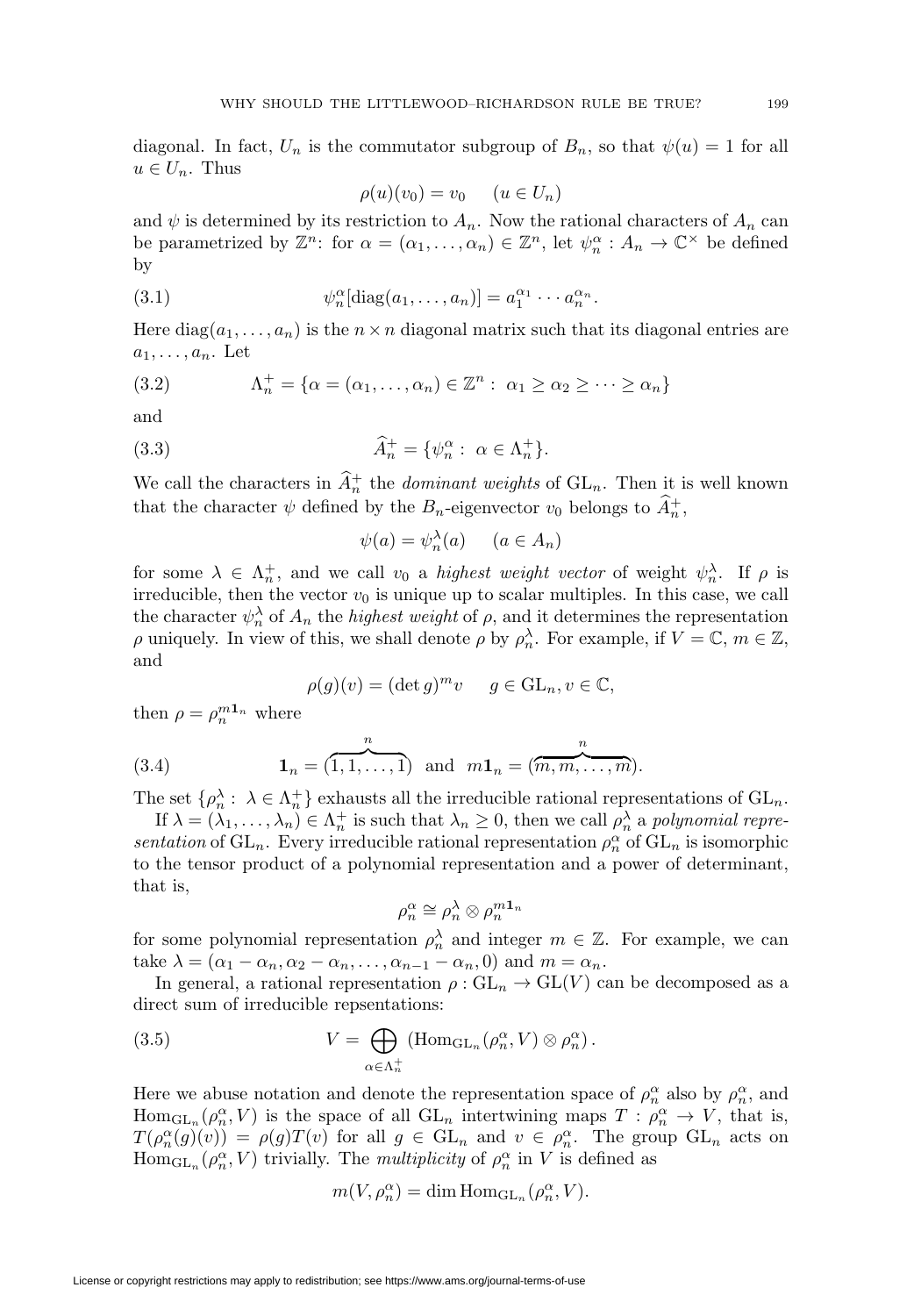Equation [\(3.5\)](#page-12-0) can also be written as

$$
V = \bigoplus_{\alpha \in \Lambda_n^+} m(V, \rho_n^{\alpha}) \rho_n^{\alpha}.
$$

The multiplicities  $m(V, \rho_n^{\alpha})$  are closely related to the highest weight vectors in V of weight  $\psi_n^{\alpha}$ . Let

$$
V^{U_n} = \{ v \in V : \ \rho(u)(v) = v \ \forall u \in U_n \}.
$$

Then  $V^{U_n}$  is stable under the action by  $A_n$ , so it can be decomposed as

$$
V^{U_n} = \bigoplus_{\alpha \in \Lambda_n^+} V_{\alpha}^{U_n},
$$

where for each  $\alpha \in \Lambda_n^+$ ,

$$
V_{\alpha}^{U_n} = \{ v \in V^{U_n} : \ \rho(a)(v) = \psi_n^{\alpha}(a)v \ \forall a \in A_n \}
$$

is the  $\psi_n^{\alpha}$ -eigenspace of  $A_n$ . Each non-zero vector v in  $V_\alpha^{U_n}$  is a highest weight vector of weight  $\psi_n^{\alpha}$  and it defines an intertwining map  $T_v : \rho_n^{\alpha} \to V$  as follows. Fix a highest weight vector  $w_{\alpha}$  in  $\rho_n^{\alpha}$ . Then there is a unique  $GL_n$  intertwining map  $T_v : \rho_n^{\alpha} \to V$  with the property that  $T_v(w_{\alpha}) = v$ . In this way, we obtain a linear map  $V_{\alpha}^{U_n} \to \text{Hom}_{\text{GL}_n}(\rho_n^{\alpha}, V)$  which sends v to  $T_v$ . This map is a vector space isomorphism, so we have

<span id="page-13-0"></span>(3.6) 
$$
m(V, \rho_n^{\alpha}) = \dim V_{\alpha}^{U_n}.
$$

### 4. Anatomy of the LR Rule

We will now give a statement of the Littlewood-Richardson Rule. This takes a little preparation.

A Young diagram D is an array of square boxes arranged in left-justified hori-zontal rows, with each row no longer than the one above it ([\[Fu1\]](#page-46-0)). If  $D$  has at most  $m$  rows, then we shall denote it by

$$
D=(\lambda_1,\ldots,\lambda_m),
$$

where for each i,  $\lambda_i$  is the number of boxes in the *i*th row of D. For example, the following is the Young diagram  $(6, 4, 4, 2)$ .



We shall denote the number of rows in  $D$  by  $r(D)$  and the total number of boxes in D by  $|D|$ . If  $|D| = n$ , then the sequence  $(\lambda_1, \ldots, \lambda_m)$  is also called a partition of  $n$ .

If one Young diagram  $D$  sits inside another Young diagram  $F$ , then we write  $D \subset F$ . In this case, by removing all boxes belonging to D, we obtain the skew diagram  $F - D$ . If we put a positive number in each box of  $F - D$ , then it becomes a skew tableau and we say that the shape of this skew tableau is  $F - D$ . If the entries of this skew tableau are taken from  $\{1, 2, ..., m\}$  and  $\mu_j$  of them are j for  $1 \leq j \leq m$ , then we say the *content* of this skew tableau is  $E = (\mu_1, \ldots, \mu_m)$ . If T is a skew tableau, then the *word* of T is the sequence  $w(T)$  of positive integers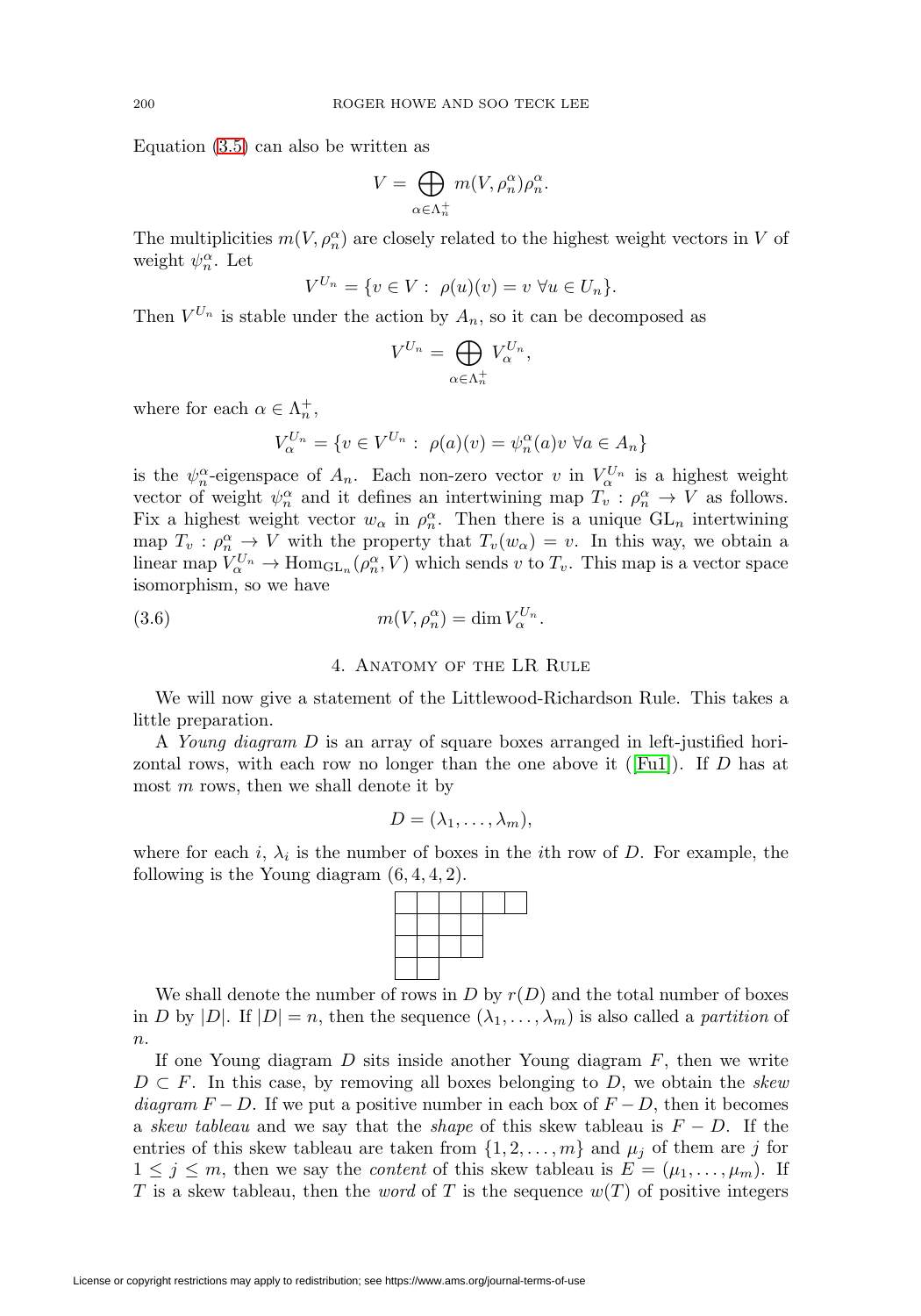obtained by reading the entries of  $T$  from top to bottom and right to left in each row. For example,

<span id="page-14-0"></span>(4.1) 
$$
T = \begin{array}{|c|c|c|c|c|} \hline & 1 & 1 & 2 \\ \hline 1 & 3 & 4 & \\ \hline 1 & 2 & \end{array}
$$

is a skew tableau of shape  $F - D$  and content E, where  $D = (3, 2, 1), F = (6, 4, 4, 2),$ and  $E = (4, 3, 2, 1)$ , and its word is given by

$$
w(T) = (2, 1, 1, 3, 2, 4, 3, 1, 2, 1).
$$

A Littlewood-Richardson (LR) tableau is a skew tableau T with the following properties:

- (i) It is *semistandard*; that is, the numbers in each row of  $T$  weakly increase from left-to-right, and the numbers in each column of  $T$  strictly increase from top-to-bottom.
- (ii) It satisfies the Yamanouchi word condition (YWC); that is, for each positive integer j, starting from the first entry of  $w(T)$  to any place in  $w(T)$ , there are at least as many j's as  $(j + 1)$ 's.

Note that for semistandard tableaux  $T$ , (ii) is equivalent to:

(ii)' The number of j's in the first a rows of T is at least as large as the number of  $(j + 1)$ 's in the first  $a + 1$  rows, for  $j, a \ge 1$ .

This is because, for a semistandard tableau, the part of the word coming from a given row has entries that are weakly decreasing. This means that all the  $(j + 1)$ 's in row  $(a + 1)$  appear before any of the j's in that row. Thus, the j's that appear before the  $(j + 1)$ 's of row  $(a + 1)$  must be supplied by the first a rows, and the YWC requires the number of these j's to be larger than the number of the  $(j+1)$ 's in the first  $(a + 1)$  rows.

Here are some examples. The skew tableau  $T$  given in  $(4.1)$  is semistandard, but it does not satisfy the YWC, so it is not an LR tableau. On the other hand, one can check that the following skew tableau  $T'$  is an LR tableau.

$$
T' = \frac{\begin{array}{|c|c|c|}\n\hline\n & 1 & 1 & 1 \\
\hline\n & 2 & 2 & 3 \\
\hline\n & 3 & 4\n\end{array}}
$$

For Young diagrams  $D, E$ , and F, the LR coefficient  $c_{D,E}^F$  is defined as

 $(4.2)$  $c_{D,E}^F =$  the number of LR tableaux of shape  $F - D$  and content E.

Young diagrams with at most  $n$  rows can be used to label the polynomial representations of  $GL_n$ . Let D be such a Young diagram. Then it can be identified with an *n*-tuple of integers  $(\lambda_1,\ldots,\lambda_n)$  such that  $\lambda_1 \geq \cdots \geq \lambda_n \geq 0$ , so it corresponds to the dominant weight  $\psi_n^{(\lambda_1,\ldots,\lambda_n)}$  and the polynomial representation  $\rho_n^{(\lambda_1,\ldots,\lambda_n)}$  of GL<sub>n</sub>. We shall write  $\psi_n^{(\lambda_1,\ldots,\lambda_n)}$  and  $\rho_n^{(\lambda_1,\ldots,\lambda_n)}$  as  $\psi_n^D$  and  $\rho_n^D$ , respectively.

We now consider two polynomial representations  $\rho_n^D$  and  $\rho_n^E$  of  $GL_n$  and form their tensor product  $\rho_n^D \otimes \rho_n^E$ . The Littlewood-Richardson Rule gives a description of the multiplicities of this tensor product.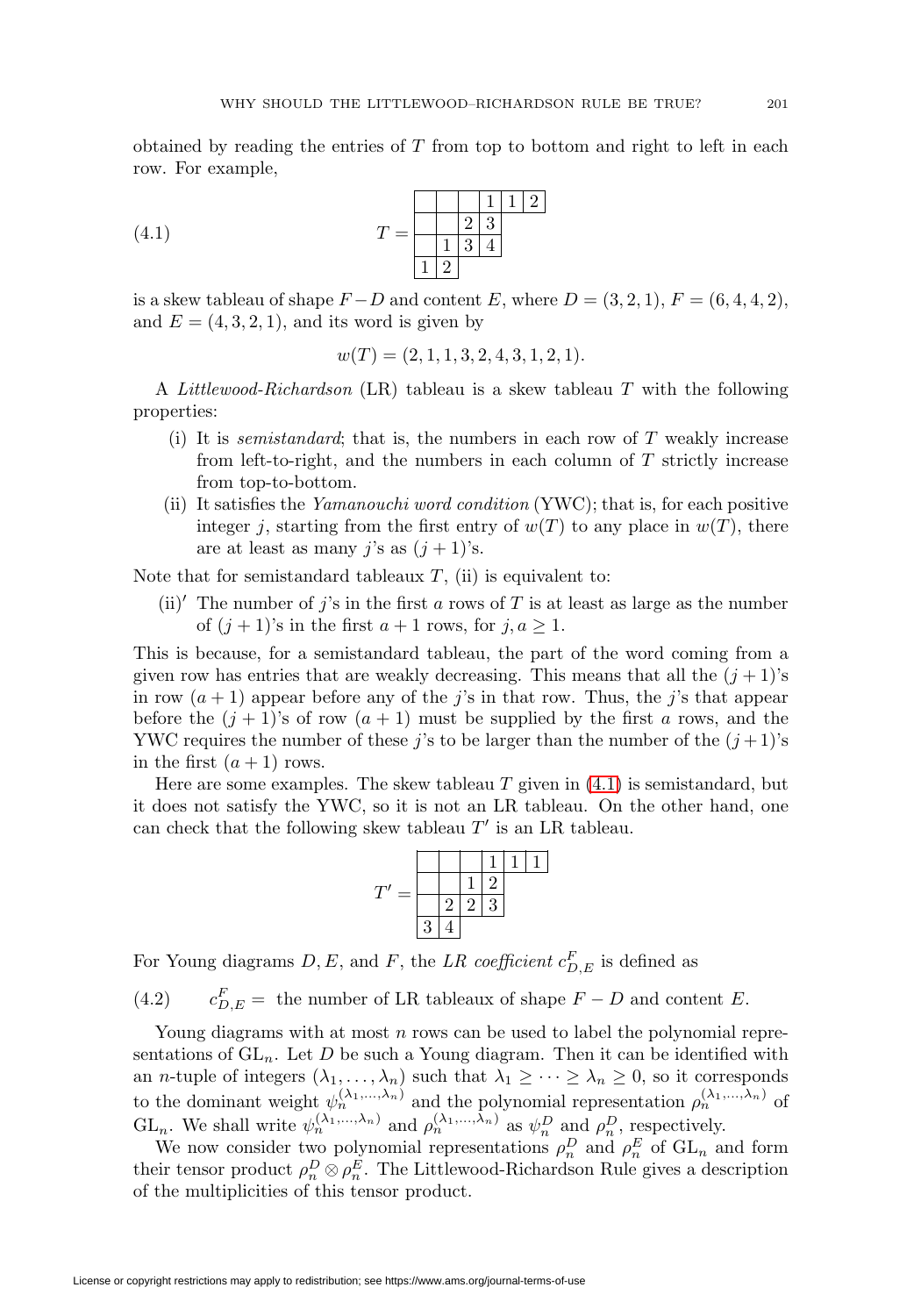### The Littlewood-Richardson Rule

The multiplicity of  $\rho_n^F$  in the tensor product  $\rho_n^D \otimes \rho_n^E$  is given by the LR coefficient  $c_{D,E}^F$ .

# 5. The Pieri Rule and the LR Rule

<span id="page-15-1"></span>The case of tensoring a general irreducible representation of  $GL_n$  with a representation corresponding to a Young diagram with one row (equivalently, with a symmetric power of the standard representation), is easy to describe. It is well known classically as the Pieri Rule.

Let D be a Young diagram, and consider the representation  $\rho_n^D$  of  $GL_n$  corresponding to  $D$ . Let  $S^a$  denote the ath symmetric power of the standard action of  $GL_n$  on  $\mathbb{C}^n$ . Then  $S^a \simeq \rho_n^{R_a}$ , where  $R_a$  is the single row containing a boxes. The Pieri Rule first says that  $\rho_n^D \otimes S^a$  is multiplicity free: any irreducible representation of  $GL_n$  appears in  $\rho_n^D \otimes S^a$  at most one time. Second, it says that the representations that do appear in  $\rho_n^D \otimes S^a$  are the  $\rho_n^E$ , where E is a diagram such that

- i)  $D \subset E$ ; and
- ii)  $E D$  is a skew-row containing a boxes.

The term "skew-row" means that any column of  $E$  is at most one box longer than the corresponding column of  $D$ , or equivalently, that each column of  $E$  contains at most one box that is not in  $D$ . This includes the possibility that  $E$  has a column of length one where  $D$  had no column at all, i.e., the first row of  $E$  may be strictly longer than the first row of D. In Figures 5.1 and 5.3, the numbered boxes form a skew row, but in Figures 5.2 and 5.4 they do not.

From these conditions, we can see what the result will be if we tensor with several symmetric powers  $S^{a_j}$  in succession. We consider the multiple tensor product

<span id="page-15-0"></span>(5.1) 
$$
\Omega = \rho_n^D \otimes \left(\bigotimes_{j=1}^k S^{a_j}\right).
$$

Each constituent of  $\Omega$  will be described by a nested sequence  $D = D_0 \subset D_1 \subset$  $D_2 \subset \cdots \subset D_k$  of Young diagrams, with each difference  $D_j - D_{j-1}$  being a skew row.

We can also describe such a succession by means of skew tableaux. Fill the boxes of  $D_1 - D_0$  with 1's. Fill the boxes of  $D_2 - D_1$  with 2's. And so on. The result will be that the skew diagram  $D_k - D_0$  is filled with the numbers 1 through k: we have constructed a skew tableau that describes a constituent of the multiple tensor product. Furthermore, the condition that  $D_j \supset D_{j-1}$  implies that the entries of the tableau are weakly increasing along any row. Also, the condition that  $D_i - D_{i-1}$ is a skew row implies that the entries of the tableau are strictly increasing down any column. In other words, the skew tableaux that describe the successive tensor products with symmetric powers are semistandard. It is also not hard to convince oneself that, given a semistandard skew tableau living in the skew diagram  $D_k-D_0$ , there is a succession of nested subdiagrams  $D_j$  such that  $D_j - D_{j-1}$  is a skew row; namely  $D_i$  is the diagram whose boxes contain numbers  $i \leq j$ . The condition of weakly increasing indices along rows implies the nestedness of the  $D_i$ , and the condition of strictly increasing indices down columns implies that  $D_j - D_{j-1}$  is a skew row. Thus, on the one hand, nested sequences of diagrams satisfying condition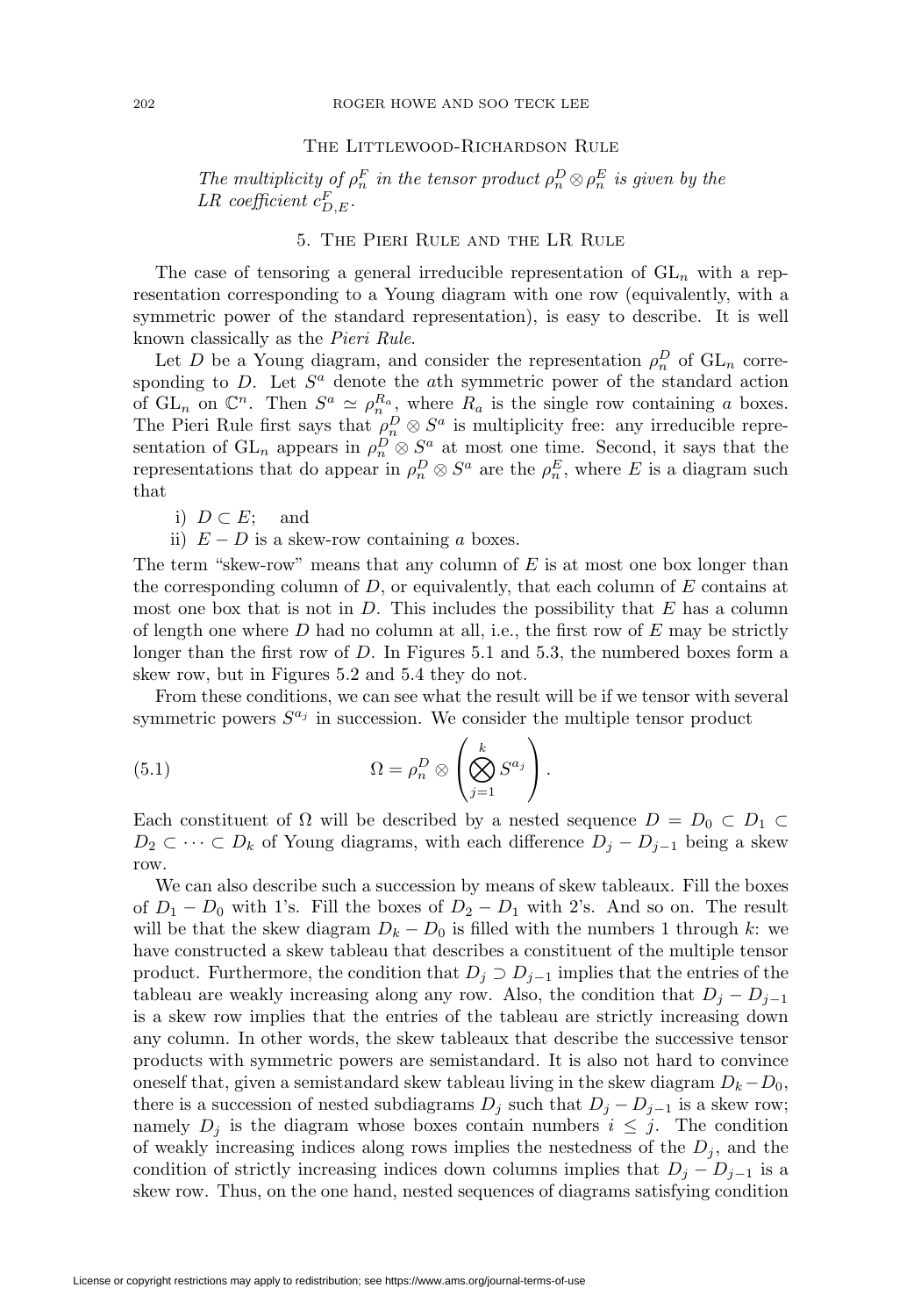

FIGURE 5.1. Semistandard tableaux of shape  $D_2 - D_0$  and content  $(2, 2)$ .

ii) at each step and, on the other hand, semistandard skew tableaux are two ways of describing the same set—the set of constituents of the multiple tensor product  $\Omega$  of formula [\(5.1\)](#page-15-0).

Here is an example. Let  $n \ge 4$ ,  $D = D_0 = (3, 2, 1)$ , and  $D_2 = (4, 3, 2, 1)$ . Then  $D_2-D_0$  is a skew row, consisting of the bottom box in each column of  $D_2$ . Consider the tensor product  $\rho_n^D \otimes S^2 \otimes S^2$ . There are six semistandard tableaux of shape  $D_2 - D_0$  and content (2, 2); see Figure 5.1. It follows that the multiplicity of  $\rho_n^{D_2}$  in the tensor product  $\rho_n^D \otimes S^2 \otimes S^2$  is 6.

An analogous situation holds if we look at tensor products with exterior powers  $\Lambda^b$  of  $\mathbb{C}^n$ . A tensor product  $\rho_n^D \otimes \Lambda^b$  is always multiplicity free. Its constituents consist of representations  $\rho_n^E$  such that

- i)  $D \subset E$ ; and
- ii)  $E D$  is a skew column containing b boxes.

The term "skew column" means that each row of E contains at most one box not contained in  $D$ , or equivalently, that each row of  $E$  is at most one box longer than the same row of  $D$ . This includes the possibility that  $E$  has a row of length one where  $D$  had no row at all; that is, the first column of  $E$  may be strictly longer than the first column of D.

From these conditions, we can see what the result will be if we tensor with several exterior powers  $\Lambda^{b_j}$  in succession. Consider the multiple tensor product

<span id="page-16-0"></span>(5.2) 
$$
\Psi = \rho_n^D \otimes \left(\bigotimes_{j=1}^r \Lambda^{b_j}\right).
$$

Each constituent of  $\Psi$  will be described by a nested sequence  $D = D_0 \subset D'_1 \subset$  $D'_2 \subset \cdots \subset D'_r$  of Young diagrams, with each difference  $D'_j - D'_{j-1}$  being a skew column.

We could identify such a nested sequence with a tableau by filling  $D'_j - D'_{j-1}$ with the number  $j$ . Just as in the case of tensoring with symmetric powers, this tableau would allow us to reconstruct the sequence  $D_i'$ , and so would uniquely label the constituents of the multiple tensor product.

However, this labeling will tend to produce skew diagrams that are not semistandard. We want to consider an alternative labeling scheme for tableaux to record the constituents. In the skew column of  $D'_j - D'_{j-1}$ , of length  $b_j$ , we will put the numbers 1 through  $b_j$  consecutively down the skew column. We will call this the standard filling of a skew column.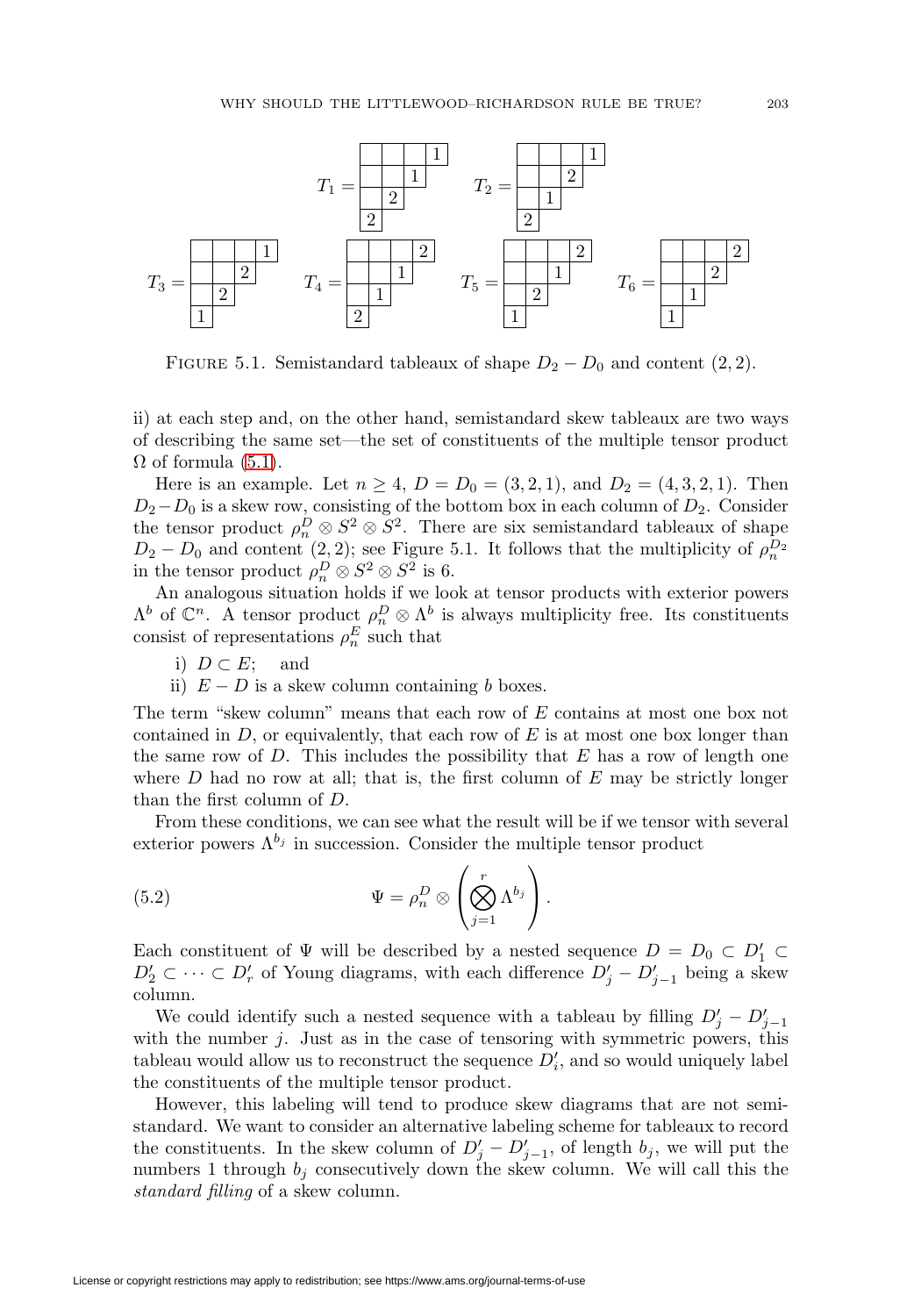|    | ٠,<br>۷ |  |
|----|---------|--|
| ۰, | 3       |  |

Figure 5.2. A non-peelable tableau satisfying YWC.



Figure 5.3. A peelable, but not standard-peelable, tableau.

Unfortunately, this labeling of the skew columns of a constituent of a multiple tensor product does not uniquely determine the constituents of  $\rho_n^{D_0} \otimes \left(\bigotimes_{j=1}^r \Lambda^{b_j}\right);$ it is easy to produce examples where different sequences of nested diagrams produce the same tableau. For example, the tableau  $T_1$  in Figure 5.1 can be produced by four standard fillings. However, standard filling does produce tableaux that satisfy the YWC; clearly with this scheme, for every box labeled  $j$ , there is a box labeled  $j-1$  in a higher row.

In fact, giving each skew column the standard filling produces a tableau that satisfies a stronger condition than the YWC: it is peelable. If we have a skew tableau in a skew diagram  $E - D$ , then we say we can *peel* a skew column off the tableau, if we can find a diagram  $E_1$ , with  $D \subset E_1 \subset E$ , such that

- i)  $E E_1$  is a skew column, and
- ii)  $E E_1$  has the standard filling.

We say that the tableau  $E - D$  is *peelable* if we can find a sequence of peelings that exhausts  $E-D$ . That is, we can find a sequence  $E = E_0 \supset E_1 \supset E_2 \supset \cdots \supset E_r = D$ such that each difference  $C_j = E_j - E_{j+1}$  is a skew column with the standard labeling.

Among all skew columns that can be peeled off a diagram, there will be a longest possible length. Among all longest peelable skew columns, there will be one with a 1 in the highest possible row, a 2 in the highest possible row below that, a 3 in the highest possible row below that, and so forth. We will call this the *standard-peelable* column. We will say that a tableau is standard peelable if it allows a peeling by standard-peelable columns.

The following is evident:

**Lemma 5.1.** (a) The tableaux obtained by filling the successive skew columns of a constituent of  $\Psi$  with the standard filling will produce a peelable tableau.

(b) A peelable tableau satisfies YWC.

We can see by example that YWC does not imply peelability, and that a peelable tableau may not be standard peelable. See Figures 5.2 and 5.3. It is also easy to see that a tableau satisfying YWC or that is peelable or even standard peelable, need not be semistandard. Indeed, the Figures 5.2 and 5.3 are not semistandard, and Figure 5.4 is a standard-peelable tableau that is also not semistandard.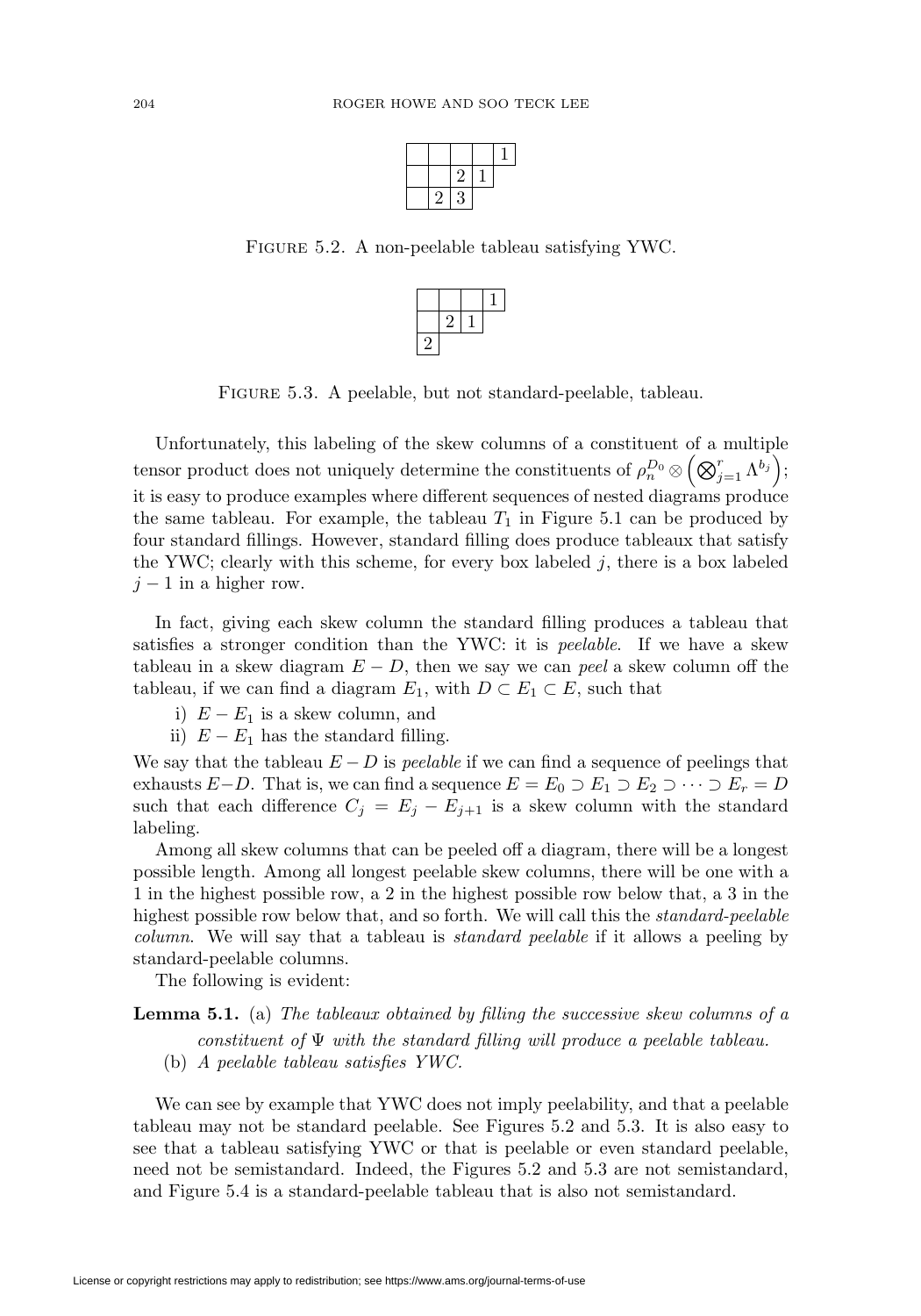

Figure 5.4. A standard-peelable, but not semistandard, tableau.

However, in [\[HTW3,](#page-47-2) §2.3.3], the following result is proved:

<span id="page-18-1"></span>**Proposition 5.2.** A semistandard tableau satisfying YWC is standard peelable. Moreover, the standard-peelable column at any stage is (weakly) longer than the standard-peelable column of the next stage.

It is worth remarking also that, although a peelable tableau might not be uniquely peelable, a tableau can have at most one standard peeling, by virtue of the definition of standard peeling.

We have been discussing how to decompose the tensor products  $\Omega$  of formula [\(5.1\)](#page-15-0) or  $\Psi$  of formula [\(5.2\)](#page-16-0) by starting with the representation  $\rho_n^D$  and tensoring successively with symmetric (resp., exterior) powers. However, we may alternatively regard  $\Omega$  as the tensor product of  $\rho_n^D$  with the single representation  $\bigotimes_{j=1}^k S^{a_j}$ , gotten by tensoring all the symmetric powers together. This representation is highly reducible; its irreducible components are found by applying the principles above to the case of  $D = \emptyset$ , the empty diagram. Thus, the constituents are described by all semistandard tableaux containing  $a_i$  boxes filled with j. Suppose that the row lengths  $a_i$  are weakly decreasing, so that they are the lengths of the rows of a Young diagram  $E$ . Then there is exactly one such tableau that fills the diagram  $E$ . This is the tableau in which all boxes in the jth row of  $E$  are filled with j.

We can make a qualitative statement about the other constituents of  $\bigotimes_{j=1}^k S^{a_j}$ . Recall that the set of Young diagrams has a partial ordering. It can be defined in terms of moving boxes or in terms of row lengths. In terms of row lengths, we say that given two diagrams F and G, then  $F \geq G$  provided first ([\[Fu1\]](#page-46-0)), that F and G have the same number of boxes and second, the sum of the lengths of the first  $r$ rows of F is at least as large as the sum of the lengths of the first  $r$  rows of  $G$ , for each positive integer r.

<span id="page-18-0"></span>**Proposition 5.3.** (a) If the  $a_j$  are the lengths of the rows of the diagram E, then

the tensor product  $\bigotimes_{j=1}^k S^{a_j}$  contains the representation  $\rho_n^E$  with multiplicity one.

(b) If  $\rho_n^G$  is a constituent of  $\bigotimes_{j=1}^k S^{a_j}$ , then  $G \geq E$ .

Proof. Since each time we tensor with a symmetric power, we add a skew row to a diagram and we see that, if we start with the empty diagram, then after tensoring with s factors  $S^{a_j}$ , we can only obtain diagrams with at most s rows. The number of boxes in these diagrams will be the sum of the  $a_j$  for  $1 \leq j \leq s$ , that is, it is equal to the number of boxes in the first  $s$  rows of  $E$ . Hence, the number of boxes in the first s rows of any tableau produced by this process is at least equal to the number of boxes in the first s rows of  $E$ . Since this is true for each s, if we take into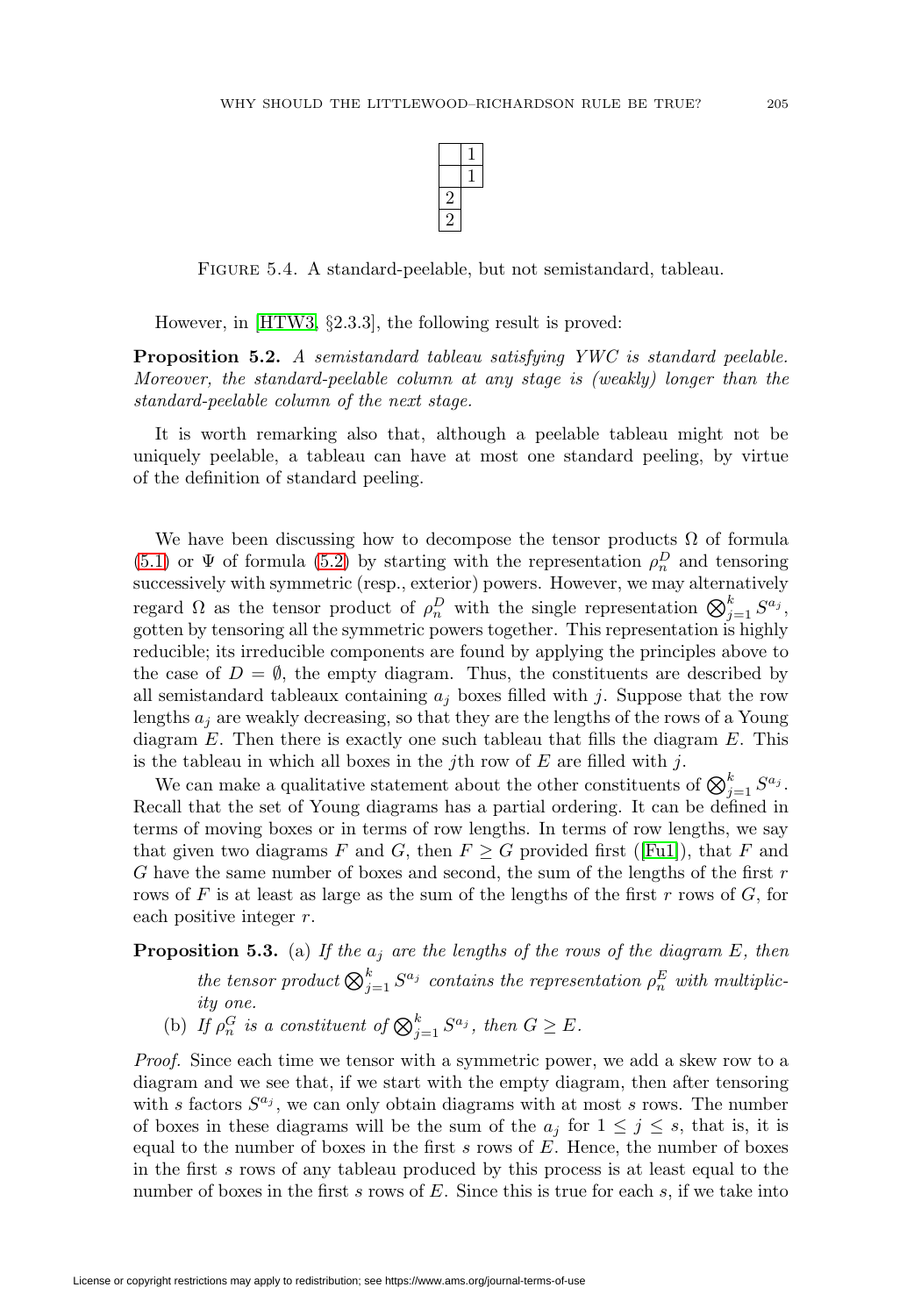account our description of the diagram ordering, statement b) of the proposition follows directly.  $\Box$ 

On the other hand, if we make the analogous construction with columns, we get a quite different set of constituents.

# <span id="page-19-1"></span>**Proposition 5.4.** (a) If the  $b_j$  are the lengths of the columns of the diagram E,

then the tensor product  $\bigotimes_{j=1}^r \Lambda^{b_j}$  contains the representation  $\rho_n^E$  with multiplicity one.

(b) If  $\rho_n^G$  is a constituent of  $\bigotimes_{j=1}^r \Lambda^{b_j}$ , then  $E \geq G$ .

*Proof.* The diagram  $G$  is built up out of skew columns of lengths equal to the columns of E. The skew column based on the column of E of length  $b_i$  can have at most  $\min(s, b_i)$  boxes in the first s rows of G. Thus, the number of boxes in the first s rows of G will not exceed the number of boxes in the first s rows of  $E$ , which means that  $E \geq G$ , as claimed. The only way to get exactly E by this process is for each column of  $E$  to fill consecutive rows of the diagram, starting with the first row. Thus, the multiplicity of E is one.  $\Box$ 

<span id="page-19-0"></span>**Corollary 5.5.** If the diagram E has rows of lengths  $a_i$  and columns of lengths  $b_\ell$ , then the multiple tensor products  $\bigotimes_{j=1}^k S^{a_j}$  and  $\bigotimes_{\ell=1}^r \Lambda^{b_\ell}$  have exactly one irreducible constituent in common, namely one copy of  $\rho_n^E$ .

Remarks. a) Corollary [5.5](#page-19-0) is closely related to the reasons for the success of the construction of representations of the symmetric group by Young symmetrizers ([\[W2\]](#page-49-3), [\[Fu1\]](#page-46-0)), and it is linked by Schur duality to the use of Young symmetrizers to construct the representations of  $GL_n$ .

b) Propositions [5.3](#page-18-0) and [5.4,](#page-19-1) as well as Corollary [5.5](#page-19-0) should perhaps be taken as part of the folklore of the subject. We have not conducted a search to find them in the literature.

c) Proposition [5.3](#page-18-0) is also related to the decomposition [\(7.13\)](#page-28-0), which exhibits multiplicities in  $\bigotimes_{j=1}^k S^{a_j}$  as equal to multiplicities of weight spaces for a maximal torus in irreducible representations. These multiplicities are known as Kostka numbers ([\[Fu1\]](#page-46-0)). This interpretation translates Proposition [5.3](#page-18-0) into well-known facts about Kostka nubmers (i.e., the unitriangularity of the Kostka matrix with respect to the dominance order on Young diagrams)([\[Fu1\]](#page-46-0)).

The above considerations can help us to accept that the combination of semistandardness and the YWC might be the appropriate conditions to put on tableaux in order to count constituents of a tensor product. Let  $D$  and  $E$  be two Young diagrams. Let  $a_i$  be the lengths of the rows of E, and let  $b_\ell$  be the lengths of the columns of E. Consider the tensor products  $\Omega$  of formula [\(5.1\)](#page-15-0) and  $\Psi$  of formula [\(5.2\)](#page-16-0). By Propositions [5.3](#page-18-0) and [5.4,](#page-19-1) both of these tensor products contain the tensor product  $\rho_n^D \otimes \rho_n^E$ . Moreover,  $\Omega$  is a sum of tensor products  $\rho_n^D \otimes \rho_n^G$  over diagrams  $G \leq E$ , and  $\Psi$  is a sum of tensor products  $\rho_n^D \otimes \rho_n^H$  over diagrams  $H \geq E$ . Except for the unique summand  $\rho_n^D \otimes \rho_n^E$ , none of the summands constituting  $\Omega$  is the same as any of the summands constituting  $\Psi$ .

We have seen how to label the constituents of  $\Omega$  with semistandard skew tableaux. We have also seen how to label the constituents of  $\Psi$  by peelable skew tableaux. This latter labeling is non-unique, but for the subset of standard-peelable tableaux,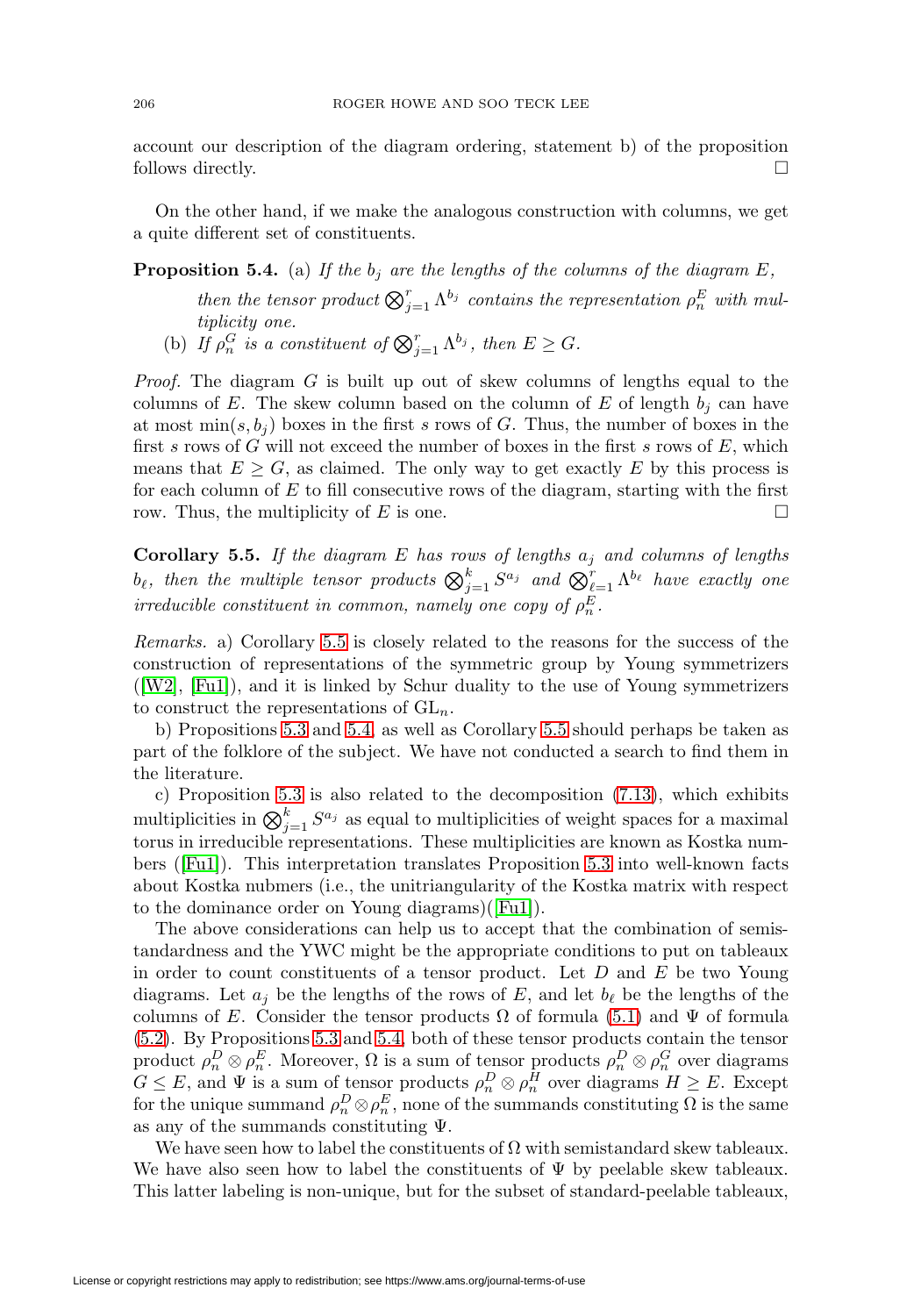there is only one possible standard peeling.<sup>[1](#page-20-0)</sup> If we would like to believe that these labelings are not purely formal devices, but capture something significant in the structure of these representations, we might hope that the skew tableaux which appear in both labelings are exactly the skew tableaux that describe the unique common constituent  $\rho_n^D \otimes \rho_n^E$  of  $\Omega$  and  $\Psi$ . According to Proposition [5.2,](#page-18-1) this is exactly the assertion of the Littlewood-Richardson Rule.

# 6. The two-rowed case

The original paper of Littlewood and Richardson ([\[LR\]](#page-48-0)) established the LR Rule in the case of tensor products  $\rho_n^D \otimes \rho_n^E$ , where E has two rows. In this section, we will revisit their argument. It will be shown in §[7](#page-25-0) that the two-rowed case, applied in a slightly more general context, in fact implies the general case.

As noted in §[5,](#page-15-1) we know how to tensor with one-rowed representations: the Pieri Rule tells us how to find the constituents. By iterating this process, we can find the tensor products  $\rho_n^D \otimes \rho_n^E$  for any diagram E, but hidden in a sum that includes many other tensor products. This gives us an approach to determining  $\rho_n^D \otimes \rho_n^E$ : try to isolate it in the multiple tensor product  $\Omega$ . This is the strategy of Littlewood and Richardson for two-rowed diagrams E.

Let  $\rho_n^{(a,b)}$  denote the representation attached to the two-rowed Young diagram with rows of lengths a and  $b \leq a$ . The basic observation is that (6.1)

<span id="page-20-1"></span>
$$
S^a \otimes S^b \simeq \bigoplus_{j=0}^b \ \rho_n^{(a+b-j,j)} \simeq \rho_n^{(a,b)} \oplus \left( \bigoplus_{j=0}^{b-1} \ \rho_n^{(a+b-j,j)} \right) \simeq \rho_n^{(a,b)} \oplus (S^{a+1} \otimes S^{b-1}).
$$

This says that to find the constituents of  $\rho_n^D \otimes \rho_n^{(a,b)}$ , we can look at the constituents of  $\rho_n^D \otimes S^a \otimes S^b$  and try to figure out which of them could not come from  $\rho_n^D \otimes$  $S^{a+1}\otimes S^{b-1}.$ 

We know that the constituents of  $\rho_n^D \otimes S^a \otimes S^b$  are labeled by a sequence  $D \subset$  $E \subset F$  of diagrams, such that  $E - D$  and  $F - E$  are skew rows with a boxes and b boxes, respectively. Consider first the case when  $F - D$  is a skew row and a skew column at the same time. This means that the  $a+b$  boxes of  $F-D$  are distributed in  $a + b$  different rows and  $a + b$  different columns. This is the situation in Figure 5.1.

A constituent of  $\rho_n^D \otimes S^a \otimes S^b$  isomorphic to  $\rho_n^F$  is specified by distributing a 1's and b 2's in the  $a + b$  boxes of  $F - D$ . This distribution of 1's and 2's must make  $F - E$  into a semistandard skew tableau. Since we are assuming that  $F - E$ is both a skew row and a skew column, the semistandard conditions are vacuous, and *any* distribution of a 1's and b 2's among the  $a + b$  boxes is allowable. Such a distribution is determined by deciding where to put the 1's, so there are in all

<span id="page-20-0"></span><sup>&</sup>lt;sup>1</sup>Another aspect of non-uniqueness affects both labelings: the tensor products  $\bigotimes_{j=1}^{k} S^{a_j}$  and  $\bigotimes_{\ell=1}^r \Lambda^{b_\ell}$  do not depend on the order of the factors. However, the labelings that will result from the procedures defined above do depend on the order of the factors. For example,  $a_i$  counts the number of js that appear in the skew tableau of  $\Omega$ . If we change the order of the factors in  $\bigotimes_{j=1}^k S^{a_j}$ , we will change the content of the resulting tableaux. In particular, we have no chance of getting any tableaux satisfying the YWC unless the  $a_j$  are arranged in decreasing order—that is, unless they form the row lengths of a Young diagram. Similarly, in order for a constituent of  $\bigotimes_{\ell=1}^r \Lambda^{b_\ell}$  to correspond to the standard peeling of a peelable semistandard tableau, the  $b_\ell$  must be arranged in increasing order.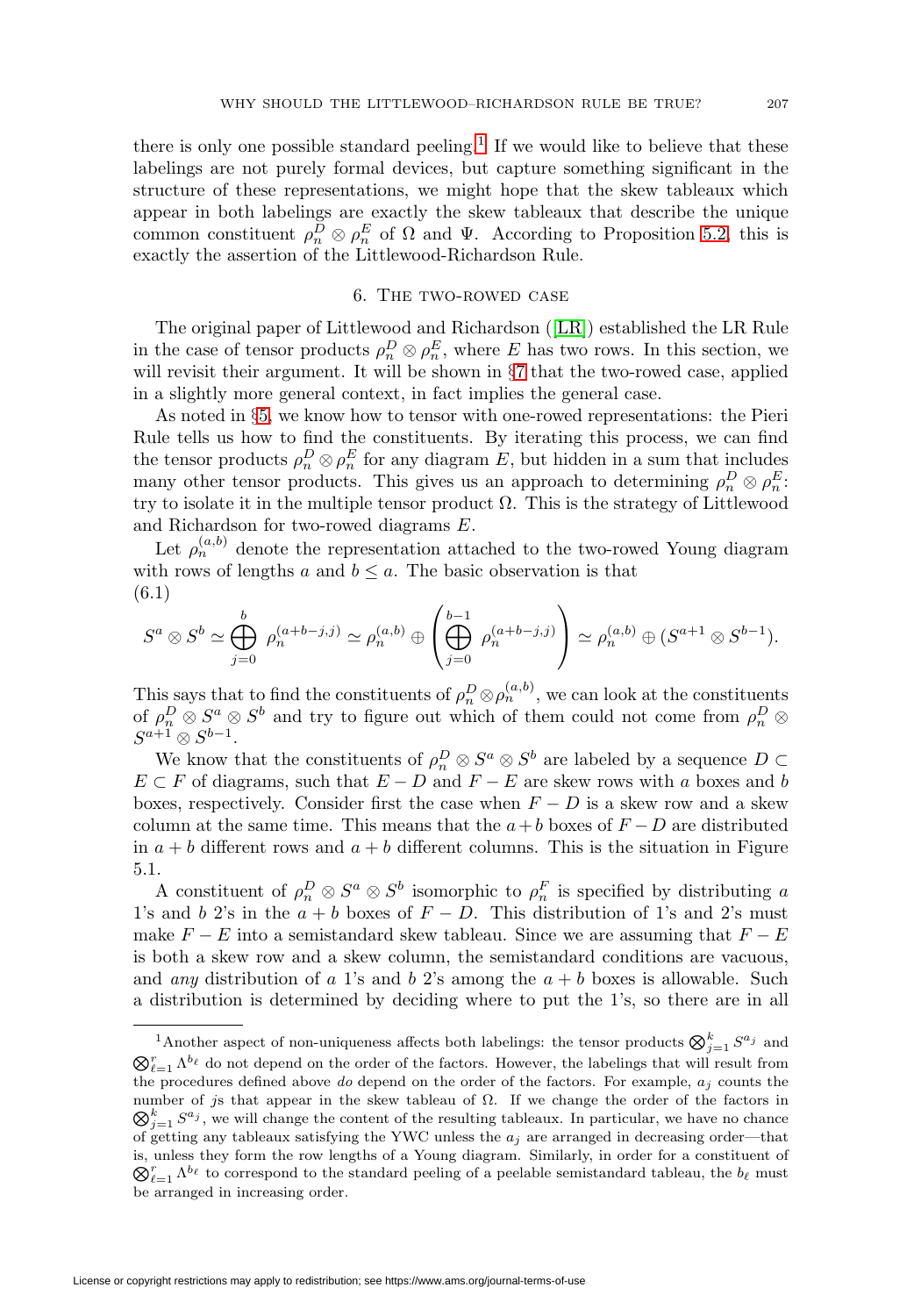

FIGURE 6.1. The path corresponding to the sequence  $(1, 2, 2, 2, 1, 2, 1, 1, 1, 1, 2)$ 

 $\binom{a+b}{a}$  possible tableaux. Similarly, if we look at components of  $\rho_n^D \otimes S^{a+1} \otimes S^{b-1}$ isomorphic to  $\rho_n^F$ , we see that there are  $\binom{(a+1)+(b-1)}{a+1} = \binom{a+b}{a+1}$ . In order for the LR formula to hold in this case, we should therefore have that the number of LR tableaux among all the possible tableau, which is to say, the number of tableaux satisfying YWC should be  $\binom{a+b}{a} - \binom{a+b}{a+1}$ .

To see that this is true, it is helpful to think of the binomial coefficients in terms of paths in the plane. Consider paths in  $(\mathbb{Z}^+)^2$  that start at  $\begin{bmatrix} 0 \\ 0 \end{bmatrix}$  and at each step, move either one space to the right (add  $\begin{bmatrix} 1 \\ 0 \end{bmatrix}$ ) or one space up (add  $\begin{bmatrix} 0 \\ 1 \end{bmatrix}$ ). We will call these increasing paths. Then the number of increasing paths leading from the origin to  $\begin{bmatrix} a \\ b \end{bmatrix}$  is just the binomial coefficient  $\binom{a+b}{b}$ . See Figure 6.1 for an example of an increasing path.

The YWC for the tableaux we are dealing with amounts to the requirement that if we list the contents of the boxes starting from the top, then at any stage in the list, we should have written at least as many 1's as 2's. If we map tableaux to paths by letting a 1 correspond to moving to the right, and letting a 2 correspond to moving up, then the YWC translates into the condition that our path should never go above the diagonal line  $y = x$  in the plane. Thus, the following lemma tells us that we have the right number of LR tableaux.

<span id="page-21-0"></span>**Lemma 6.1.** The increasing paths from  $\begin{bmatrix} 0 \\ 0 \end{bmatrix}$  to  $\begin{bmatrix} a \\ b \end{bmatrix}$  that go above the diagonal (that is, that pass through a point  $\begin{bmatrix} m \\ n \end{bmatrix}$  with  $n > m$ ), are in one-to-one correspondence with the increasing paths from  $\begin{bmatrix} 0 \\ 0 \end{bmatrix}$  to  $\begin{bmatrix} a+1 \\ b-1 \end{bmatrix}$ .

Remarks.

- a) The argument of Littlewood and Richardson does not use the imagery of paths, but it is formally equivalent to this one.
- b) The condition that a path not go above the diagonal is involved in the definition of Catalan numbers ([\[Sta\]](#page-48-19)). Catalan numbers are concerned with the case  $a = b$ . An argument like the one below for this case can be found in the combinatorics literature. See for example [\[FH\]](#page-46-5). Despite some inquiries,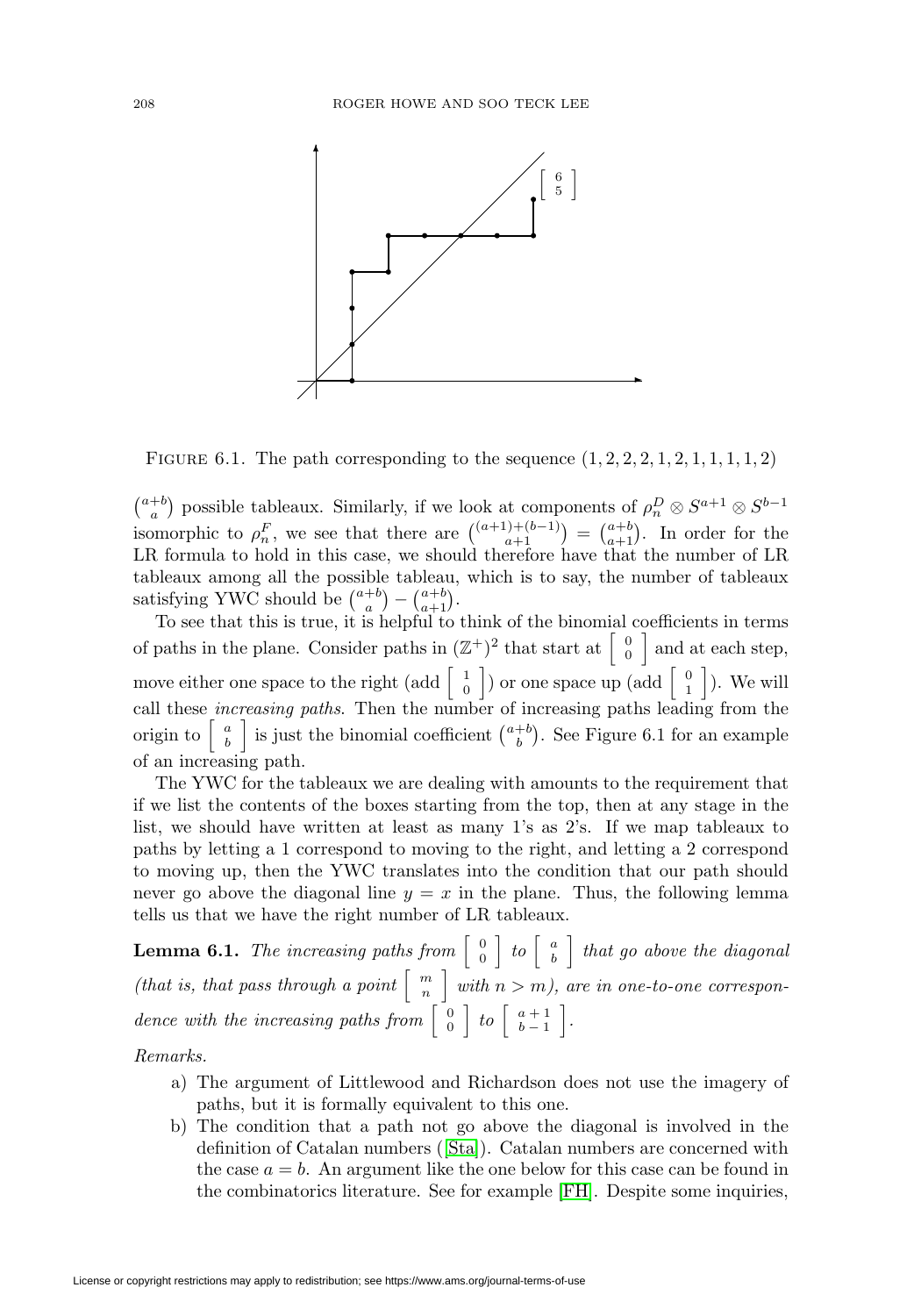we did not find a reference for the case of general  $(a, b)$ . However, the argument is no different in the general case than when  $a = b$ .

c) In this lemma, one can see the beginning of Littelmann's path model ([\[Lim\]](#page-48-8)) for representations.

*Proof.* The main idea of the proof is illustrated in Figure 6.2. Let  $P$  be an increasing path from the origin to  $\begin{bmatrix} a \\ b \end{bmatrix}$  that rises above the main diagonal. We replace  $\mathcal{P}$ as in Figure 6.1 with a path  $\mathcal{P}'$  going to  $\begin{bmatrix} a+1 \\ b-1 \end{bmatrix}$  by strategically altering a single move of P.

We want to keep track of the height of points above the diagonal. Thus, for a point  $p = \begin{bmatrix} x \\ y \end{bmatrix}$  of the plane, let  $h(p) = y - x$  be the vertical distance from p to the diagonal line.

We look at the first point  $p_o = \begin{bmatrix} n \\ m \end{bmatrix}$  at which the path  $P$  rises to the greatest height above the diagonal. That is,  $h(p<sub>o</sub>)$  is the maximum value of h among all points on the path, and  $n$  is the smallest first coordinate at which this maximum is attained. Notice that the origin is the first point on  $P$  for which  $h \geq 0$ , so that if  $p_o$  is not the origin, then  $h(p_o) > 0$ ; that is,  $p_o$  lies strictly above the diagonal.

Since  $p_o$  is the first point where h is maximal on  $P$ , the path  $P$  must have moved up to get to  $p_o$ ; that is, the point on  $P$  just before  $p_o$  must be  $\left\lceil \frac{m-1}{n} \right\rceil$ . Also, since  $h(p_0)$  is maximal on P, the next move of P must be to the right, that is, the next point after  $p_o$  on  $P$  must be  $\begin{bmatrix} m+1 \\ n \end{bmatrix}$ .

We modify  $P$  to get a different path  $P'$ , as follows. Instead of moving up at  $\left[\begin{array}{c}m-1\\n\end{array}\right]$ ,  $\mathcal{P}'$  moves to the right. Thereafter, all the moves of  $\mathcal{P}'$  are the same as for P. Thus, P' has all the same moves as P, except the  $(m+n)$ -th move is right instead of up. In terms of points on the paths, the points of  $P$  and  $P'$  agree up to  $\begin{bmatrix} m-1 \\ n \end{bmatrix}$ , and thereafter, each point of  $\mathcal{P}'$  is obtained from the corresponding point of P by shifting by  $\begin{bmatrix} -1 \\ 1 \end{bmatrix}$ : one step right and one step down. It is therefore clear that the endpoint of P' will be  $\begin{bmatrix} a \\ b \end{bmatrix} + \begin{bmatrix} 1 \\ -1 \end{bmatrix}$ −1  $=\begin{bmatrix} a+1 \\ b-1 \end{bmatrix}$  $b-1$  . Again, we refer to Figure 6.2.

We claim that this procedure produces a bijection between increasing paths from the origin to  $\begin{bmatrix} a \\ b \end{bmatrix}$  that rise above the diagonal and all increasing paths to  $\begin{bmatrix} a+1 \\ b-1 \end{bmatrix}$  . To see that this is true, consider what the path  $P$  does after reaching  $\begin{bmatrix} m \\ n \end{bmatrix}$ . Since P never moves above the diagonal containing  $\begin{bmatrix} m \\ n \end{bmatrix}$ , we see that after arriving at  $\begin{bmatrix} m \\ n \end{bmatrix}$ , the number of times that P moves up never exceeds the number of times P moves right. Since the moves of  $\mathcal{P}'$  from  $\begin{bmatrix} m+1 \\ n-1 \end{bmatrix}$  are the same as the moves of  $P$  from  $\begin{bmatrix} m \\ n \end{bmatrix}$ , it follows that, after leaving  $\begin{bmatrix} m+1 \\ n-1 \end{bmatrix}$  $\left. \right.$ ,  $\mathcal{P}'$  never rises above the diagonal containing  $\begin{bmatrix} m+1 \\ n-1 \end{bmatrix}$ Since  $\begin{bmatrix} m \\ n \end{bmatrix}$  is the first point on the highest diagonal reached by  $P$ , it follows that  $\begin{bmatrix} m \\ n-1 \end{bmatrix}$ is on the highest diagonal reached by  $\mathcal{P}'$ , and that it is the *last* point of  $\overline{P}'$  on this diagonal.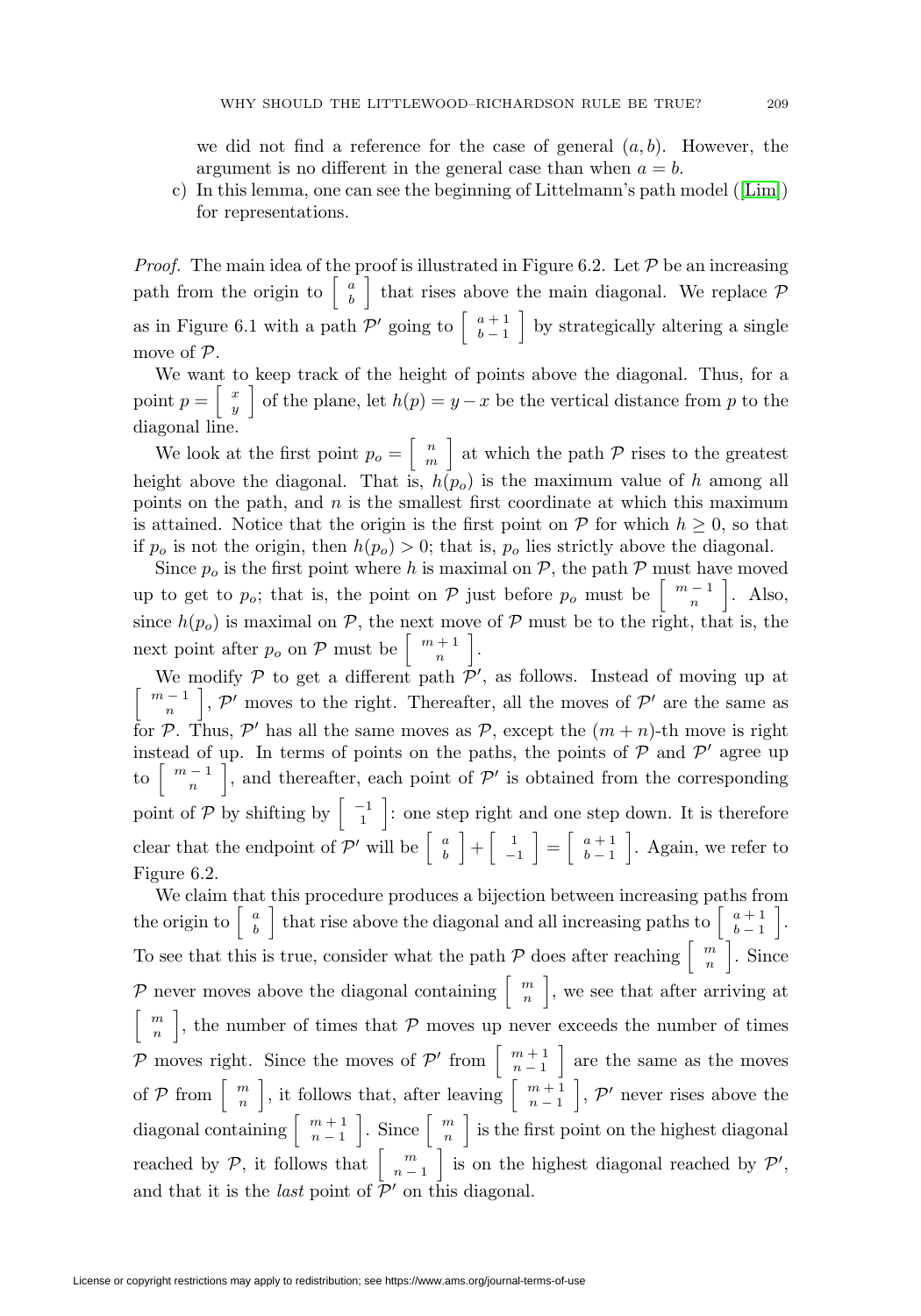

FIGURE 6.2. An illustration of the paths  $P$  and  $P'$ 

This tells us how to reconstruct  $P$  from  $P'$ ; we look for the last point  $\begin{bmatrix} m' \\ n' \end{bmatrix}$ on the highest diagonal reached by  $\mathcal{P}'$ . The move from this point must be to the right, since moving up would take  $\mathcal{P}'$  to a higher diagonal. We replace the move to the right from  $\begin{bmatrix} m' \\ n' \end{bmatrix}$  with a move up, and leave all the other moves the same. This will reconstitute  $P$  from  $P'$ .

Any increasing path  $\mathcal{P}'$  to  $\begin{bmatrix} a+1 \\ b-1 \end{bmatrix}$  from the origin always reaches the main diagonal (since it starts at the origin, which is on the main diagonal). Hence, the path  $P$  constructed in the previous paragraph from  $P'$ , will rise above the main diagonal. Also, it will clearly end at  $|$  $\binom{a}{b}$ . Thus, we can construct an inverse to the map  $P \to P'$ , so the claim is established. The lemma follows directly from the claim.  $\Box$ 

Here is an example to illustrate the bijection described in Lemma [6.1.](#page-21-0) Again we consider the tensor product  $\rho_n^D \times S^2 \otimes S^2$  where  $D = (3, 2, 1)$ . For  $F = (4, 3, 2, 1)$ , there are six semistandard tableaux  $T_1, \ldots, T_6$  of shape  $F - D$  and content  $(2, 2)$ , as shown in Figure 5.1. Each of these tableaux can be identified with an increasing path from the origin to the point  $\begin{bmatrix} 2 \\ 2 \end{bmatrix}$ . Among these paths, those which correspond to  $T_3, T_4, T_5$ , and  $T_6$  rise above the origin, and we alter them according to the procedure described in Lemma [6.1.](#page-21-0) The new paths now end at  $\begin{bmatrix} 3 \\ 1 \end{bmatrix}$ , so they correspond to semistandard tableaux of shape  $F - D$  with content  $(\bar{3}, 1)$ . The explicit correspondence on tableaux in this case is given in Figure 6.3. In particular,  $T'_3, T'_4, T'_5, T'_6$  give all the semistandard tableaux of shape  $F - D$  and content  $(3, 1)$ .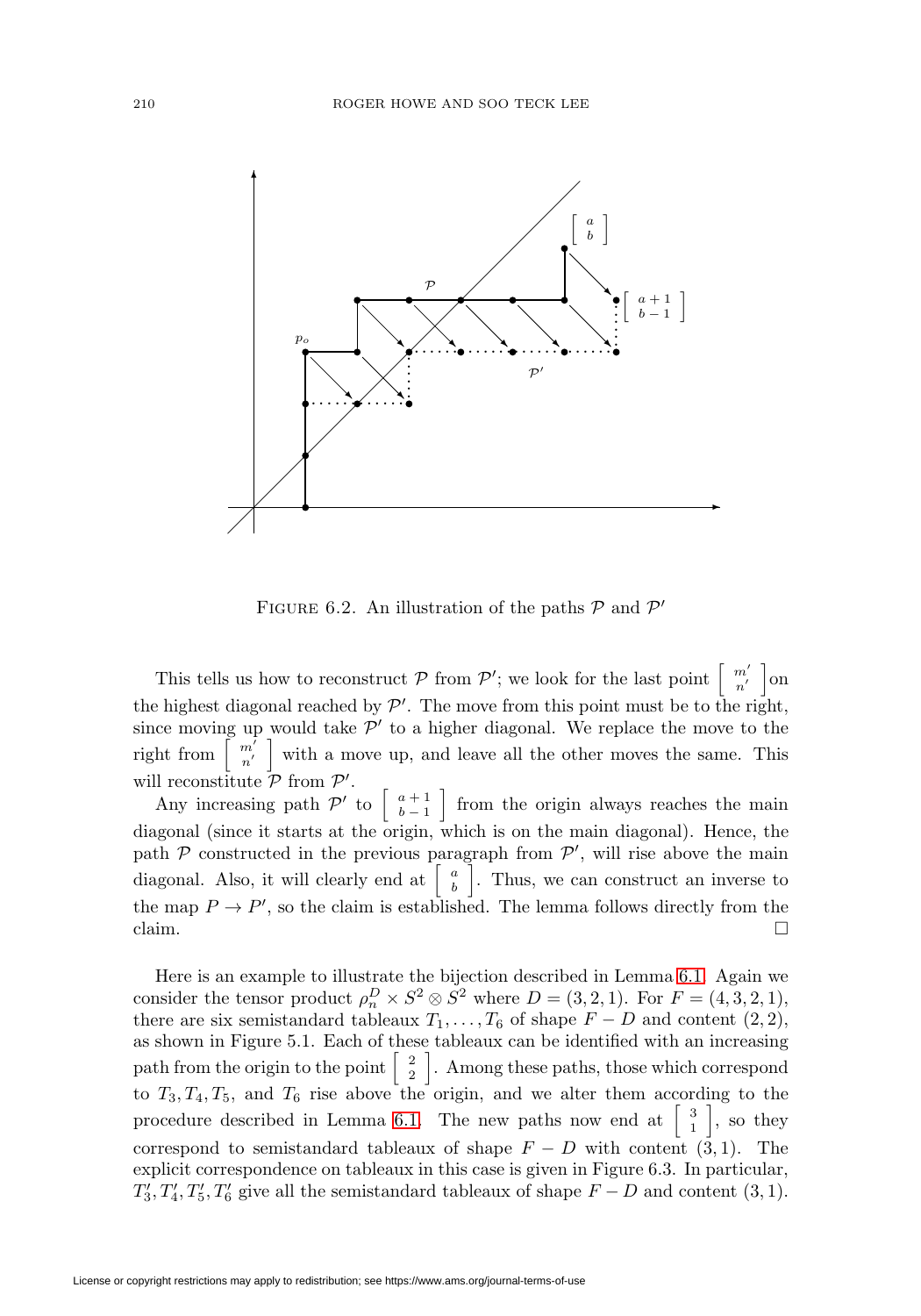

FIGURE 6.3. Correspondence on tableaux.

Lemma [6.1](#page-21-0) tells us that under the assumption that  $F - D$  is a skew row and a skew column, the LR tableaux count the difference between the  $\rho_n^F$  constituents of  $\rho_n^D \otimes S^a \otimes S^b$  and the  $\rho_n^F$  constituents of  $\rho_n^D \otimes S^{a+1} \otimes S^{b-1}$ . According to formula [\(6.1\)](#page-20-1), these constituents must come from  $\rho_n^D \otimes \rho_n^{(a,b)}$ . Thus the LR formula is correct in this case.

Consider now what happens if  $F - D$  is not both a skew row and a skew column. Suppose first that it is a skew row, but not necessarily a skew column. Consider a semistandard tableau T filling  $F - D$ . We again consider T as a list. We list the entries of  $T$  from right to left. Since right to left is compatible with top to bottom, the YWC again guarantees that, at any point in the list, the number of 2's never exceeds the number of 1's up to that point.

We can again think of T as defining an increasing path  $\mathcal{P} = \mathcal{P}(T)$  in the plane, from origin to  $\begin{bmatrix} a \\ b \end{bmatrix}$ . The fact that  $F-D$  is not a skew column puts some constraints on what P can be. We can take the row structure of  $F - D$  into account by partitioning the list defining  $T$  into subsets consisting of the entries corresponding to boxes in the same row of  $F - D$ . These will be consecutive subsets of the list T. Call them the row subsets. The semistandard condition amounts to requiring that in a row subset the 2's must precede the 1's. If we translate this to the path  $P$ , this becomes the condition, that in a sequence of steps belonging to a row subset, the up moves should precede the right moves. This means that part of the path corresponding to a row subset looks like an upside down  $L$ —it has only two legs, with the upward leg preceding the rightward leg. Of course, either leg could have length zero.

Now consider the construction described above, for converting  $P$  to  $P'$ . This proceeds by replacing an upward step by a rightward step. As we noted in the discussion, since it is timed to occur at the first time the highest diagonal is reached, it always happens at a point when an upward step is followed by a rightward step. In other words, it happens at the high point of one of the inverted L's defined by the row subsets, and it converts such an inverted  $L$  to another one, with one less vertical step, and one more rightward step. Thus, the mapping from  $P$  to  $P'$  will take the set of increasing paths from the origin to  $\begin{bmatrix} a \\ b \end{bmatrix}$  and satisfying the row-set constraints, to the set of paths from the origin to  $\begin{bmatrix} a+1 \\ b-1 \end{bmatrix}$  , and satisfying the rowset constraints. We can also see that the inverse mapping likewise respects the rowset constraints. Thus, the bijection constructed for Lemma [6.1](#page-21-0) restricts to define a bijection between the tableaux representing  $\rho_n^F$  constituents of  $\rho_n^D \otimes S^{a+1} \otimes S^{b-1}$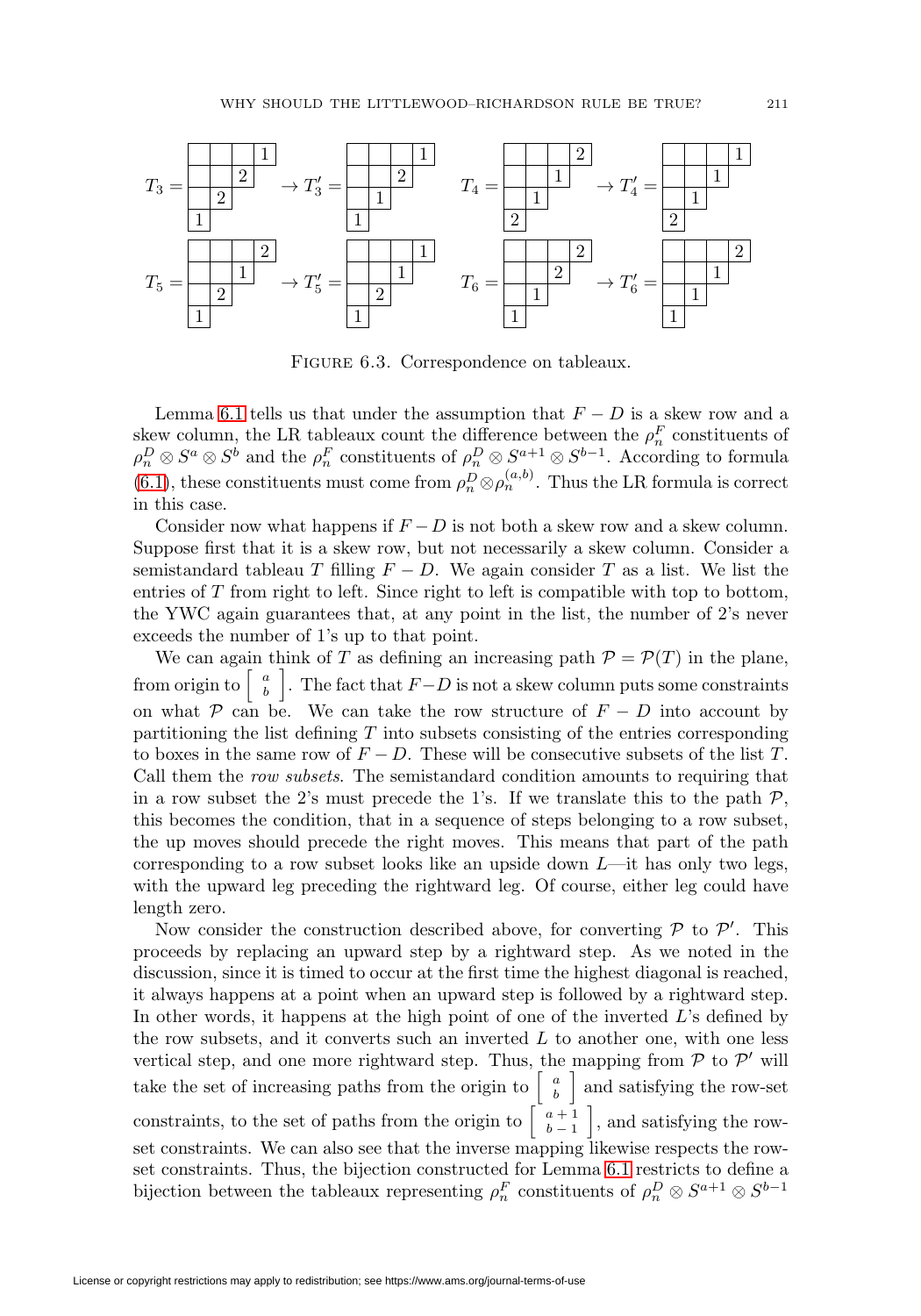and the tableaux representing  $\rho_n^F$  constituents of  $\rho_n^D \otimes S^a \otimes S^b$  that violate the LR condition. Hence, the LR tableaux again count the difference between these two multiplicities, which must be accounted for by the constituents of  $\rho_n^D \otimes \rho_n^{(a,b)}$ .

Finally, consider the general case, when  $F - D$  is not necessarily a skew row. Since it is the union of two skew rows, the columns of  $F - D$  are of length at most two. The semistandardness condition gives us no choice about how to fill a column of length two: the upper box must be filled with a 1, and the lower box must be filled with a 2.

Also, the columns of length two occur when a row of the skew row of  $E - D$ overlaps a row of the skew row of  $F - E$ , where E is the intermediate diagram between D and F. Of course, this diagram will vary from tableau to tableau but the overlaps are determined solely by the skew diagram  $F - D$ . The overlaps always occur on the left end of a row of  $E - D$  and on the right end of a row of  $F - E$ .

If we just delete, or ignore, the columns of  $F$  that contain length two columns of  $F - D$ , then the remaining boxes of  $F - D$  form a skew row. If there are c such columns, it requires c 1's and c 2's to fill them. This leaves  $(a - c)$  1's and  $(b - c)$ 2's to fill the remaining boxes of  $F - D$ . Or, if we are looking at the constituents of  $\rho_n^D \otimes S^{a+1} \otimes S^{b-1}$ , then we would have  $(a+1-c)$  1's and  $(b-1-c)$  2's to fill the remaining boxes. In other words, after filling the columns of length two in the unique possible way, we are left with a the same problem we considered when  $F - D$  was a skew row, except with fewer boxes. Hence, by our previous argument, the LR tableaux count the constituents of  $\rho_n^D \otimes S^a \otimes S^b$  that come from  $\rho_n^D \otimes \rho_n^{(a,b)}$ 

The above argument is equivalent to the proof of Littlewood and Richardson for the truth of their rule when the second factor in the tensor product has two rows. When understood on the purely combinatorial level, it does not extend directly to the general case. However, by combining it with the results of [\[HTW3\]](#page-47-2) and [\[HL\]](#page-47-3), it can be made to imply the full LR Rule. The constructions of [\[HTW3\]](#page-47-2) and [\[HL\]](#page-47-3) give collections of linearly independent highest weight vectors in any tensor product  $\rho_n^D \otimes \rho_n^E$ , and these collections can be directly seen to be counted by LR tableaux. This implies that the LR numbers are lower bounds for the tensor product multiplicities. The fact that the LR Rule is correct when E has two rows shows that the collections constructed in [\[HL\]](#page-47-3) span the appropriate space of highest weight vectors for this case, so that they form bases for the relevant spaces. As will be seen in §7, this further implies that the constructions of [\[HTW3\]](#page-47-2) and [\[HL\]](#page-47-3) in fact yield bases for all relevant spaces of highest weight vectors, implying the general LR Rule.

#### 7. The general case

<span id="page-25-1"></span><span id="page-25-0"></span>7.1. **Recollections from classical invariant theory; the scheme of the proof.** Our proof of the general case of the LR Rule uses classical invariant theory, or more precisely, what in some sense is the core result of classical invariant theory from a modern perspective, the phenomenon of  $(GL_n, GL_m)$ -duality. We recall it here.

Let  $\mathcal{P}(\mathcal{M}_{n,m})$  be the algebra of polynomial functions on the space  $\mathcal{M}_{n,m}$  $M_{n,m}(\mathbb{C})$  of  $n \times m$  complex matrices. We use the standard matrix entries  $x_{jk}$ :  $1 \leq j \leq n; 1 \leq k \leq m$  of the typical  $n \times m$  matrix X as coördinates on  $M_{n,m}$  so that the polynomial functions are sums of the monomials

$$
x^{\alpha} = \prod_{j,k} x_{jk}^{\alpha_{jk}},
$$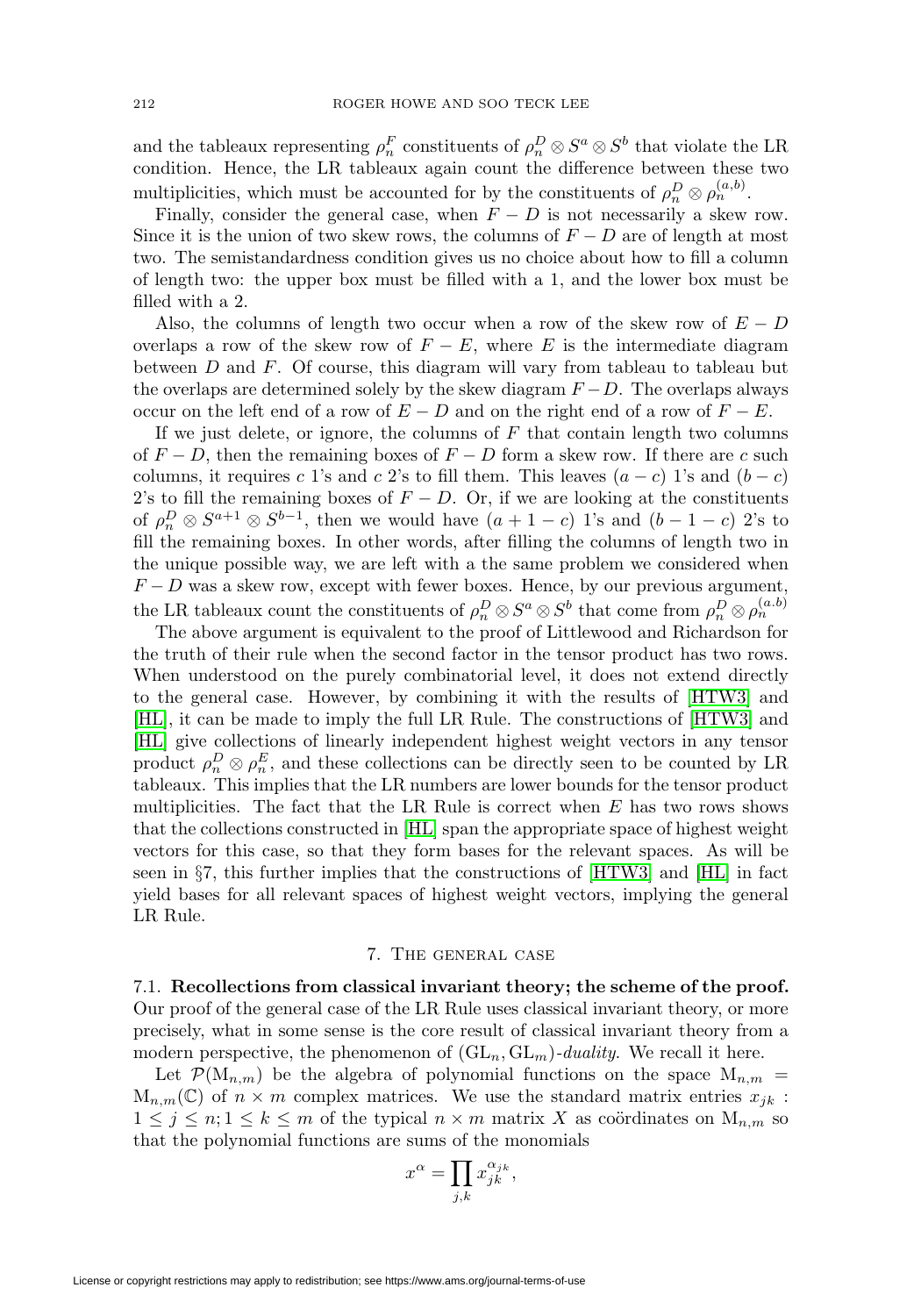where  $\alpha$  is an  $n \times m$  matrix of non-negative integers with entries  $\alpha_{ik}$ .

The group  $GL_n \times GL_m$  acts on  $M_{n,m}$ , with  $GL_n$  acting by multiplication on the left and  $GL_m$  by multiplication on the right. To distinguish the two actions, we shall label  $GL_m$  and all its subgroups with a *t* to indicate that they act by right multiplication. From this we can define an action of  $GL_n \times GL'_m$  on  $\mathcal{P}(\mathrm{M}_{n,m})$  by the formula

<span id="page-26-0"></span>(7.1) 
$$
[(g,h).(f)](X) = f(gt Xh),
$$

for  $g \in GL_n$ ,  $h \in GL'_m$ ,  $X \in M_{n,m}$ , and  $f \in \mathcal{P}(M_{n,m})$ . Here  $g^t$  is the transpose of g.  $(GL_n, GL_m)$  duality describes the decomposition of this action into irreducible representations.

**Theorem 7.1.** Under the action of  $GL_n \times GL_m'$  on  $\mathcal{P}(M_{n,m})$  given in equation [\(7.1\)](#page-26-0),  $\mathcal{P}(\mathbf{M}_{n,m})$  has the following decomposition into irreducible  $\mathrm{GL}_n \times \mathrm{GL}_m'$  modules:

(7.2) 
$$
\mathcal{P}(\mathbf{M}_{n,m}) \simeq \sum_{r(F) \leq \min(n,m)} \rho_n^F \otimes \rho_m^F.
$$

 $(\mathrm{GL}_n, \mathrm{GL}_m)$ -duality may be regarded as an analog or generalization of the Peter-Weyl Theorem ([\[BD\]](#page-46-6)) for the unitary group. It has been discovered independently by various authors. See the discussion in [\[Ho2\]](#page-47-11). We do not know its first explicit appearance in the literature. For a proof and discussion of its uses in classical invariant theory, see [\[Ho2\]](#page-47-11) or [\[GW\]](#page-47-10).

Our first use of  $(GL_n, GL_m)$ -duality is to provide a model for the representations of  $GL_n$  and of their tensor products. Recall that  $U'_m \subset GL'_m$  is the group of upper triangular unipotent matrices in  $GL'_m$ , and  $A'_m$  is the subgroup of diagonal matrices. As discussed in §3, the theorem of the highest weight says that for any representation  $\rho_m^F$  of  $\mathrm{GL}_m'$ , the space  $(\rho_m^F)^{U_m'}$  of  $U_m'$ -invariant vectors is one dimensional and is an eigenspace for  $A'_m$  with eigencharacter  $\psi_m^F$ . This implies that

<span id="page-26-1"></span>
$$
(7.3) \quad \mathcal{P}(\mathbf{M}_{n,m})^{U'_m} \simeq \left(\sum_{r(F)\leq \min(n,m)} \rho_n^F \otimes \rho_m^F\right)^{U'_m} \simeq \sum_{r(F)\leq \min(n,m)} \rho_n^F \otimes (\rho_m^F)^{U'_m}.
$$

In other words, the algebra  $\mathcal{P}(\mathrm{M}_{n,m})^{U'_{m}}$  of  $U'_{m}$ -invariant functions in  $\mathcal{P}(\mathrm{M}_{n,m})$  decomposes as a  $GL_n$ -module into a sum of one copy of each irreducible representation  $\rho_n^F$ . Moreover, since the action of  $GL_n \times GL_m'$  and, in particular, the action of  $A'_m$ is by algebra automorphisms, the algebra structure is graded by the highest weights  $\psi_m^F$  of  $A'_m$ , with each  $A'_m$ -eigenspace consisting of a single irreducible representation of  $GL_n$ .

Variations on this theme let us construct many other related subalgebras. The next example shows how to study the tensor product problem in this context  $([HTW3]).$  $([HTW3]).$  $([HTW3]).$ 

We write  $m = k + \ell$ , which gives us an isomorphism  $M_{n,m} \simeq M_{n,k} \oplus M_{n,\ell}$ , where we think of  $M_{n,k}$  as defining the first k columns of an  $n \times m$  matrix, and  $M_{n,\ell}$  as the last  $\ell$  columns. Looking at the polynomial rings, we have

(7.4) 
$$
\mathcal{P}(\mathbf{M}_{n,m}) = \mathcal{P}(\mathbf{M}_{n,k} \oplus \mathbf{M}_{n,\ell}) \simeq \mathcal{P}(\mathbf{M}_{n,k}) \otimes \mathcal{P}(\mathbf{M}_{n,\ell}).
$$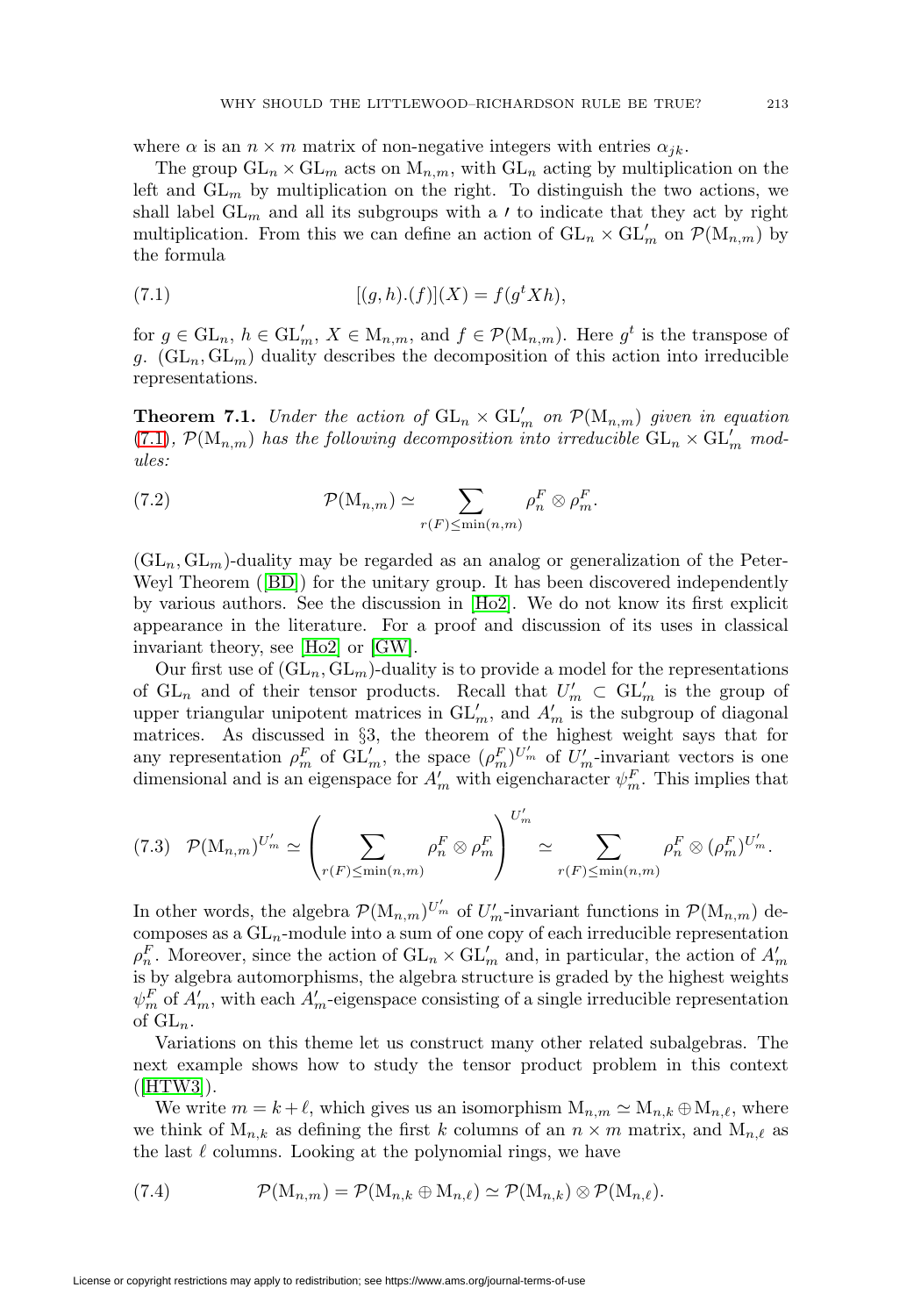If we apply  $(GL_n, GL_m)$ -duality to each of  $\mathcal{P}(M_{n,k})$  and  $\mathcal{P}(M_{n,\ell})$ , and then follow with the construction of formula  $(7.3)$ , we obtain

$$
\mathcal{P}(\mathbf{M}_{n,m})^{U'_{k} \times U'_{\ell}} \simeq \left(\sum_{r(D) \leq \min(n,k)} \rho_n^D \otimes (\rho_k^D)^{U'_{k}}\right) \otimes \left(\sum_{r(E) \leq \min(n,\ell)} \rho_n^E \otimes (\rho_{\ell}^E)^{U'_{\ell}}\right)
$$
\n(7.5)\n
$$
\simeq \sum_{D,E} (\rho_n^D \otimes \rho_n^E) \otimes \left((\rho_k^D)^{U'_{k}} \otimes (\rho_{\ell}^E)^{U'_{\ell}}\right).
$$

Here we obtain one copy of each possible tensor product of representations of  $GL_n$ (subject to some restriction on the depth of the diagrams involved). Again, the algebra is graded, this time by characters  $\psi_k^D \times \psi_\ell^E$  of  $A'_k \times A'_\ell$ . Of course, we can think of  $GL'_k \times GL'_\ell \subset GL'_m$  as a block diagonal subgroup, and under this identification, we have  $A'_k \times A'_\ell \simeq A'_m$ , so the grading of  $\mathcal{P}(\mathrm{M}_{n,m})^{U'_k \times U'_\ell}$  may be thought of as a grading by  $\hat{A}'^+_m$ .

We can iterate the process of the previous paragraph, decomposing  $M_{n,k}$  or  $M_{n,\ell}$  into subsets of columns, and so forth, and obtain corresponding subalgebras of  $\mathcal{P}(M_{n,m})$ . Thus, we could consider any decomposition  $\Gamma = (k_1,\ldots,k_c)$  of m into pieces  $k_i$ , so that  $m = \sum_{i=1}^{c} k_i$ . To this decomposition, we can associate the block diagonal subgroup

(7.6) 
$$
M'_{\Gamma} = \prod_{i=1}^{c} \operatorname{GL}'_{k_i} \subset \operatorname{GL}'_m,
$$

where  $\mathrm{GL}_{k_i}'$  is the subgroup of  $\mathrm{GL}_m'$  that acts on the variables  $x_{a,j}$  for  $1 \le a \le n$ and  $\left(\sum_{b=1}^{i-1} k_b\right) + 1 \leq j \leq \sum_{b=1}^{i} k_b$ , and leaves the other variables unchanged. Let

$$
(7.7) \t\t\t U'_{\Gamma} = \prod_{i=1}^{c} U'_{k_i} \subset U'_{m}
$$

be the group of unipotent upper triangular matrices in  $M'_{\Gamma}$ . We can look at the subalgebra

<span id="page-27-1"></span>(7.8) 
$$
\mathcal{A}(\Gamma) = \mathcal{A}(k_1,\ldots,k_c) = \mathcal{P}(\mathbf{M}_{n,m})^{U'_\Gamma}.
$$

The summands of this algebra will be c-fold tensor products of representations of  $GL_n$ , with the depth of the diagram labeling the *i*th factor being bounded by  $k_i$ . More precisely,  $\mathcal{A}(\Gamma)$  is a module for  $GL_n \times \overline{(\prod_{i=1}^c A'_{k_i})}$  and can be decomposed as

<span id="page-27-0"></span>
$$
\mathcal{A}(\Gamma) \simeq \mathcal{P}\left(\bigoplus_{i=1}^{c} M_{n,k_{i}}\right)^{U'_{\Gamma}} \simeq \bigotimes_{i=1}^{c} \mathcal{P}\left(M_{n,k_{i}}\right)^{U'_{k_{i}}} \simeq \bigotimes_{i=1}^{c} \left(\sum_{r(D_{i}) \leq \min(n,k_{i})} \rho_{n}^{D_{i}} \otimes (\rho_{k_{i}}^{D_{i}})^{U'_{k_{i}}} \right) \simeq \sum_{D_{1},...,D_{c}} (\rho_{n}^{D_{1}} \otimes \cdots \otimes \rho_{n}^{D_{c}}) \otimes (\rho_{k_{1}}^{D_{1}})^{U'_{k_{1}}} \otimes \cdots \otimes (\rho_{k_{c}}^{D_{c}})^{U'_{k_{c}}}.
$$

Also, this algebra is graded by characters of  $\prod_{i=1}^{c} A'_{k_i} \simeq A'_{m}$ . The subalgebras  $\mathcal{A}(\Gamma)$  corresponding to the various decompositions  $\Gamma$  of m have obvious inclusion relations, with one containing another when one decomposition refines another.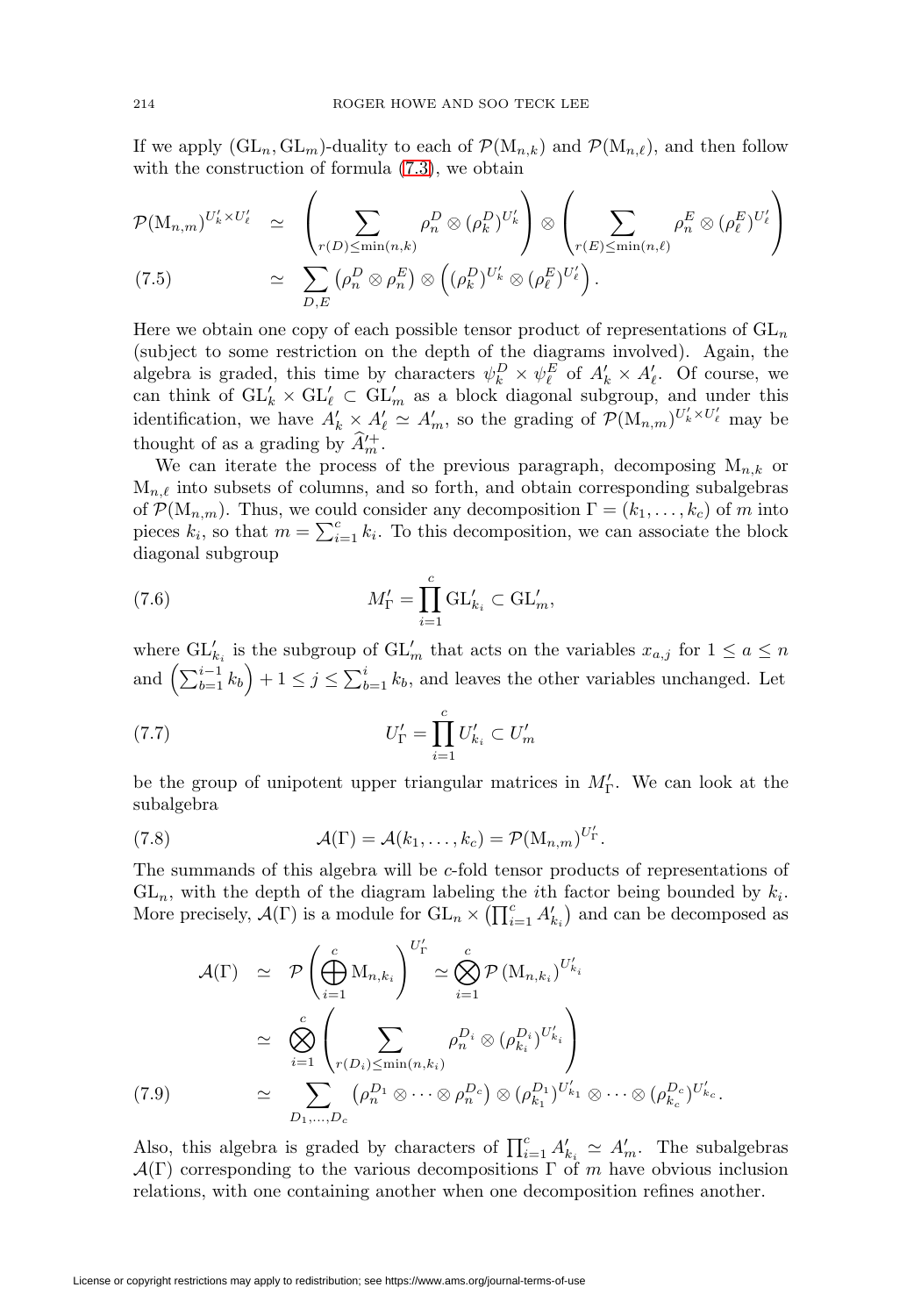The extreme case of this is when  $c = m$  and all the  $k_i$  are equal to 1. Then all the  $U'_{k_i}$  are equal to the identity, and we are just dealing with the full polynomial ring  $\mathcal{P}(\mathbf{M}_{n,m})$ , decomposed as an m-fold tensor product:

(7.10) 
$$
\mathcal{P}(\mathbf{M}_{n,m}) \simeq \mathcal{P}(\mathbb{C}^n)^{\otimes^m}.
$$

Of course, the polynomial ring in  $n$  variables is decomposed into the subspaces of polynomials of given degree:

(7.11) 
$$
\mathcal{P}(\mathbb{C}^n) = \sum_{d=0}^{\infty} \mathcal{P}^d(\mathbb{C}^n).
$$

The spaces

<span id="page-28-1"></span>
$$
(7.12)\t\t\t\t\mathcal{P}^d(\mathbb{C}^n) \simeq \rho_n^{(d)}
$$

are just the symmetric powers of the standard representation of  $GL_n$  on  $\mathbb{C}^n$ . (It might seem that they should be the duals of the symmetric powers, but we have defined the action of  $GL_n$  on  $\mathcal{P}(M_{n,m})$  to be dual to what might seem natural, in order to make equation [\(7.12\)](#page-28-1) true.) At the same time, of course, the  $\mathcal{P}^d(\mathbb{C}^n)$  are also the eigenspaces for the scalar operators,  $f(t\vec{v}) = t^d f(\vec{v})$  for  $f \in \mathcal{P}^d(\mathbb{C}^n)$ . Thus, we obtain the decomposition

<span id="page-28-0"></span>(7.13) 
$$
\mathcal{P}(\mathbf{M}_{n,m}) \simeq \sum_{d_i \geq 0} \rho_n^{(d_1)} \otimes \rho_n^{(d_2)} \otimes \cdots \otimes \rho_n^{(d_m)}
$$

of  $\mathcal{P}(\mathbf{M}_{n,m})$  into eigenspaces for  $A'_m \simeq (A'_1)^m$ , and each eigenspace is described as a tensor product of symmetric powers of  $\mathbb{C}^n$ , which are the representations of  $GL_n$ labeled by diagrams with one row.

Each of the algebras  $A(k_1,\ldots,k_c)$  is invariant under  $GL_n$ , so a natural question to ask is, how does  $\mathcal{A}(k_1,\ldots,k_c)$  decompose as a representation for  $GL_n$ ? A strong form of an answer to this question would be provided by a description of the subalgebra  $\mathcal{A}(k_1,\ldots,k_c)^{U_n}$  of  $GL_n$  highest weight vectors in  $\mathcal{A}(k_1,\ldots,k_c)$ . This would give a description of the  $GL_n$  highest weight vectors in each summand

$$
\rho^{D_1}_n \otimes \cdots \otimes \rho^{D_c}_n
$$

of formula [\(7.9\)](#page-27-0), which by highest weight theory determine the  $GL_n$ -module structure of this multiple tensor product. In particular, a description of  $\mathcal{A}(k,\ell)^{U_n}$  for  $k + \ell = m$  would provide an answer to the problem of decomposing tensor products of representations of  $GL_n$ . In fact, the algebra  $\mathcal{A}(k,\ell)^{U_n}$  is a module for  $A_n \times A_k \times A_{\ell}$ and can be decomposed as

(7.14) 
$$
\mathcal{A}(k,\ell)^{U_n} = \sum_{F,D,E} \mathcal{E}_{F,D,E},
$$

where each  $\mathcal{E}_{F,D,E}$  is the  $\psi_n^F \times \psi_k^D \times \psi_\ell^E$  eigenspace for  $A_n \times A_k \times A_\ell$ . So the algebra  $\mathcal{A}(k,\ell)^{U_n}$  is also graded and the  $\mathcal{E}_{F,D,E}$ 's are its homogeneous components. The non-zero vectors in  $\mathcal{E}_{F,D,E}$  are precisely the  $GL_n$  highest weight vectors of weight  $\psi_n^F$  in the tensor product  $\rho_n^D \otimes \rho_n^E$ . Consequently, by equation [\(3.6\)](#page-13-0), its dimension coincides with the multiplicity of  $\rho_n^F$  in  $\rho_n^D \otimes \rho_n^E$ . Thus information on how tensor products of  $GL_n$  representations decompose can be deduced from the structure of the algebra  $A(k,\ell)^{U_n}$ . In view of this property, this algebra is called a  $GL_n$  tensor product algebra ([\[HTW3\]](#page-47-2)). Similarly, we call  $\mathcal{A}(k_1,\ldots,k_c)^{U_n}$  a  $\mathrm{GL}_n$  c-fold tensor product algebra ([\[HL\]](#page-47-3)).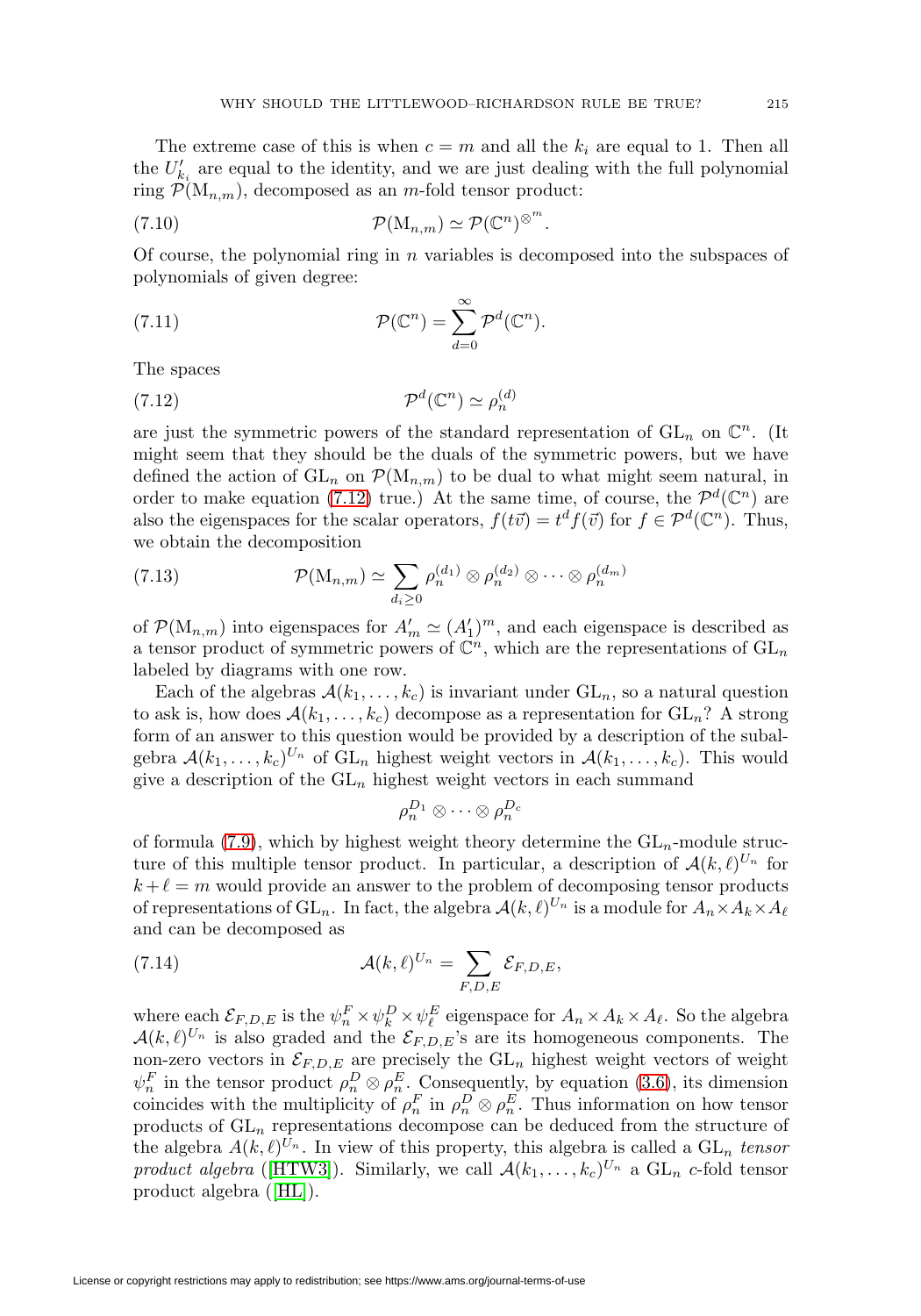Based on the discussion in the previous paragraph, the LR Rule can be formulated as a statement on the dimension of  $\mathcal{E}_{F,D,E}$ .

<span id="page-29-0"></span>**Lemma 7.2.** The LR Rule holds if and only if  $\dim \mathcal{E}_{F,D,E} = c^F_{D,E}$ 

for all Young diagrams D, E, and F.

A description of the tensor product algebra  $\mathcal{A}(k,\ell)^{U_n}$  was given in [\[HTW3\]](#page-47-2), and descriptions of all the algebras  $A(k_1,...,k_c)$  were given in [\[HL\]](#page-47-3). More precisely, [\[HTW3\]](#page-47-2) described a collection of elements of  $\mathcal{A}(k,\ell)^{U_n}$  that corresponded bijectively to the appropriate LR tableaux, and showed that these elements were linearly independent. Assuming the LR Rule, i.e., that the LR tableaux count the multiplicities in tensor products, we could conclude that the elements of  $\mathcal{A}(k,\ell)^{U_n}$  constructed in [\[HTW3\]](#page-47-2) in fact span  $\mathcal{A}(k,\ell)^{U_n}$ , so that they form a basis for  $\mathcal{A}(k,\ell)^{U_n}$ . Similar remarks apply to the more general result of [\[HL\]](#page-47-3).

Here we will show that how the two-rowed LR Rule provides an alternate route to showing that the elements constructed in [\[HTW3\]](#page-47-2) in fact span  $\mathcal{A}(k,\ell)^{U_n}$ , thus providing a proof of the general LR Rule.

Our argument uses various members of the family of algebras  $\mathcal{A}(k_1,\ldots,k_c)^{U_n}$ and the relationship between them. To study these relationships, it is useful to describe these algebras using a reciprocity phenomenon ([\[Ho2\]](#page-47-11), [\[HTW1\]](#page-47-1)). We note that, by  $(GL_n, GL_m)$ -duality, we can write

$$
(7.15)
$$

$$
\mathcal{A}(k_1,\ldots,k_c)^{U_n} = \left(\mathcal{P}(\mathbf{M}_{n,m})^{U_{\Gamma}'}\right)^{U_n} \simeq \left(\left(\sum_F \rho_n^F \otimes \rho_m^F\right)^{U_{\Gamma}'}\right)^{U_n} \simeq \left(\sum_F \rho_n^F \otimes (\rho_m^F)^{U_{\Gamma}'}\right)^{U_n}
$$

$$
\simeq \sum_F (\rho_n^F)^{U_n} \otimes (\rho_m^F)^{U_{\Gamma}'} \simeq \left(\sum_F (\rho_n^F)^{U_n} \otimes \rho_m^F\right)^{U_{\Gamma}'} \simeq \left(\mathcal{P}(\mathbf{M}_{n,m})^{U_n}\right)^{U_{\Gamma}'}.
$$

Thus, after taking the  $U_n$ -invariants, we can think of  $\mathcal{A}(k_1,\ldots,k_c)^{U_n}$  as the algebra of  $U_{\Gamma}'$ -invariants in the  $GL'_m$  module  $\sum_F (\rho_n^F)^{U_n} \otimes \rho_m^F$ . We note that  $U_{\Gamma}' = \prod_i U'_{k_i}$ is a maximal unipotent upper triangular group in the block diagonal subgroup  $M'_{\Gamma} = \prod_i \text{GL}'_{k_i} \subset \text{GL}'_m$ . Thus, the space  $(\rho_m^F)^{U'_{\Gamma}}$  is the space of the highest weight vectors for  $M_{\Gamma}'$  in the irreducible representation  $\rho_m^F$  of  $\mathrm{GL}_m'$ . By the theory of the highest weight, the space  $(\rho_m^F)^{U_{\Gamma}'}$  is telling us how  $\rho_m^F$  decomposes as an  $M_{\Gamma}'$ module. Hence the full ring  $(\mathcal{P}(\mathrm{M}_{n,m})^{U_n})^{U'_\Gamma} \simeq \left(\sum_F (\rho_n^F)^{U_n} \otimes \rho_m^F\right)^{U'_\Gamma}$  is telling us how all the representations  $\rho_m^F$  decompose on restriction to  $M'_\Gamma$ . That is, it is telling us the *branching rule* from  $GL'_m$  to  $M'_{\Gamma}$ . (This double interpretation of the algebra  $\mathcal{A}(k_1,\ldots,k_c)^{U_n}$  is part of a general reciprocity phenomenon in the theory of reductive dual pairs in the symplectic group ([\[HTW1\]](#page-47-1)). For this reason, we also refer to  $\mathcal{A}(k_1,\ldots,k_c)^{U_n}$  as the  $(\mathrm{GL}'_m, M'_{\Gamma})$  branching algebra.

When  $(k_1,..., k_c) = (k, 1, 1,..., 1) = (k, 1^{m-k})$ , with  $m - k = \ell$  1's, the branching algebra  $\mathcal{A}(k_1,\ldots,k_c)^{U_n}$  turns out to be relatively easy to understand and is closely related to the standard monomial theory of Hodge ([\[Hd\]](#page-47-19)). In the 1990s, standard monomial theory was recast by Gonciulea and Lakschmibai ([\[GL\]](#page-46-7)) in terms of toric deformations. A similar description was given by Sturmfels ([\[Stu\]](#page-48-20)), Sturmfels and Miller ([\[MS\]](#page-48-21)), and Kim ([\[Kim\]](#page-47-20)) in terms of the highest terms with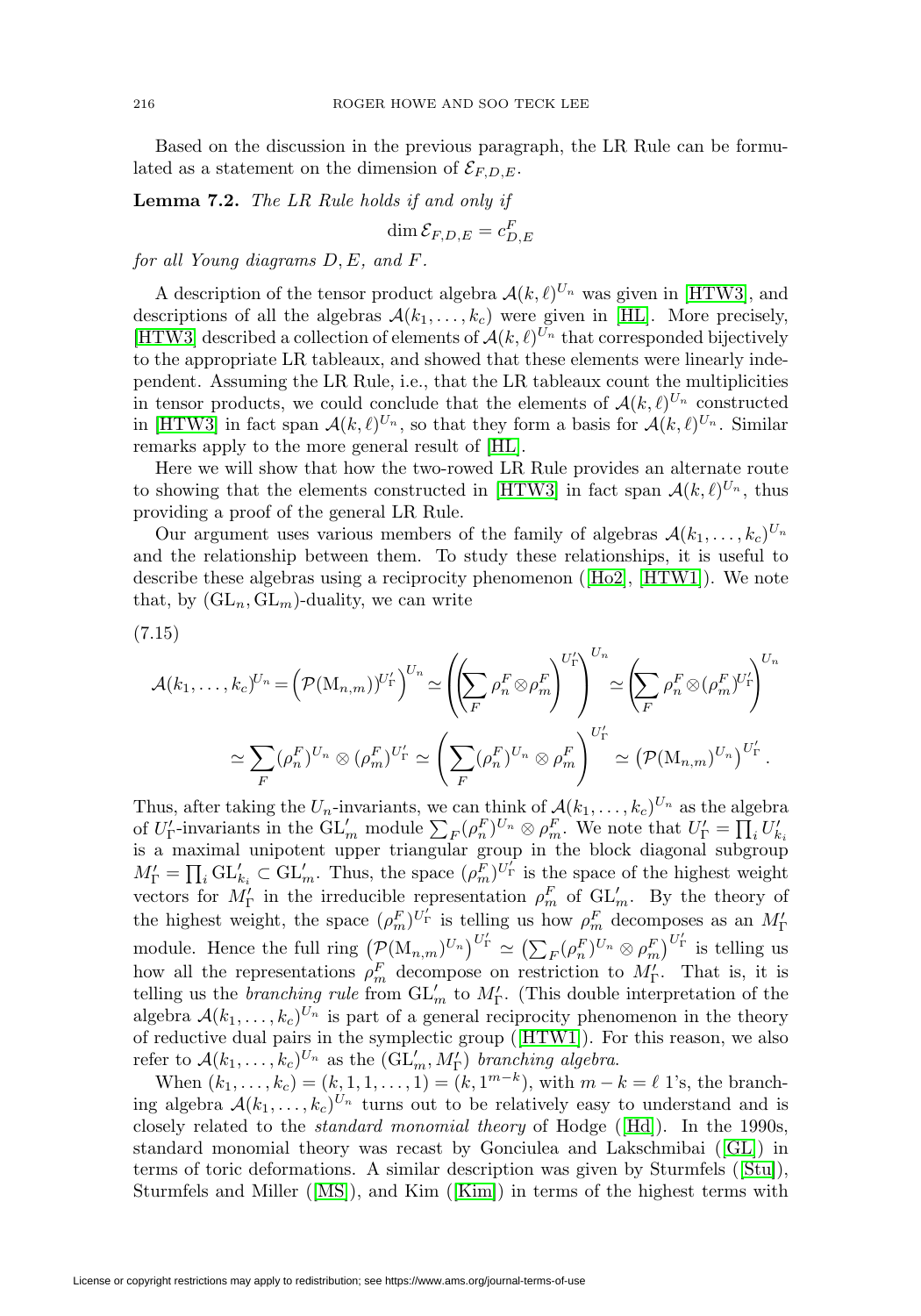respect to an appropriate term order of the elements of  $\mathcal{A}(k, 1^{m-k})^{U_n}$ . This is the description that will be most useful here, and we will describe it in detail shortly. At the moment, we anticipate that the highest terms of elements of  $\mathcal{A}(k, 1^{m-k})^{U_n}$ will parametrize semistandard tableaux in a fairly straightforward way. In this con-text, the main result of [\[HTW3\]](#page-47-2) is that there is a collection of elements of  $\mathcal{A}(k,\ell)^{U_n}$ whose highest terms correspond to (all of the) Littlewood-Richardson tableaux. In [\[HL\]](#page-47-3), this result is extended to all algebras  $\mathcal{A}(k_1,\ldots,k_c)^{U_n}$  for any decomposition  $m = \sum_{i=1}^{c} k_i$ .

We now consider decompositions

$$
\Xi_{k,i} = (k, \overbrace{1,1,\ldots,1}^{i-1}, 2, \overbrace{1,1,\ldots,1}^{\ell-i-1}) = (k, 1^{i-1}, 2, 1^{\ell-i-1}),
$$

that start with k, follow with  $(i-1)$  1's, then have one 2, and then  $m-k-i-1=$  $\ell-i-1$  more 1's. The algebra  $\mathcal{A}(\Xi_{k,i})^{U_n}$  is the subalgebra of  $\mathcal{P}(\mathrm{M}_{n,m})^{U_n}$  consisting of functions invariant under the group  $U'_k \times U'^{(i)}_2$ , where  $U'^{(i)}_2$  is the upper unipotent subgroup of  $GL_2^{(i)}$ , which operates on the plane consisting of vectors with only the  $k+i$  and  $k+i+1$  coordinates non-zero. The elements of  $\mathcal{A}(\Xi_{k,i})^{U_n}$  constructed in [\[HL\]](#page-47-3) have highest terms correspond to all semistandard tableaux that satisfy the YWC with respect to the pair  $(i, i + 1)$ . It will be seen that by the Pieri Rule and the two-row case of the LR Rule, these tableaux count the relevant highest weight vectors, and it follows that the elements of  $\mathcal{A}(\Xi_{k,i})^{U_n}$  constructed in [\[HL\]](#page-47-3) form a basis for  $\mathcal{A}(\Xi_{k,i})^{U_n}$ . It further follows that any function in  $\mathcal{A}(\Xi_{k,i})^{U_n}$  must have a highest term that corresponds to a semistandard tableau satisfying the  $(i, i + 1)$ YWC. Details will be discussed later.

We now observe that the groups  $U_2^{(i)}$  generate the full group  $U'_\ell$  of upper triangular unipotent matrices in  $GL_{\ell}$ . This is easily checked. It follows that, if a function in  $\mathcal{P}(\mathbf{M}_{n,m})$  is invariant under each  $U_2^{(i)}$ , then it is invariant under  $U_{\ell}'$ . This implies that

<span id="page-30-1"></span>
$$
(7.16)
$$

$$
\mathcal{A}(k,\ell)^{U_n} = (\mathcal{P}(\mathrm{M}_{n,m})^{U_n})^{U'_k \times U'_\ell} = \bigcap_{i=1}^{\ell-1} (\mathcal{P}(\mathrm{M}_{n,m})^{U_n})^{U'_k \times U'^{(i)}_2} = \bigcap_{i=1}^{\ell-1} \mathcal{A}(\Xi_{k,i})^{U_n}.
$$

From the discussion of the previous paragraph, we see that equation [\(7.16\)](#page-30-1) implies that elements of  $\mathcal{A}(k,\ell)^{U_n}$  must have highest terms that correspond to tableaux satisfying the YWC for all pairs  $(i, i + 1)$  for i from 1 to  $\ell - 1$ . On the other hand, we have constructed in [\[HTW3\]](#page-47-2) an element having any such tableau as a highest term. Thus, the highest weights of representations of  $\operatorname{GL}_m'$  restricted to  $\operatorname{GL}_k' \times \operatorname{GL}_\ell'$ are counted by LR tableau, which is the Littlewood-Richardson Rule.

<span id="page-30-0"></span>7.2. **The algebra**  $\mathcal{A}(k, 1^{m-k})^{U_n}$ . In the remaining subsections, we will present the details of the arguments sketched in §[7.1.](#page-25-1) This subsection is devoted to the branching algebra  $\mathcal{A}(\Gamma)^{U_n} = \mathcal{A}(k, 1^{\ell})^{U_n}$ , where  $k + \ell = m$ . For convenience, we shall assume that  $k \leq n$ . As mentioned above, this is essentially a part of the much-studied standard monomial theory ([\[GL\]](#page-46-7), [\[Ho2\]](#page-47-11), [\[Kim\]](#page-47-20), [\[MS\]](#page-48-21)), originally due to Hodge ([\[Hd\]](#page-47-19)). We will describe a basis for the algebra  $\mathcal{A}(k, 1^{\ell})^{U_n}$ . In §[7.5,](#page-42-0) this basis will be used to construct a basis for  $\mathcal{A}(\Xi_{k,i})$ .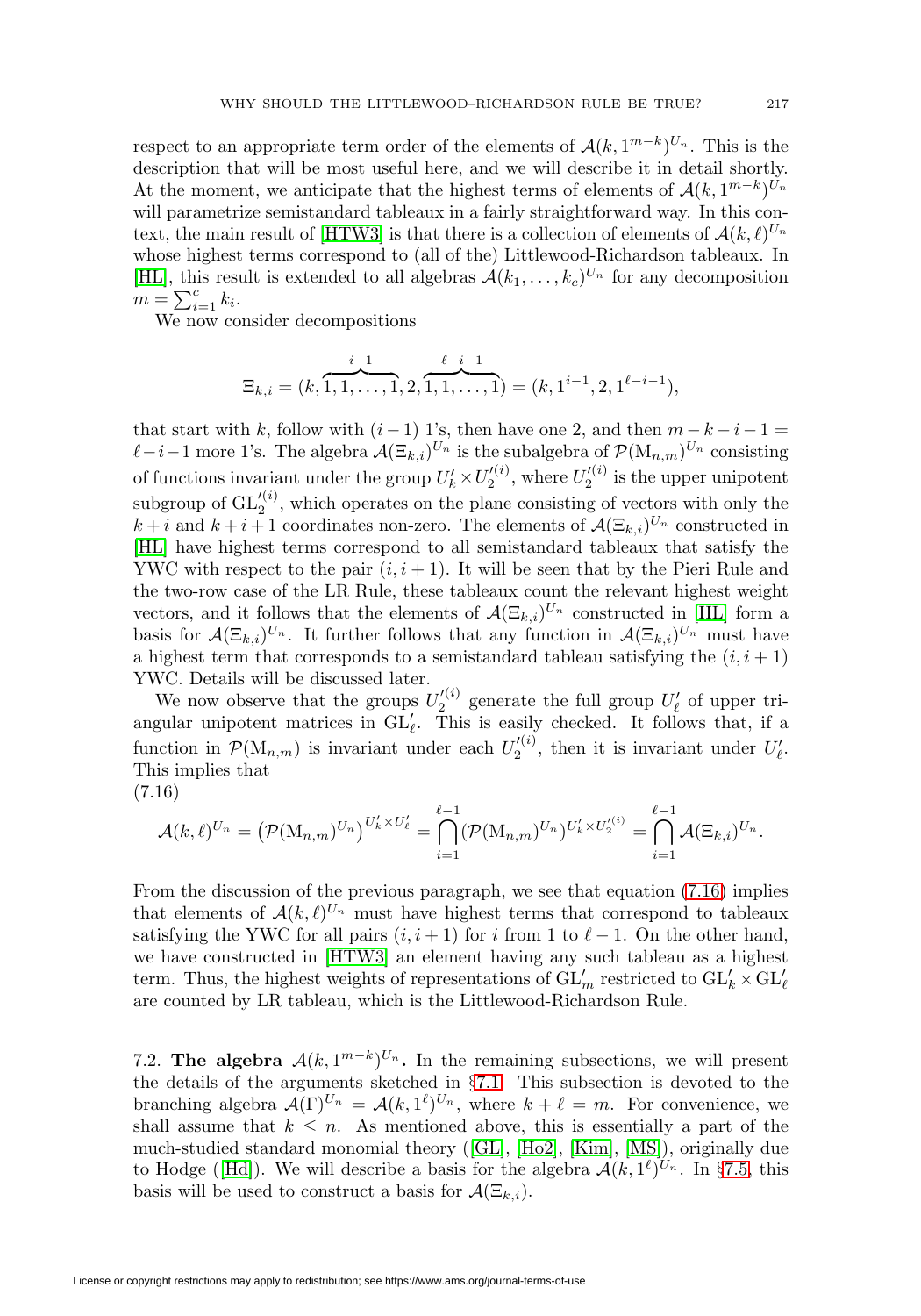According to equation [\(7.8\)](#page-27-1),

$$
\mathcal{A}(k,1^{\ell})^{U_n} = \left(\mathcal{P}(\mathrm{M}_{n,m})^{U'_\Gamma}\right)^{U_n} = \mathcal{P}(\mathrm{M}_{n,m})^{U_n \times U'_k}
$$

because  $U_{\Gamma}' = U'_{k} \times (U'_{1})^{\ell} \simeq U'_{k}$  since  $U'_{1}$  is trivial. We restrict the action of  $GL_n \times GL'_m$  on  $\mathcal{P}(\mathrm{M}_{n,m})$  to  $\mathrm{GL}_n \times (\mathrm{GL}'_k \times (\mathrm{GL}'_1)^{\ell})$ , and under this action,

$$
\mathcal{P}(\mathbf{M}_{n,m}) \simeq \mathcal{P}(\mathbf{M}_{n,k} \oplus \mathbb{C}_{1}^{n} \oplus \cdots \oplus \mathbb{C}_{\ell}^{n}) \simeq \mathcal{P}(\mathbf{M}_{n,k}) \otimes \mathcal{P}(\mathbb{C}_{1}^{n}) \otimes \cdots \otimes \mathcal{P}(\mathbb{C}_{\ell}^{n}) \simeq \left(\sum_{r(D) \leq k} \rho_{n}^{D} \otimes \rho_{k}^{D}\right) \otimes \left(\sum_{\alpha_{1} \geq 0} \rho_{n}^{(\alpha_{1})} \otimes \rho_{1}^{(\alpha_{1})}\right) \otimes \cdots \otimes \left(\sum_{\alpha_{\ell} \geq 0} \rho_{n}^{(\alpha_{\ell})} \otimes \rho_{1}^{(\alpha_{\ell})}\right) \simeq \sum_{\substack{r(D) \leq k \\ \alpha_{1}, \dots, \alpha_{\ell} \geq 0}} \left(\rho_{n}^{D} \otimes \rho_{n}^{(\alpha_{1})} \otimes \cdots \otimes \rho_{n}^{(\alpha_{\ell})}\right) \otimes \rho_{k}^{D} \otimes \rho_{1}^{(\alpha_{1})} \otimes \cdots \otimes \rho_{1}^{(\alpha_{\ell})}.
$$

Here, for each  $1 \leq j \leq m - k$ ,  $\mathbb{C}_j^n$  is a copy of  $\mathbb{C}^n$ . By extracting the  $U_n \times U'_k$ invariants from  $\mathcal{P}(\mathbf{M}_{n,m})$ , we obtain

$$
\mathcal{A}(k,1^{\ell})^{U_n} = \mathcal{P}(\mathbf{M}_{n,m})^{U_n \times U'_k}
$$
  
\n
$$
\cong \sum_{\substack{r(D) \leq k, \\ \alpha_1,\dots,\alpha_{\ell} \geq 0}} \left(\rho_n^D \otimes \rho_n^{(\alpha_1)} \otimes \dots \otimes \rho_n^{(\alpha_{\ell})}\right)^{U_n}
$$
  
\n
$$
\otimes (\rho_k^D)^{U'_k} \otimes \rho_1^{(\alpha_1)} \otimes \dots \otimes \rho_1^{(\alpha_{\ell})}.
$$

The algebra  $\mathcal{A}(k,1^{\ell})^{U_n}$  is a module for  $A_n \times A'_k \times (\mathrm{GL}_1')^{\ell}$ . We will identify  $(\mathrm{GL}_1')^{\ell}$ with the diagonal torus of  $\mathrm{GL}_{\ell}$ , and the representation  $\rho_1^{(\alpha_1)} \otimes \cdots \otimes \rho_1^{(\alpha_{\ell})}$  of  $(\mathrm{GL}_1')^{\ell}$ with the character  $\psi_{\ell}^{\alpha}$  of  $A'_{\ell}$ , where  $\alpha = (\alpha_1, \ldots, \alpha_{\ell})$ . Now  $\mathcal{A}(k, 1^{\ell})^{U_n}$  can be decomposed as

$$
\mathcal{A}(k,1^{\ell})^{U_n} = \sum_{F,D,\alpha} W_{F,D,\alpha},
$$

where the sum is taken over all Young diagrams D and F with  $r(D) \leq k$  and  $r(F) \leq n$  and over all  $\alpha \in \mathbb{Z}_{\geq 0}^{\ell}$ , and  $W_{F,D,\alpha}$  is the  $\psi_n^F \times \psi_k^D \times \psi_{\ell}^{\alpha}$ -eigenspace of  $A_n \times A'_k \times A'_l$ . If  $W_{F,D,\alpha}$  is non-zero, then the non-zero vectors in  $W_{F,D,\alpha}$  can be identified with the  $\mathrm{GL}_n$  highest weight vectors of weight  $\psi_n^F$  in the tensor product

<span id="page-31-0"></span>(7.17) 
$$
\rho_n^D \otimes \rho_n^{(\alpha_1)} \otimes \cdots \otimes \rho_n^{(\alpha_\ell)}.
$$

So the dimension of  $W_{F,D,\alpha}$  coincides with the multiplicity of  $\rho_n^F$  in the tensor product [\(7.17\)](#page-31-0). Let  $ST(F, D, \alpha)$  be the set of all semistandard tableaux of shape  $F - D$  and content  $\alpha$ . Then by the Pieri Rule discussed in §5, this multiplicity coincides with the cardinality of  $ST(F, D, \alpha)$ . Thus

(7.18) 
$$
\dim W_{F,D,\alpha} = \# \left( \mathrm{ST}(F,D,\alpha) \right).
$$

We shall construct a basis for  $W_{F,D,\alpha}$  labeled by the elements of  $ST(F, D, \alpha)$ . For these purposes, we write a typical element of  $M_{n,m}$  as

<span id="page-31-1"></span>(7.19) 
$$
\begin{pmatrix} x_{11} & x_{12} & \cdots & x_{1k} & y_{11} & y_{12} & \cdots & y_{1\ell} \\ x_{21} & x_{22} & \cdots & x_{2k} & y_{21} & y_{22} & \cdots & y_{2\ell} \\ \vdots & \vdots & & \vdots & \vdots & & \vdots \\ x_{n1} & x_{n2} & \cdots & x_{nk} & y_{n1} & y_{n2} & \cdots & y_{n\ell} \end{pmatrix},
$$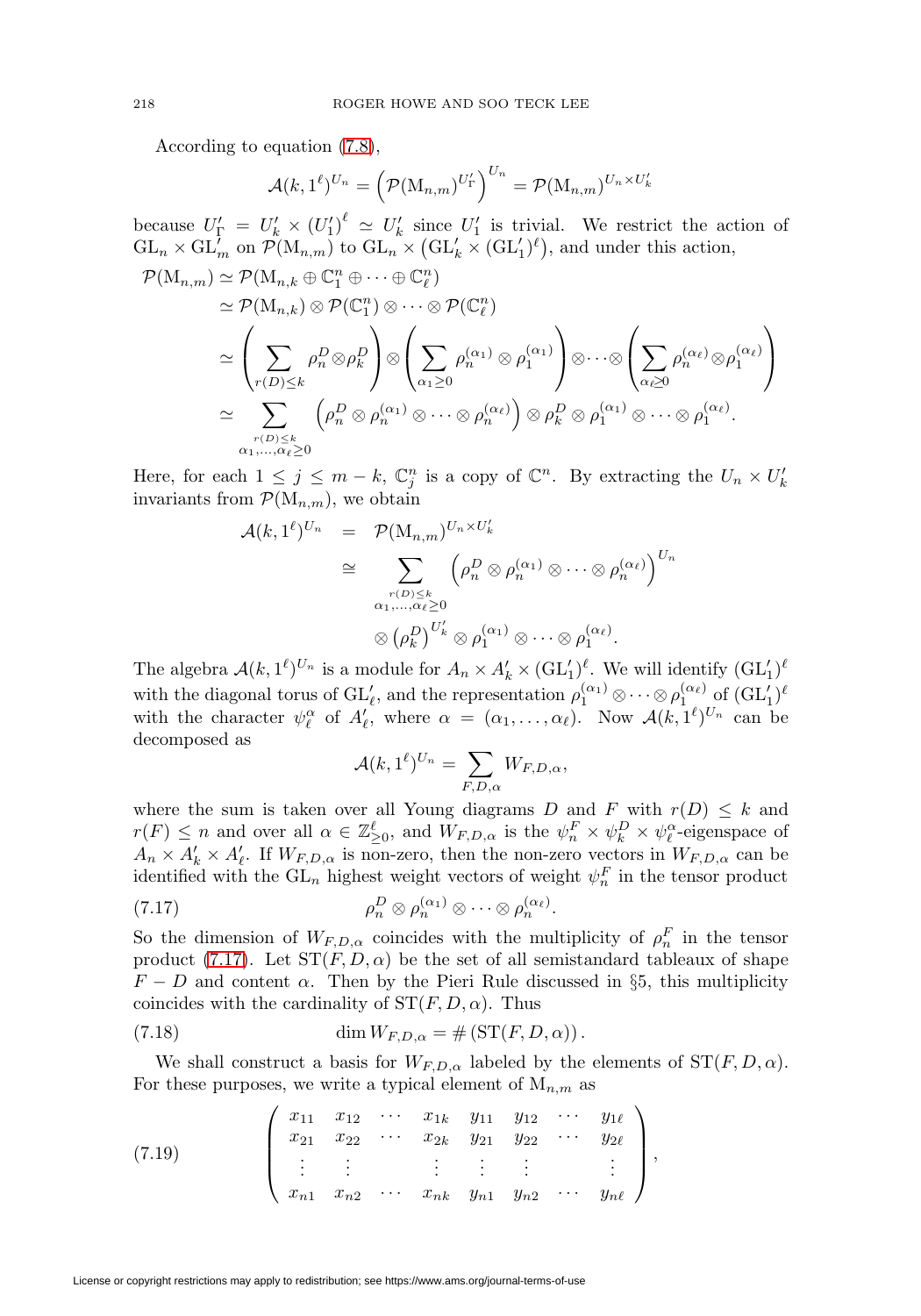so that  $\mathcal{P}(\mathbf{M}_{n,m})$  can be viewed as the polynomial algebra on the variables  $x_{ab}$ and  $y_{cd}$ . We want to define elements of  $\mathcal{A}(k, 1^{\ell})^{U_n}$  corresponding to column skew tableaux. A column skew tableau is defined by a certain number  $p$  of empty boxes at the top, followed by boxes labeled by an increasing sequence  $S = \{s_1, s_2, \ldots, s_q\}$ of whole numbers  $s_j$  with  $s_j < s_{j+1}$ . Let us label this column skew tableau  $T_{(p,S)}$ . For every column tableau  $T_{(p,S)}$  with  $p \leq k$  and  $s_q \leq \ell$ , we define an element of the algebra  $A(k, 1^{\ell})^{U_n}$  by the formula

<span id="page-32-0"></span>
$$
(7.20)
$$

$$
\gamma_{(p,S)} = \begin{vmatrix}\nx_{11} & x_{12} & \cdots & x_{1p} & y_{1s_1} & y_{1s_2} & \cdots & y_{1s_q} \\
x_{21} & x_{22} & \cdots & x_{2p} & y_{2s_1} & y_{2s_2} & \cdots & y_{2s_q} \\
\vdots & \vdots & \vdots & \vdots & \vdots & \vdots \\
x_{(p+q)1} & x_{(p+q)2} & \cdots & x_{(p+q)p} & y_{(p+q)s_1} & y_{(p+q)s_2} & \cdots & y_{(p+q)s_q}\n\end{vmatrix}.
$$

When  $q = 0$ , the sequence S is empty, in which case

$$
\gamma_{(p,\emptyset)} = \begin{vmatrix} x_{11} & x_{12} & \cdots & x_{1p} \\ x_{21} & x_{22} & \cdots & x_{2p} \\ \vdots & \vdots & & \vdots \\ x_{p1} & x_{p2} & \cdots & x_{pp} \end{vmatrix}.
$$

Similarly, if  $p = 0$ , then

$$
\gamma_{(0,S)} = \begin{vmatrix} y_{1s_1} & y_{1s_2} & \cdots & y_{1s_q} \\ y_{2s_1} & y_{2s_2} & \cdots & y_{2s_q} \\ \vdots & \vdots & & \vdots \\ y_{qs_1} & y_{qs_2} & \cdots & y_{qs_q} \end{vmatrix}.
$$

It is easy to check that because the determinant [\(7.20\)](#page-32-0) involves the first  $p + q$ consecutive rows of the matrix [\(7.19\)](#page-31-1),  $\gamma_{(p,S)}$  is a highest weight vector (of weight  $(\psi_n^{\mathbf{1}_{p+q}})$  for GL<sub>n</sub>. See equation [\(3.4\)](#page-12-1) for the notation  $\mathbf{1}_{p+q}$ . Similarly, since the determinant [\(7.20\)](#page-32-0) involves the first p consecutive columns of the  $x_{ab}$ ,  $\gamma_{(p,S)}$  will also be a highest weight vector (of weight  $\psi_k^{1_p}$ ) for  $GL'_k$ . Also, it will be a weight vector for the torus  $A'_\ell \subset \mathrm{GL}'_\ell$  with weight  $\psi_\ell^{\alpha(S)}$ , where  $\alpha(S)$  is the  $\ell$ -tuple with entries 1 at the places belonging to  $S$ , and 0's at the other places. Thus, we see that

$$
\gamma_{(p,S)} \in W_{\mathbf{1}_{p+q},\mathbf{1}_p,\alpha(S)}.
$$

Now consider any semistandard skew tableau  $T$ . Let the *j*th column (counting from left to right) of T be  $T_j = T_{(p_i, S_j)}$ . Assume that  $p_j \leq k$  and that the largest entry of  $S_j$  is at most  $\ell$ . We define the *standard monomial* corresponding to T as

<span id="page-32-2"></span>(7.22) 
$$
\gamma_T = \prod_{j=1}^c \gamma_{T_j} = \prod_{j=1}^c \gamma_{(p_j, S_j)},
$$

where c is the number of columns in  $T$ . The main result of standard monomial theory ([\[Hd\]](#page-47-19),  $[GL]$ ,  $[MS]$ ) is

<span id="page-32-1"></span>**Theorem 7.3.** The set  $\mathcal{B}_{F,D,\alpha} = \{ \gamma_T : T \in \mathrm{ST}(F,D,\alpha) \}$  is a basis for  $W_{F,D,\alpha}$ .

Since we have constructed an element  $\gamma_T$  of the vector space  $W_{F,D,\alpha}$  for each tableau T in  $ST(F, D, \alpha)$ , the theorem will follow if we can show that the  $\gamma_T$  are linearly independent as T varies over  $ST(F, D, \alpha)$ . We will do this by introducing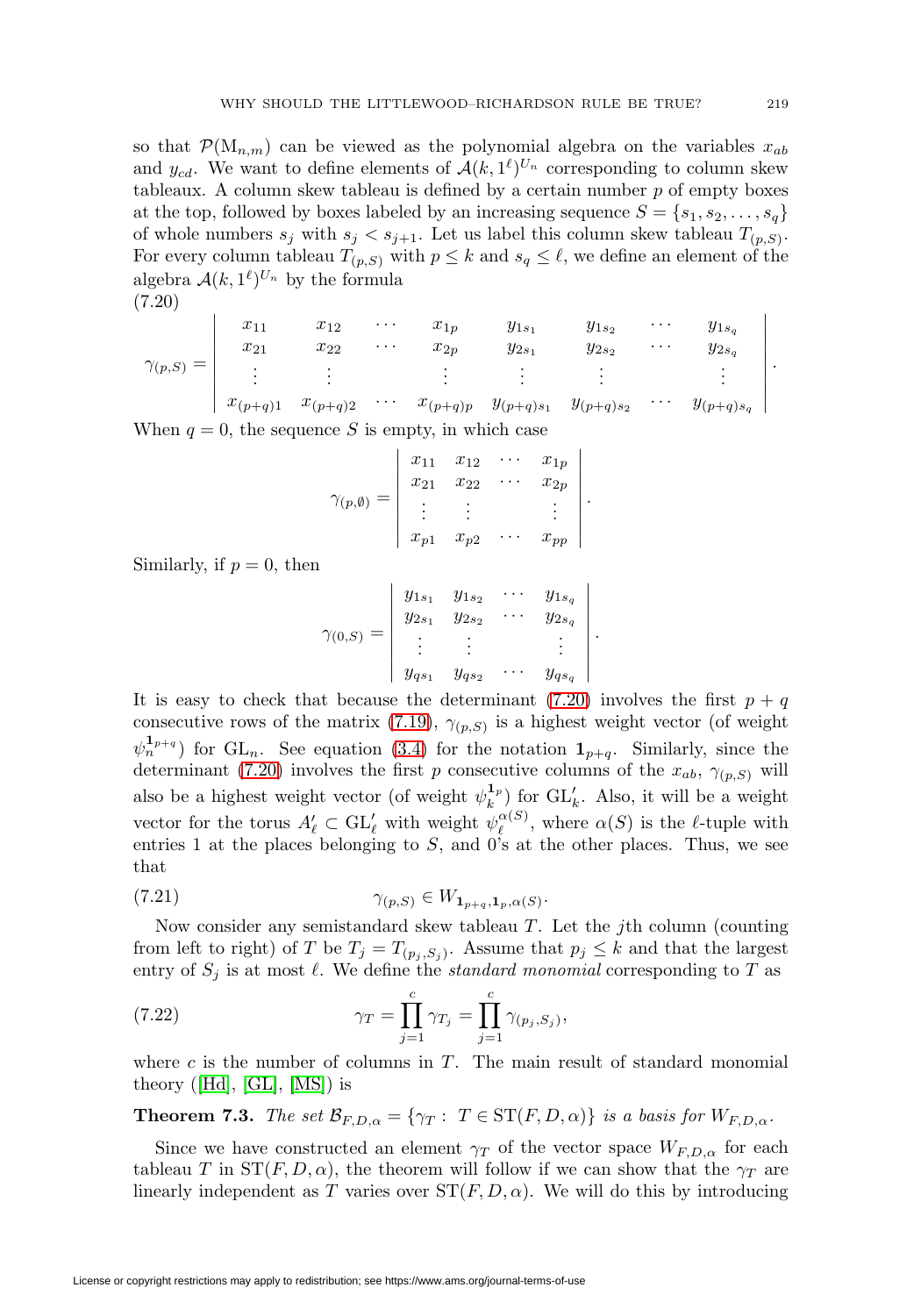a monomial ordering  $\tau$  for  $\mathcal{P}(M_{n,m})$ . That is,  $\tau$  is a total ordering on the set of monomials in the entries of the matrix [\(7.19\)](#page-31-1), and satisfying certain basic properties, as detailed in, for example [\[CLO\]](#page-46-8).

We define  $\tau$  by first putting a linear ordering on the variables  $x_{ij}$  and  $y_{is}$ . Here  $1 \leq i \leq n, 1 \leq j \leq k$ , and  $1 \leq s \leq \ell$ . We agree that

(a) 
$$
x_{ab} > x_{cd}
$$
 iff  $b < d$  or  $b = d$  and  $a < c$ .

<span id="page-33-0"></span>(7.23)

(b) Similarly, 
$$
y_{ab} > y_{cd}
$$
 iff  $b < d$  or  $b = d$  and  $a < c$ .

Thus,

$$
x_{11} > x_{21} > \cdots > x_{n1} > x_{12} > x_{22} > \cdots > x_{n-1,k} > x_{nk},
$$

and similarly for the  $y_{is}$ .

(c) Finally,  $x_{ab} > y_{cd}$  for all pairs  $(a, b)$  and  $(c, d)$  of indices.

We then extend this ordering to a total ordering on all monomials in the  $x_{ij}$  and  $y_{is}$  by the graded lexicographic ordering (see [\[CLO\]](#page-46-8)). This is described as follows. Let N be an  $n \times k$  matrix of non-negative integers  $n_{ij}$ , and let M be an  $n \times \ell$  matrix of non-negative integers  $m_{is}$ . Then a typical monomial in the  $x_{ij}$  and  $y_{is}$  can be written as

(7.24) 
$$
x^N y^M = \left(\prod_{i,j} x_{ij}^{n_{ij}}\right) \left(\prod_{s,t} y_{st}^{m_{st}}\right).
$$

The graded lexicographic order associated to the ordering [\(7.23\)](#page-33-0) of the variable says that, given two monomials  $x^{N_1}y^{M_1}$  and  $x^{N_2}y^{M_2}$ , we have

$$
(7.25) \t\t x^{N_1} y^{M_1} > x^{N_2} y^{M_2}
$$

if either

- i) the degree of  $x^{N_1}y^{M_1}$  is larger than the degree of  $x^{N_2}y^{M_2}$ ; or
- ii) both  $x^{N_1}y^{M_1}$  and  $x^{N_2}y^{M_2}$  have the same degree, and for the first (i.e., largest) variable with an exponent in  $x^{N_1}y^{M_1}$  that is different from its exponent in  $x^{N_2}y^{M_2}$ , the exponent in  $x^{N_1}y^{M_1}$  is larger.

**Definition 7.4.** Let f be a polynomial in  $\mathcal{P}(M_{n,m})$ . Since f is a finite linear combination of the monomials  $x^N y^M$ , and since  $\tau$  is a total ordering, among the monomials appearing in  $f$  with non-zero coefficients, there will be a maximal one. We call this the leading monomial of f, and denote it by  $\text{in}_{\tau}(f)$ .

We recall ([\[CLO\]](#page-46-8)) that a basic fact about leading monomials is that leading monomials are compatible with multiplication: if f and  $\phi$  are two polynomials in  $\mathcal{P}(\mathrm{M}_{n,m})$ 

$$
\mathrm{in}_{\tau}(f\phi) = \mathrm{in}_{\tau}(f)\mathrm{in}_{\tau}(\phi).
$$

For each skew tableau T of shape  $F - D$ , define

<span id="page-33-1"></span>(7.26) 
$$
m_{(D,F),T} = \left(\prod_{i=1}^k x_{ii}^{\lambda_i}\right) \left(\prod_{\mathbf{b}\in T} y_{a(\mathbf{b})c(\mathbf{b})}\right),
$$

where  $D = (\lambda_1, \ldots, \lambda_k)$ , and for each box **b** in T,  $a(\mathbf{b})$  is the row of F in which the box **b** lies, and  $c(\mathbf{b})$  is the entry in **b**. For example, if  $D, F$  and  $T$  are given in equation [\(4.1\)](#page-14-0), then

$$
m_{(D,F),T} = x_{11}^3 x_{22}^2 x_{33} y_{11}^2 y_{12} y_{22} y_{23} y_{31} y_{33} y_{34} y_{41} y_{42}.
$$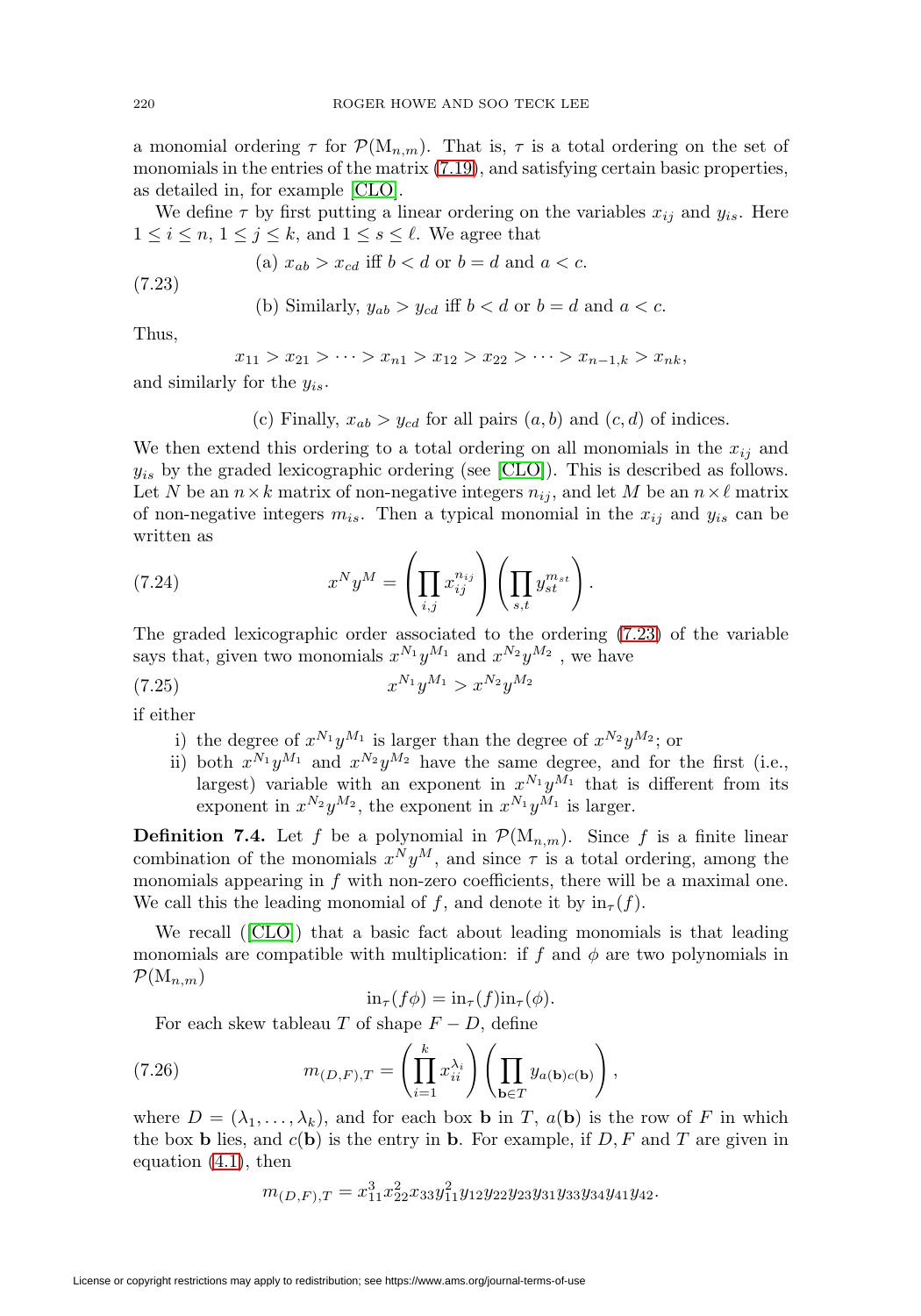

FIGURE 7.1. Fill the boxes of a tableau with variables

Here is another way of thinking about  $m_{(D,F),T}$ . For each box of T, fill the box with a variable. If the box is empty (i.e., is a box of  $D$ ), then fill it with  $x_{ii}$ , where  $i$  is the row in which the box occurs. If the box contains the number  $s$  and is in row *i*, then fill it with the variable  $y_{is}$ . Then  $m_{(D,F),T}$  is the product of all the variables filling the boxes of  $T$ . For the example above, we fill the boxes of  $T$  as shown in Figure 7.1.

From this description, it is evident that the exponent  $\lambda_i$  with which  $x_{ii}$  appears in  $m_{(D,F),T}$  is exactly the length of the *i*th row of D and the exponent  $c_{it}$  with which  $y_{it}$  appears is the number of ts in row i. This makes it clear that a tableaux T can be recovered from  $m_{(D,F),T}$ . Indeed, since the boxes in any row of T are arranged with the empty boxes on the left and the entries increasing from left to right, knowing the  $\lambda_i$  and the numbers  $c_{it}$  of boxes filled by t in each row i is enough to reconstitute T.

<span id="page-34-1"></span>**Lemma 7.5.** For each  $T \in \mathrm{ST}(F, D, \alpha)$ ,

<span id="page-34-0"></span>
$$
(7.27) \qquad \qquad \text{in}_{\tau}(\gamma_T) = m_{(D,F),T}.
$$

*Proof.* Let  $T_j = T_{(p_j, S_j)}, 1 \leq j \leq c$ , be the columns of T, so that  $\gamma_T = \prod_{j=1}^c \gamma_{(p_j, S_j)}$ . Since leading monomials are multiplicative,

$$
\operatorname{in}_{\tau}(\gamma_T) = \operatorname{in}_{\tau} \left( \prod_{j=1}^c \gamma_{(p_j, S_j)} \right) = \prod_{j=1}^c \operatorname{in}_{\tau}(\gamma_{(p_j, S_j)}).
$$

On the other hand,  $m_{(D,F),T}$  is also multiplicative over the columns of T; that is,

$$
m_{(D,F),T} = \prod_{j=1}^{c} m_{(D_j,F_j),T_j},
$$

where each  $D_j$  are  $F_j$  are column diagrams with  $p_j$  and  $p_j + q_j$  boxes respectively, and  $q_j = \#(S_j)$ . Hence it is enough to check formula [\(7.27\)](#page-34-0) for a column tableau  $T = T_{(p,S)}$  where  $S = \{s_1, \ldots, s_q\}$  with  $s_j < s_{j+1}$ . In this case,  $\gamma_T = \gamma_{(p,S)}$  which is the determinant given in equation [\(7.20\)](#page-32-0). To determine its leading monomial, we observe that  $x_{11}$  has the highest order among all the variables which appear in the determinant. From the definition of the monomial ordering  $\tau$  given in [\(7.23\)](#page-33-0), we see that  $\text{in}_{\tau}(\gamma_T)$  must contain the variable  $x_{11}$ . To determine the remaining variables in  $\text{in } \pi_{\tau}(\gamma_T)$ , we consider the determinant of the submatrix obtained by removing the first row and first column from the original matrix. Among all the variables which appear in this submatrix,  $x_{22}$  has the highest order. So  $\ln(\gamma_T)$  must also contain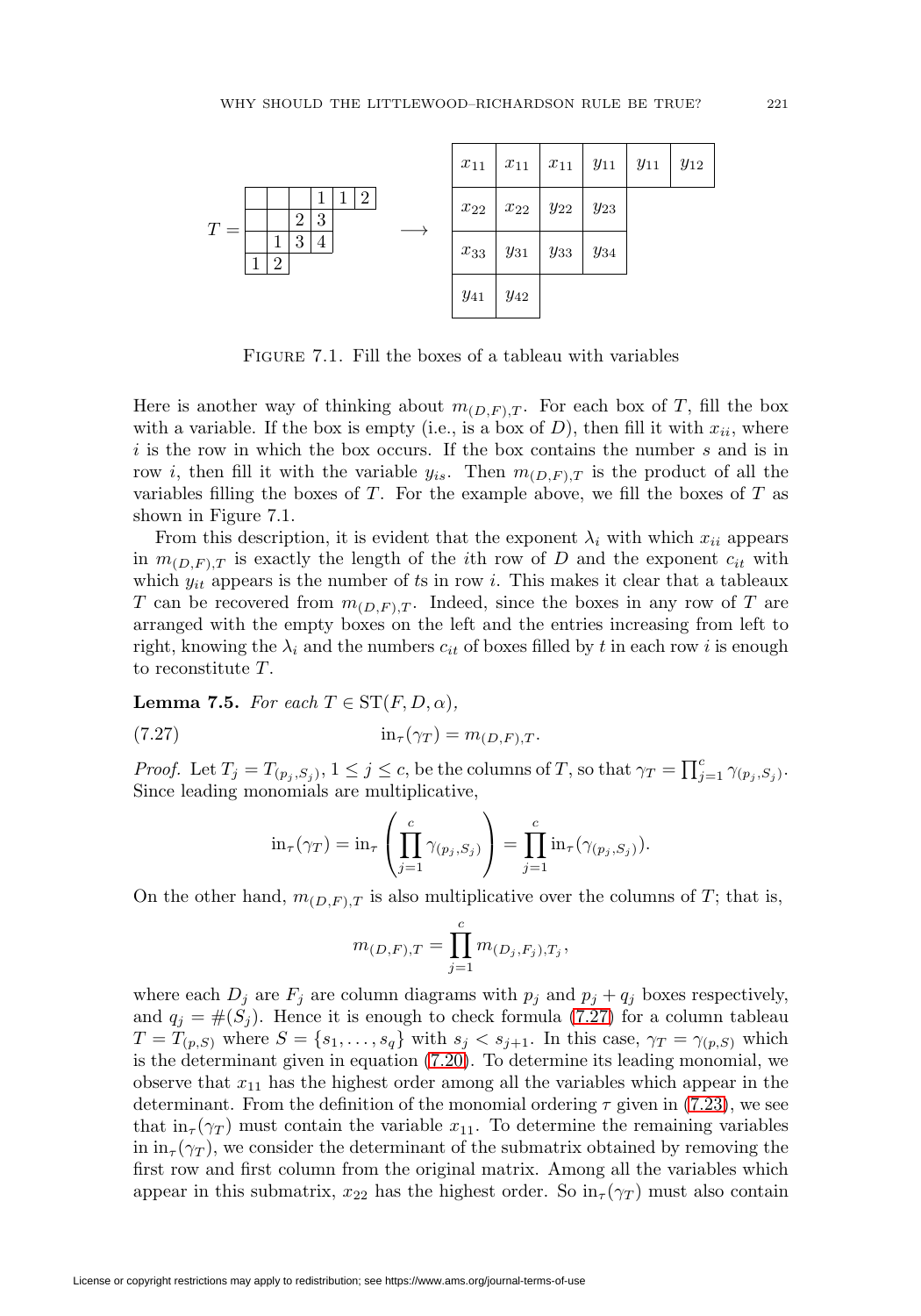the variable  $x_{22}$ . Continuing this way, we see that  $\ln(\gamma_T)$  is given by the product of all the variables on the diagonal, that is,  $in_{\tau}(\gamma_T) = x_{11} \cdots x_{pp} y_{(p+1)s_1} \cdots y_{(p+q)s_q}$ . This coincides with  $m_{(D,F),T}$ .

*Proof of Theorem* [7.3](#page-32-1). By Lemma [7.5,](#page-34-1) the leading monomials  $in_{\tau}(\gamma_T)$  of  $\gamma_T$  for  $T \in \text{ST}(F, D, \alpha)$  are distinct. Hence  $\mathcal{B}_{F,D,\alpha}$  is linearly independent.

<span id="page-35-1"></span>**Corollary 7.6.** If f is a non-zero element of  $W_{F,D,\alpha}$ , then

$$
\text{in}_{\tau}(f) = m_{(D,F),T}
$$

for some  $T \in \mathrm{ST}(F, D, \alpha)$ .

*Proof.* Since f is a non-zero element of  $W_{F,D,\alpha}$ , it is a linear combination of vectors in the basis  $\mathcal{B}_{F,D,\alpha}$ . Since the leading monomials of the vectors in  $\mathcal{B}_{F,D,\alpha}$  are distinct,  $\text{in}_{\tau}(f)$  coincides with the leading monomial of one of the basis vector which appears in the linear combination. This shows that  $\text{in}_{\tau}(f)$  is of the desired form.

Remark. a) The statement of Theorem [7.3](#page-32-1) is more or less as Hodge made it ([\[Hd\]](#page-47-19)). (The context of Theorem [7.3](#page-32-1) is somewhat more general than Hodge considered, but is handled by the same methods.) However, our proof shows much more, which we will explain here.

Hodge's result inspired numerous authors (e.g., [\[Stu\]](#page-48-20), [\[DEP\]](#page-46-9), [\[Hi\]](#page-47-21), [\[Se\]](#page-48-22), [\[GL\]](#page-46-7), [\[KM\]](#page-47-22), [\[MS\]](#page-48-21), [\[Kim\]](#page-47-20)) to attempt to understand it in a more structural way. Since the 1990s, it has come to be understood as a statement that the algebra  $\mathcal{A}(k, 1^{\ell})^{U_n}$  has a "toric deformation", a flat deformation ([\[EH\]](#page-46-10)) to a certain semigroup ring. Both the existence of the deformation and the form of the semigroup ring are of interest. For this reason, although it is not essential for finishing the proof of the LR Rule, we will take some time to describe them. These remarks will be somewhat lengthy, and the reader may wish to skip them on a first reading.

b) Our first observation is that Theorem [7.3](#page-32-1) shows that  $\mathcal{A}(k, 1^{\ell})^{U_n}$  contains a collection of large polynomial subalgebras. In fact, it singles out a finite collection of polynomial subrings that together span the whole algebra. To see this, we note that one can put a partial order on the column tableaux. Given two column tableaux,  $T_1$  and  $T_2$ , we will say

<span id="page-35-0"></span>
$$
(7.28) \t\t T_1 \le T_2
$$

provided that the entry in each box of  $T_1$  is less than or equal to the entry in the box of  $T_2$  in the same row, with the conventions that

- i) an empty box is less than any numbered box; and
- ii) an empty space (no box at all) is larger than any box. In other words,  $T_1 \leq T_2$  if  $T_1$  is at least as long as  $T_2$ , and for each non-empty box of  $T_1$ for which  $T_2$  has a box in the same row, the entry in that box is at least as large as the entry in the given box of  $T_1$ .

Note that this order already appeared in §[2.3](#page-3-0) for the case of columns of equal length  $(cf. (2.4)).$  $(cf. (2.4)).$  $(cf. (2.4)).$ 

It is easy to convince oneself that, given this definition, a tableau is semistandard if and only if its columns, read left to right, form a weakly increasing sequence with respect to this partial order. Put another way, if we have a linearly ordered sequence of columns, then listing them in order, with arbitrary repetitions allowed,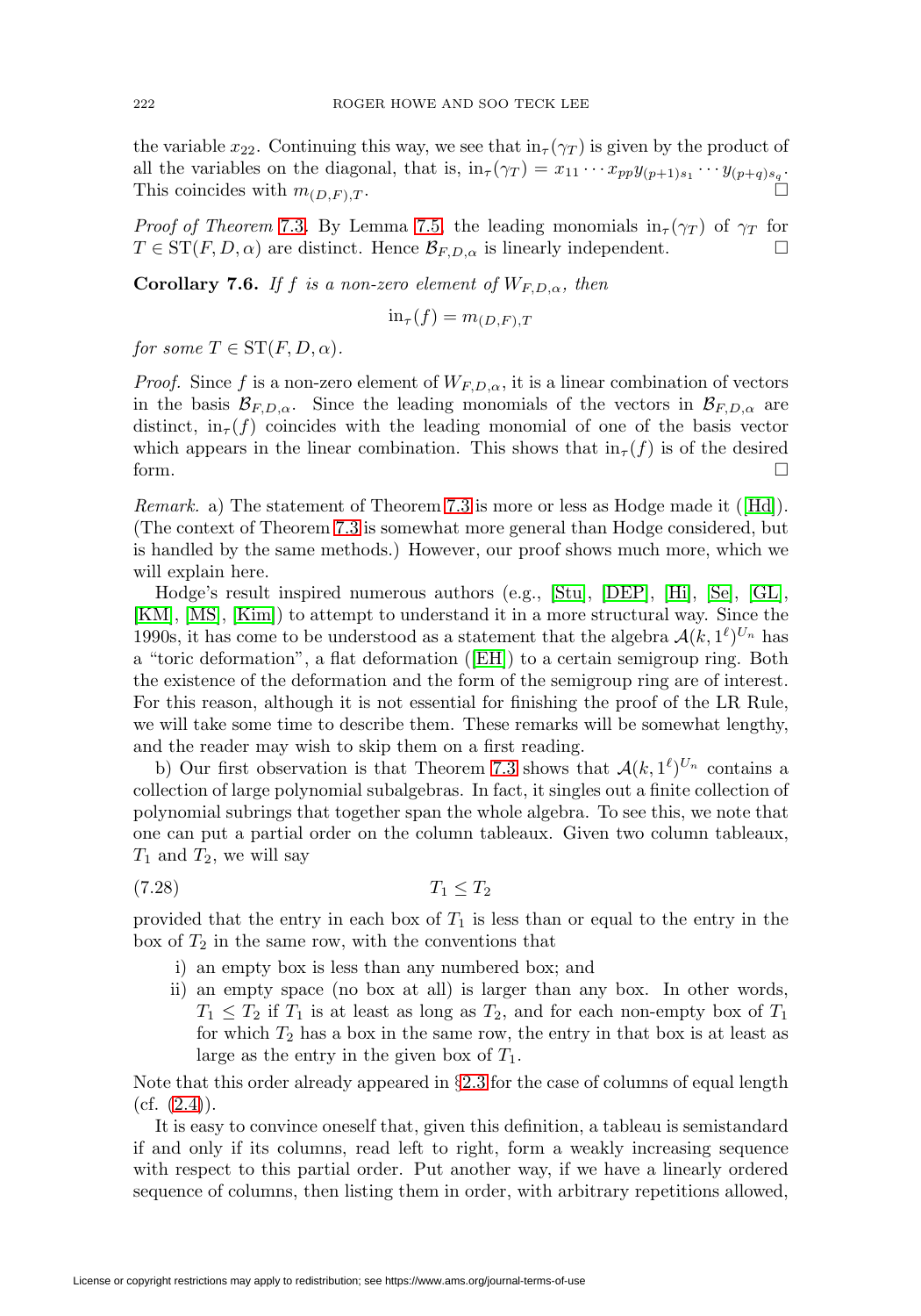will produce a semistandard tableau, and all semistandard tableaux arise in this way.

Thus, in view of our definition of standard monomials, we see that every standard monomial arises as a monomial in elements  $\gamma_{T_i} = \gamma_{(p_i,S_i)}$ , where the  $T_i$  form a linearly ordered set. The fact that these elements form a basis for  $\mathcal{A}(k, 1^{\ell})^{U_n}$ implies in particular that all the monomials formed from a given linearly ordered set of columns are linearly independent. In other words, the generators corresponding to any linearly ordered set of monomials form a polynomial ring. Furthermore, since any standard monomial belongs to at least one such ring, these polynomial rings span  $\mathcal{A}(k, 1^{\ell})^{U_n}$ . Also, it is clear that the intersection of any two such rings is just the polynomial ring in the generators that are in the intersection of the two linearly ordered generating sets. In considering these rings, clearly it is enough to restrict attention to maximal linearly ordered sets. Non-maximal sets will generate subrings of the rings generated by any maximal (linearly ordered) set containing it. We describe this situation by saying that the algebra  $\mathcal{A}(k, 1^{\ell})^{U_n}$  is an almost direct sum of the polynomial rings generated by maximal linearly ordered families of column tableaux under the ordering [\(7.28\)](#page-35-0).

This is the first lesson of standard monomial theory. It clearly provides insight into the structure of  $\mathcal{A}(k, 1^{\ell})^{U_n}$ , but it leaves in question how the various polynomial subrings fit together inside the whole ring. We turn to that question.

c) Consider a space  $\mathbb{C}^r$ , with variables  $z_i$ , for  $1 \leq j \leq r$ . It is clear from the multiplicative property of leading monomials, that if  $\tau$  is any term order on the monomials in the  $z_j$  and B is a subalgebra of the polynomial ring  $\mathcal{P}(\mathbb{C}^r)$ , then the set  $\text{in}_{\tau}(B)$  of leading monomials of elements of B constitute a semigroup, and their linear span  $\mathbb{C}(\text{in}_{\tau}(B))$  will be the corresponding semigroup ring.

Assume that  $\text{in}_{\tau}(B)$  is finitely generated. Then  $\mathbb{C}(\text{in}_{\tau}(B))$  will be a Noetherian ring, and will be the ring of regular functions on an algebraic variety  $V(\text{in}_{\tau}(B))$ . The group of  $A_r$  of diagonal matrices on  $\mathbb{C}^r$  acts on the algebra  $\mathcal{P}(\mathbb{C}^r)$  in the usual way, and the monomials are the eigenfunctions for this action. In particular,  $\text{in}_{\tau}(B)$ and  $\mathbb{C}(\text{in}_{\tau}(B))$  will be invariant under  $A_r$ , and so  $A_r$  acts on the variety  $V(\text{in}_{\tau}(B))$ . Since  $A_r$  acts on  $\mathbb{C}^r$  with an open orbit, the same will be true of  $V(\text{in}_{\tau}(B))$ . This means that  $V(\text{in}_{\tau}(B))$  is what is known as a *toric variety* [\[Fu3\]](#page-46-3).

Moreover, the ring  $\mathbb{C}(\text{in}_{\tau}(B))$  is closely related to the original ring B, and  $V(\text{in}_{\tau}(B))$  is likewise related to the varieties  $V(B)$  associated to B. The precise relationship is captured by the notion of flat deformation: the ring  $\mathbb{C}(\text{in}_{\tau}(B))$  is a flat deformation of  $B$  [\[CHV\]](#page-46-11), and the same is said of the corresponding varieties. Since  $V(\text{in}_{\tau}(B))$  is a toric variety, one speaks of a *toric deformation* of B or of  $V(B)$ .

d) For the ring  $\mathcal{A}(k, 1^{\ell})^{U_n}$  and the monomial order  $\tau$  defined above, we know from Corollary [7.6](#page-35-1) that  $\text{in}_{\tau}(\mathcal{A}(k,1^{\ell})^{U_n})$  consists of the monomials  $m_{(D,F),T}$ . These monomials therefore form a semigroup. In the context of Remark b), we would like to know whether  $\ln_{\tau}(A(k, 1^{\ell})^{U_n})$  is finitely generated. It is, and in fact, it has an interesting structure, which we will describe.

As we saw from the description of  $m_{(D,F),F}$  given after equation [\(7.26\)](#page-33-1),  $\text{in}_{\tau}(\mathcal{A}(k, 1^{\ell})^{U_n})$  can be identified with the collection of pairs  $(\lambda, C)$ , where  $\lambda$  is the column vector of row lengths of the diagram D, and C is the  $n \times \ell$  matrix with entries  $c_{it}$ , where  $c_{it}$  is the number of t's in the ith row of the tableaux T.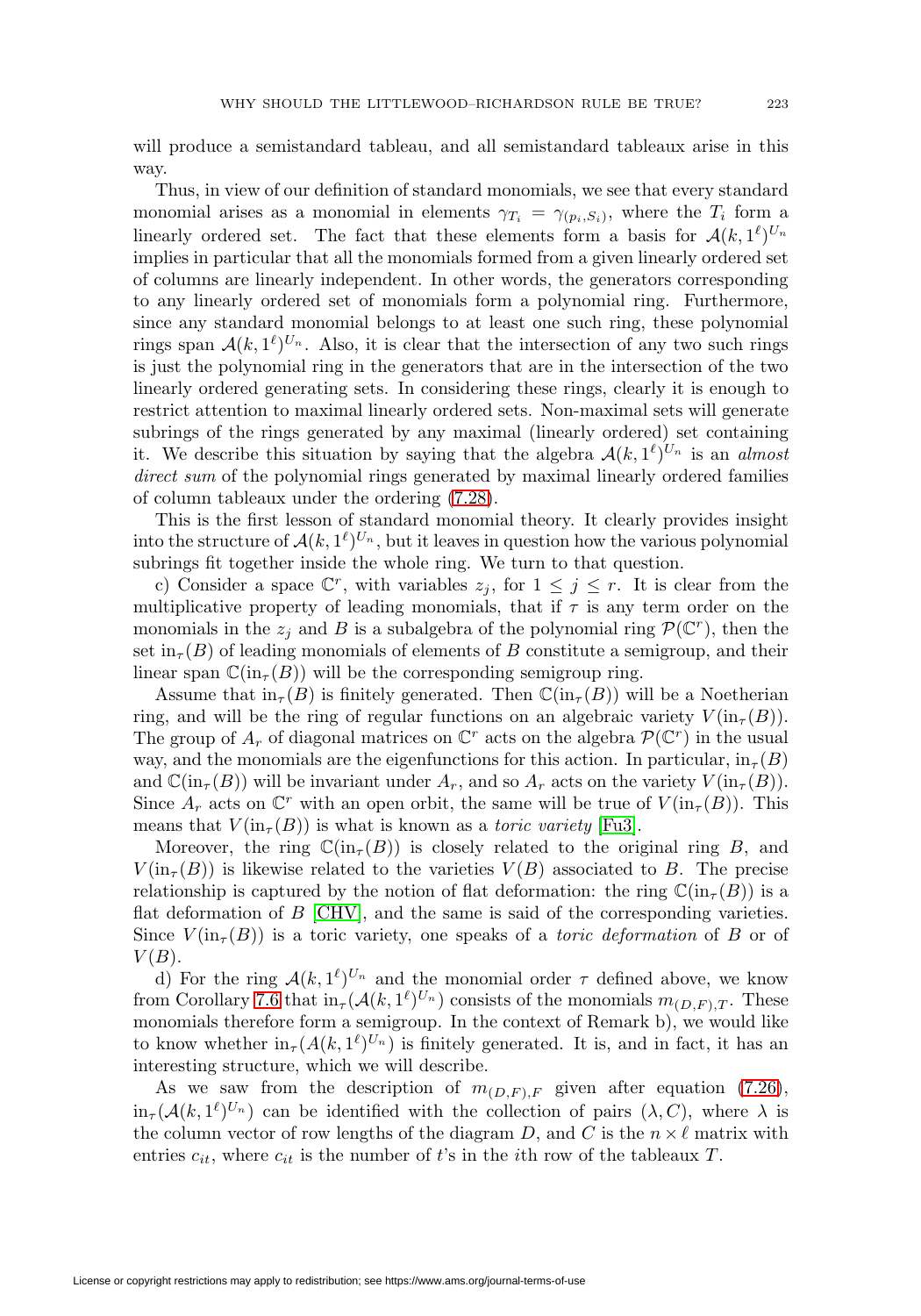

FIGURE 7.2. An illustration of  $GT_{(7,3,4)}$ 

The conditions defining semistandard tableaux can easily be expressed by inequalities among sums of the components of  $(\lambda, C)$ . For convenience in describing this, we set  $\lambda_i = c_{i0}$ . (Note then that  $c_{i0} = 0$  for  $i > k$ .) Let  $D_s$  be the diagram consisting of boxes of  $T$  that are filled with numbers up to  $s$ . Then the length of the *i*th row of the diagram  $D_s$  is the sum

<span id="page-37-0"></span>(7.29) 
$$
r_{is} = \sum_{t=0}^{s} c_{it}.
$$

The condition that the lengths of the rows of  $D_s$  increase (weakly) as s increases, in other words, the condition that  $r_{is} - r_{i(s-1)} = c_{is} \geq 0$ , can be captured by the inequality

<span id="page-37-1"></span>
$$
(7.30) \t\t\t r_{is} \le r_{i(s+1)}
$$

for  $s \geq 0$ . The semistandardness condition, that the numbers increase strictly down columns, can be expressed similarly: it requires that the length of the ith row of  $D_s$  be not longer than the  $(i-1)$ -th row of  $D_{s-1}$ :

<span id="page-37-2"></span>
$$
(7.31) \t\t\t r_{(i-1)(s-1)} \ge r_{is}.
$$

(Note that this is stronger than saying that  $D_s$  has weakly decreasing row lengths.) The condition that D should have at most k rows translates to  $c_{(k+1)0} = r_{(k+1)0} = 0$ , which from [\(7.29\)](#page-37-0) and [\(7.30\)](#page-37-1) implies that also  $r_{(k+a)b} = 0$  for  $0 \leq b < a$ . It is not hard to show that, conversely, any collection of numbers  $r_{is}$  satisfying inequalities  $(7.30)$  and  $(7.31)$ , and the additional condition coming from a limitation on k, come from a skew diagram of the appropriate sort.

It turns out that there is an elegant way to characterize the collections of numbers  $r_{is}$  satisfying [\(7.30\)](#page-37-1) and [\(7.31\)](#page-37-2), plus the side condition. Consider the set of points

$$
(7.32) \quad \text{GT}_{(n,k,\ell)} = \left\{ \begin{bmatrix} t-i \\ -i \end{bmatrix} : 1 \le i \le n, \ 1 \le t \le \ell, \ i-t \le k \right\}
$$

$$
= \left\{ \begin{bmatrix} a \\ b \end{bmatrix} : -n \le b \le -1, \ b \le a \le b+\ell, \ a \ge -k \right\}
$$

in the lattice  $\mathbb{Z}^2$  in the plane. The set  $\mathrm{GT}_{(n,k,\ell)}$  is illustrated in Figure 7.2.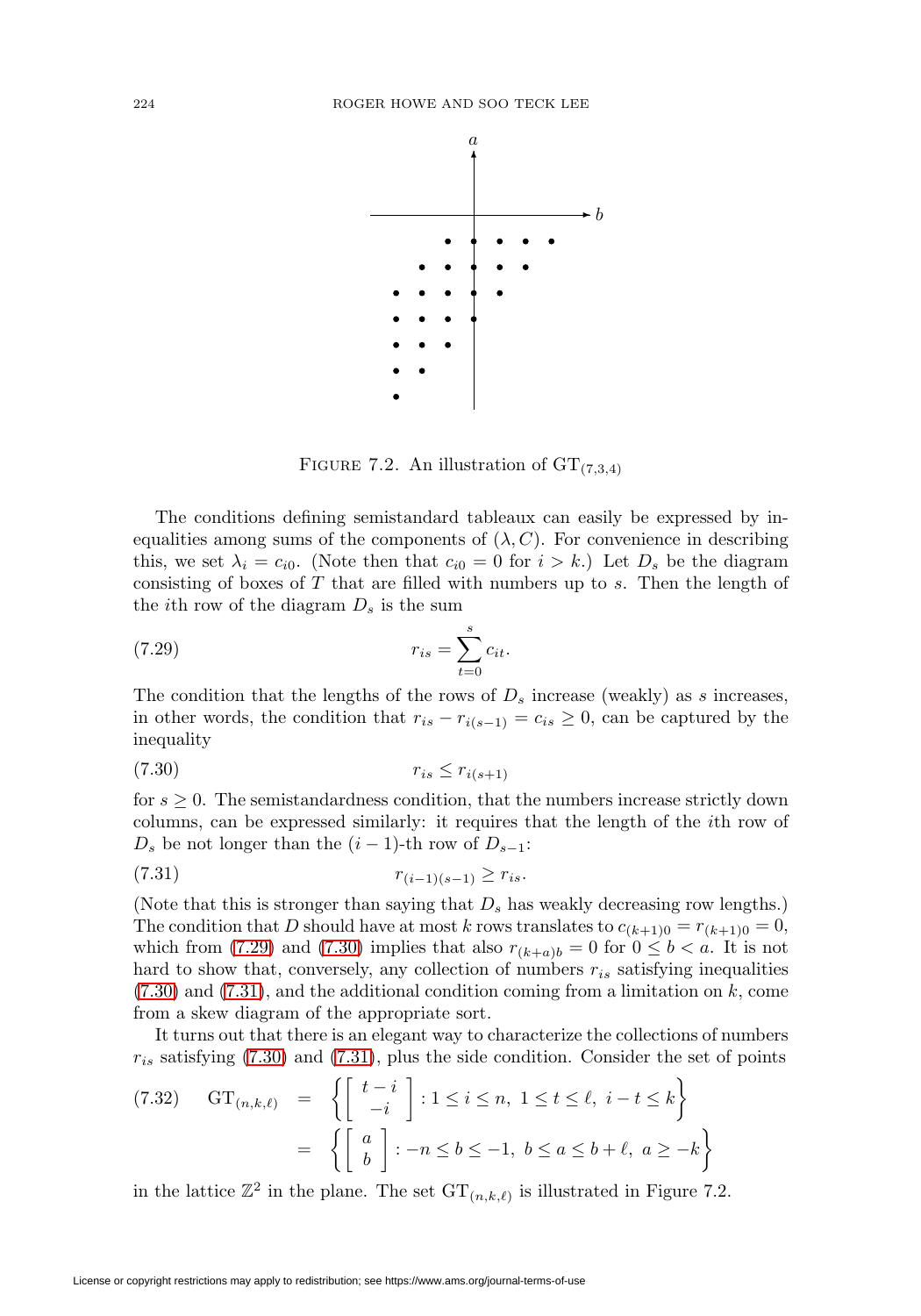We consider  $\mathbb{Z}^2$  to be a partially ordered set (poset) with respect to the usual partial order

$$
\left[\begin{array}{c} a \\ b \end{array}\right] \leq \left[\begin{array}{c} c \\ d \end{array}\right]
$$

if and only if  $a \leq c$  and  $b \leq d$ , and we consider  $\mathrm{GT}_{(n,k,\ell)}$  to be a poset with the induced partial ordering.

Given a collection of numbers  $r_{it}$  as in inequalities [\(7.30\)](#page-37-1) and [\(7.31\)](#page-37-2), define a function R on  $GT_{(n,k,\ell)}$  by the recipe

(7.33) 
$$
R\left(\left[\begin{array}{c}a\\b\end{array}\right]\right) = r_{(-b)(a-b)}.
$$

It is easy to check that R is an increasing function on the poset  $\mathrm{GT}_{(n,k,\ell)}$ , and conversely, that every collection  $r_{it}$  comes from an increasing function on  $\mathrm{GT}_{(n,k,\ell)}$ . Patterns such as the  $r_{it}$  were defined by Gelfand and Tsetlin ([\[GT\]](#page-46-12)) as a means of describing bases for representations of  $GL_n$  without formally introducing the underlying poset. Hence we call  $\mathrm{GT}_{(n,k,\ell)}$  a *Gelfand-Tsetlin poset*. In summary, the semigroup  $\text{in}_{\tau}(\mathcal{A}(k, 1^{\ell})^{U_n})$  is isomorphic to the semigroup of  $\mathbb{Z}^+$ -valued, increasing functions on the Gelfand-Tsetlin poset,  $GT_{(n,k,\ell)}$ .

How does this relate to the observations of Remark b)? For any poset  $X$ , the semigroup  $\mathbb{Z}^+_{\geq}(X)$  consisting of increasing  $\mathbb{Z}^+$ -valued functions on X is a particularly nice kind of semigroup. In particular, it is a lattice cone: the set of integral points in a the cone  $\mathbb{R}^+_{\geq}(X)$  of non-negative, real-valued, order-preserving functions on X, inside the real vector space  $\mathbb{R}^X$  of all real-valued functions on X.

The semigroup rings  $\mathbb{C}(\mathbb{Z}^+_{\geq}(X))$  were studied by T. Hibi ([\[Hi\]](#page-47-21)), and are known as *Hibi rings*. Thus, one way to summarize the derivation of standard monomial theory given above is to say that the algebra  $\mathcal{A}(k, 1^{\ell})^{U_n}$  has a flat deformation to the Hibi ring  $\mathbb{C}(\mathbb{Z}_{\geq}^{+})(\mathrm{GT}_{(n,k,\ell)})$ . This is stronger than Hodge's original result. It is due to a number of authors, starting with [\[GL\]](#page-46-7) and [\[Stu\]](#page-48-20) in the 1990s, and continuing with [\[KM\]](#page-47-22), [\[MS\]](#page-48-21), [\[Kim\]](#page-47-20) in the 2000s.

It turns out that the Hibi lattice cones  $\mathbb{Z}_{\geq}^{+}(X)$  are especially nice semigroups. In particular, any Hibi ring has a "standard monomial theory", in the sense that  $\mathbb{C}(\mathbb{Z}^+_\ge(X))$  is the almost direct sum of polynomial rings in a canonical way. Precisely, the generators of  $\mathbb{Z}^+_{\geq}(X)$  are the characteristic functions of increasing subsets of X, and any linearly ordered family of increasing subsets will generate a polynomial ring inside  $\mathbb{C}(\mathbb{Z}_{\geq}^{+}(X))$ . The maximal such families are in one-to-one correspondence with the total orderings on  $X$  that are compatible with the given partial ordering. In this context, the column tableaux are in natural bijection with the increasing subsets of  $GT_{(n,k,\ell)}$ . We refer to [\[Ho3\]](#page-47-23) for a more complete discussion. See also [\[Rei\]](#page-48-23).

e) Since the proof given above of standard monomial theory for  $\mathcal{A}(k, 1^{\ell})^{U_n}$  establishes a bijection between semistandard tableaux and the semigroup  $\mathbb{Z}_{\geq}^{+}(GT_{(n,k,\ell)}),$ it follows that semistandard tableaux can be endowed with a semigroup structure. Although this structure does not leap out at one from the yoga of semistandard tableaux, it is not hard to see how to define it. Given two semistandard tableaux  $T_1$ and  $T_2$ , their sum  $T_1 + T_2$  is the *concatenation* of  $T_1$  and  $T_2$ , gotten by combining the *i*th rows of  $T_1$  and  $T_2$  and rearranging the boxes to put them in increasing order, for each  $i \geq 1$ .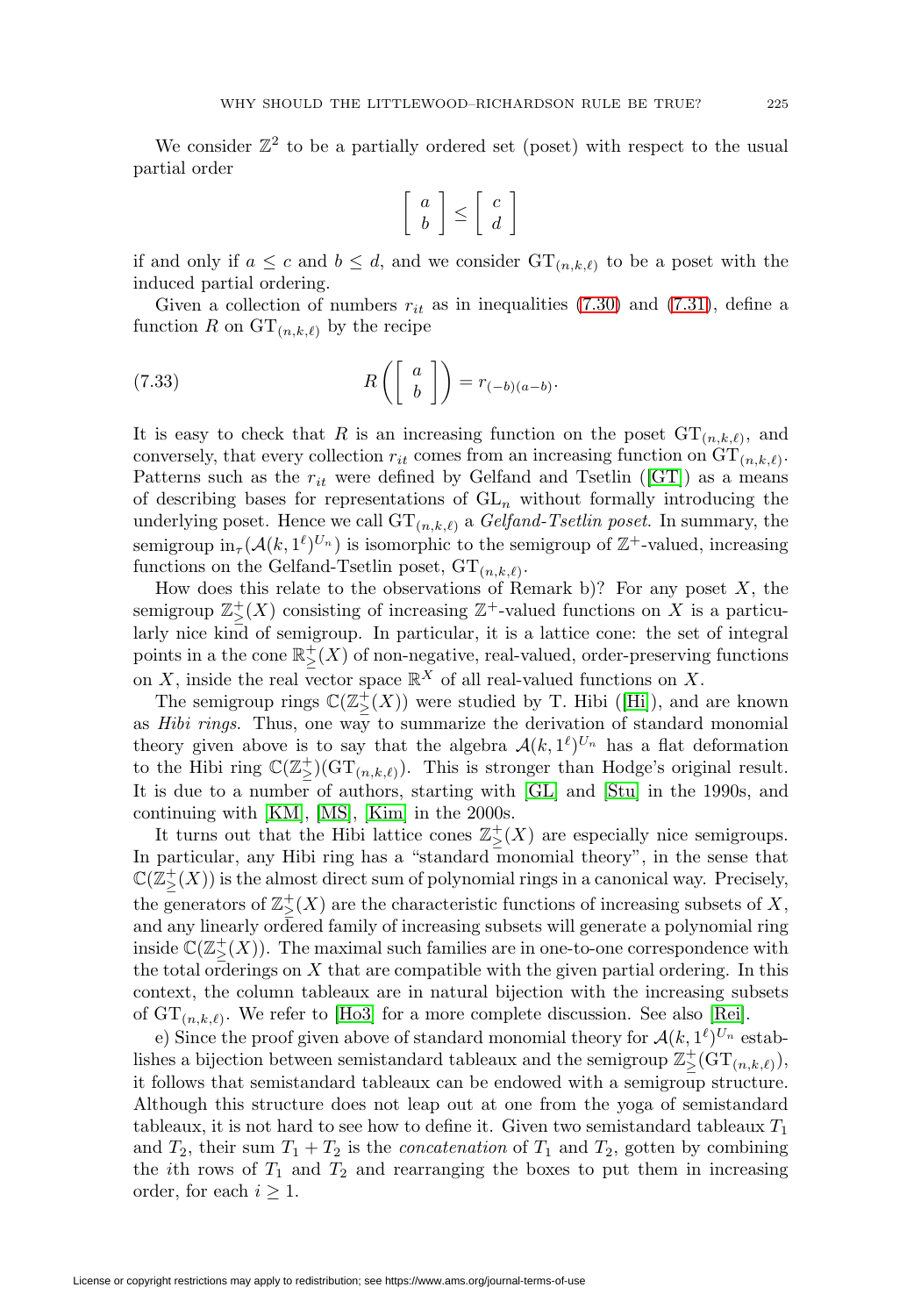f) We can also use the highest terms of  $\mathcal{A}(k, 1^{\ell})^{U_n}$  to discuss the YWC. Since  $c_{it}$  tells the number of t's in row i, the YWC can be expressed as the requirement

(7.34) 
$$
\sum_{j=1}^{i-1} c_{j(s-1)} \ge \sum_{j=1}^{i} c_{js}.
$$

The condition is parallel to the strict-decrease-down-rows condition [\(7.31\)](#page-37-2). The difference is that it involves a sum on the first index rather than the second index of the  $c_{it}$ . Because of this, the YWC is not easily expressed in terms of the variables  $r_{is}$  that are used to identify the Hibi cone structure on  $\text{in}_{\tau}(\mathcal{A}(k, 1^{\ell})^{U_n})$ .

On the other hand, this does make clear that the Littlewood-Richardson tableaux form a subcone of  $\text{in}_{\tau}(\mathcal{A}(k, 1^{\ell})^{U_n})$ ; we call it the LR cone. Each set of conditions on the  $c_{ij}$ , the semistandard conditions, or the YWC conditions would by themselves define a Hibi cone. However, since the two sets of conditions are not compatible, the structure of the LR cone is substantially more complicated than that of Hibi cones. Finding a good model for the LR cone has been the subject of several papers [\[BZ\]](#page-46-13), [\[KT1\]](#page-48-16), [\[KTW\]](#page-48-18), and was an important ingredient in the Knutson-Tau proof of saturation, used to complete the proof of Horn's Conjecture.

7.3. **The algebra**  $\mathcal{A}(\Xi_{k,i})^{U_n}$ . We first recall the construction of the algebra  $\mathcal{A}(\Xi_{k,i})$ . Consider the action of  $\mathrm{GL}_n \times \mathrm{GL}_m'$  on  $\mathcal{P}(\mathrm{M}_{n,m})$  given in formula [\(7.1\)](#page-26-0), and restrict it to  $GL_n \times (GL'_k \times M')$  where

$$
M' = M'_{\Xi_{k,i}} = \mathrm{GL}'_k \times (\mathrm{GL}'_1)^{i-1} \times \mathrm{GL}'_2 \times (\mathrm{GL}'_1)^{\ell-i-1} \subset \mathrm{GL}'_{\ell}.
$$

Then (see formula [\(7.8\)](#page-27-1))

$$
\mathcal{A}(\Xi_{k,i})=\mathcal{P}(\mathrm{M}_{n,m})^{U'},
$$

where  $U' = U'_{\Xi_{k,i}} = U'_{k} \times (U'_{1})^{i-1} \times U'_{2} \times (U'_{1})^{i-i-1}$ . It is a module for

$$
GL_n \times A'_k \times (A'_1)^{i-1} \times A'_2 \times (A'_1)^{\ell-i-1} \simeq GL_n \times A'_k \times A'_\ell,
$$

and by equation [\(7.9\)](#page-27-0), it can be decomposed as

$$
\mathcal{A}(\Xi_{k,i})
$$
\n
$$
\simeq \sum_{D,\alpha} \left\{ \rho_n^D \otimes \left( \bigotimes_{p=1}^{i-1} \rho_n^{(\alpha_p)} \right) \otimes \rho_n^{(\alpha_i, \alpha_{i+1})} \otimes \left( \bigotimes_{q=i+2}^{\ell} \rho_n^{(\alpha_q)} \right) \right\}
$$
\n
$$
\otimes (\rho_k^D)^{U'_k} \otimes \left( \bigotimes_{p=1}^{i-1} \rho_1^{(\alpha_p)} \right) \otimes \left( \rho_2^{(\alpha_i, \alpha_{i+1})} \right)^{U'_2} \otimes \left( \bigotimes_{q=i+2}^{\ell} \rho_1^{(\alpha_q)} \right)
$$
\n
$$
\simeq \sum_{D,\alpha} \left\{ \rho_n^D \otimes \left( \bigotimes_{p=1}^{i-1} \rho_n^{(\alpha_p)} \right) \otimes \rho_n^{(\alpha_i, \alpha_{i+1})} \otimes \left( \bigotimes_{q=i+2}^{\ell} \rho_n^{(\alpha_q)} \right) \right\} \otimes \psi_k^D \otimes \psi_\ell^{\alpha},
$$

where the sum is taken over all Young diagrams D with  $r(D) \leq k$  and all  $\alpha =$  $(\alpha_1,\ldots,\alpha_\ell) \in \mathbb{Z}_{\geq 0}^{\ell}$  such that  $\alpha_i \geq \alpha_{i+1}$ .

Now  $\mathcal{A}(\Xi_{k,i})^{U_n}$  is a module for  $A_n \times A'_k \times A'_\ell$ , and it can be decomposed as

$$
\mathcal{A}(\Xi_{k,i})^{U_n}=\sum_{F,D,\alpha}\mathcal{E}_{F,D,\alpha}^{(i)},
$$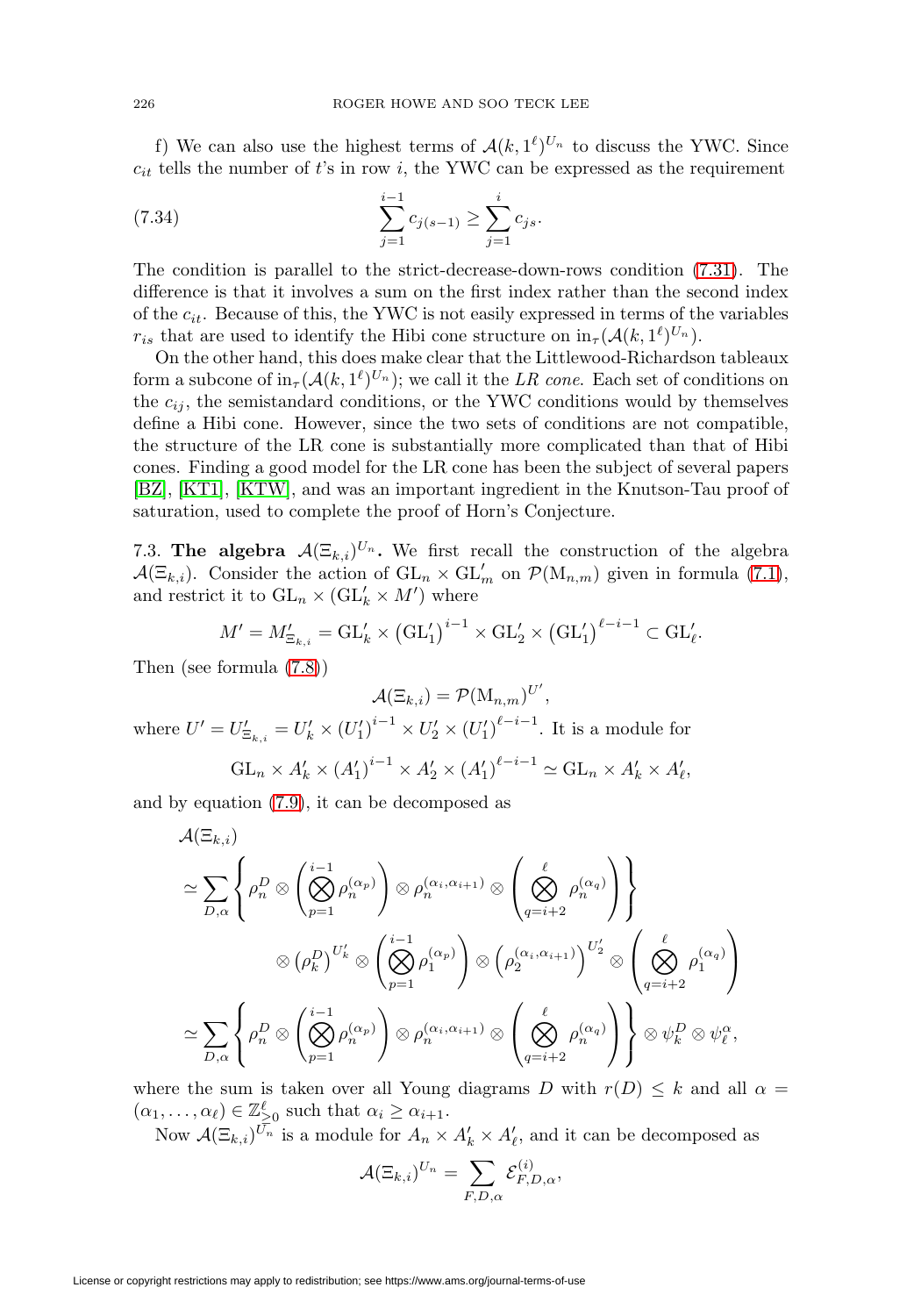where the sum is taken over all Young diagrams D and F with  $r(D) \leq k$  and  $r(F) \leq m$ , and all  $\alpha = (\alpha_1, \ldots, \alpha_\ell) \in \mathbb{Z}_{\geq 0}^{\ell}$  such that  $\alpha_i \geq \alpha_{i+1}$ , and  $\mathcal{E}_{F,D,\alpha}^{(i)}$  is the  $\psi_n^F \times \psi_n^D \times \psi_\ell^\alpha$  eigenspace for  $A_n \times A'_k \times A'_\ell$ . If  $\mathcal{E}_{F,D,\alpha}^{(i)}$  is non-zero, then the non-zero vectors in  $\mathcal{E}_{F,D,\alpha}^{(i)}$  can be identified with the  $GL_n$  highest weight vectors of weight  $\psi_n^F$  in the tensor product

<span id="page-40-0"></span>(7.35) 
$$
\rho_n^D \otimes \left(\bigotimes_{p=1}^{i-1} \rho_n^{(\alpha_p)}\right) \otimes \rho_n^{(\alpha_i, \alpha_{i+1})} \otimes \left(\bigotimes_{q=i+2}^{\ell} \rho_n^{(\alpha_q)}\right).
$$

So the dimension of  $\mathcal{E}_{F,D,\alpha}^{(i)}$  coincides with the multiplicity of  $\rho_n^F$  in the tensor product [\(7.35\)](#page-40-0). We now describe this multiplicity.

Recall that a skew tableau is an LR tableau if it is semistandard and it satisfies the YWC. The YWC is a condition on the pairs  $(i, i + 1)$  for  $1 \le i \le \ell - 1$ , but it can also be viewed as a set of  $(\ell-1)$  distinct conditions with each condition on a specific pair. We now consider those semistandard tableaux in which the YWC for a specific pair is satisfied.

*Notation.* Fix  $1 \leq i \leq \ell - 1$ . Let D and F be Young diagrams such that  $r(D) \leq k$ and  $r(F) \leq n$ , and let  $\alpha = (\alpha_1, \ldots, \alpha_\ell)$  be an  $\ell$ -tuple of non-negative integers such that  $\alpha_i \geq \alpha_{i+1}$ . Let  $ST^{(i)}(F, D, \alpha)$  be the set of all semistandard tableaux T with the following properties:

- (i) T is of shape  $F D$  and has content  $\alpha$ .
- (ii) The pair  $(i, i + 1)$  satisfies the YWC in T. This means that starting from the first entry of  $w(T)$  to any place in  $w(T)$ , there are at least as many i's as  $(i + 1)$ 's.

<span id="page-40-1"></span>**Lemma 7.7.** The dimension of  $\mathcal{E}_{F,D,\alpha}^{(i)}$  coincides with the cardinality of  $\mathrm{ST}^{(i)}(F,D,\alpha).$ 

Proof. By the Pieri Rule and the LR Rule for the two-row case, the multiplicity of  $\rho_n^F$  in the tensor product [\(7.35\)](#page-40-0) is given by the number of all  $(\ell-1)$ -tuples  $(F_1,\ldots,F_{\ell-2},T_i)$  where

- (i)  $D = F_0 \subset F_1 \subset F_2 \subset \cdots \subset F_{\ell-2} \subset F = F_{\ell-1}$  is a chain of Young diagrams.
- (ii) For each  $1 \leq j \leq i-1$ ,  $F_j F_{j-1}$  is a skew row with  $\alpha_j$  boxes.
- (iii)  $T_i$  is a LR tableau of shape  $F_i F_{i-1}$  and content  $(\alpha_i, \alpha_{i+1})$ .
- (iv) For each  $i + 1 \leq j \leq \ell 1$ ,  $F_j F_{j-1}$  is a skew row with  $\alpha_{j+1}$  boxes.

We denote the collections of all such  $(\ell - 1)$ -tuples by  $C_i(F, D, \alpha)$ . So

$$
\dim \mathcal{E}_{F,D,\alpha}^{(i)} = \#(\mathcal{C}_i(F,D,\alpha)).
$$

Now for each  $(F_1,\ldots,F_{\ell-2},T_i) \in C_i(F,D,\alpha)$ , we define a skew tableau T as follows:

- (a) T is of shape  $F D$ .
- (b) We regard  $F D$  as a union of the skew diagrams  $F_j F_{j-1}, 1 \le j \le \ell 1$ .
- (c) For each  $1 \leq j \leq i-1$ , we fill the boxes in  $F_j F_{j-1}$  with the number j.
- (d) The LR tableau  $T_i$  has shape  $F_i F_{i-1}$ . For  $s = 1, 2$ , if a box in  $T_i$  is filled with s, we replace it by  $i - 1 + s$ .
- (e) For each  $i + 1 \leq j \leq \ell 1$ , we fill the boxes in  $F_j F_{j-1}$  with the number  $j + 1$ .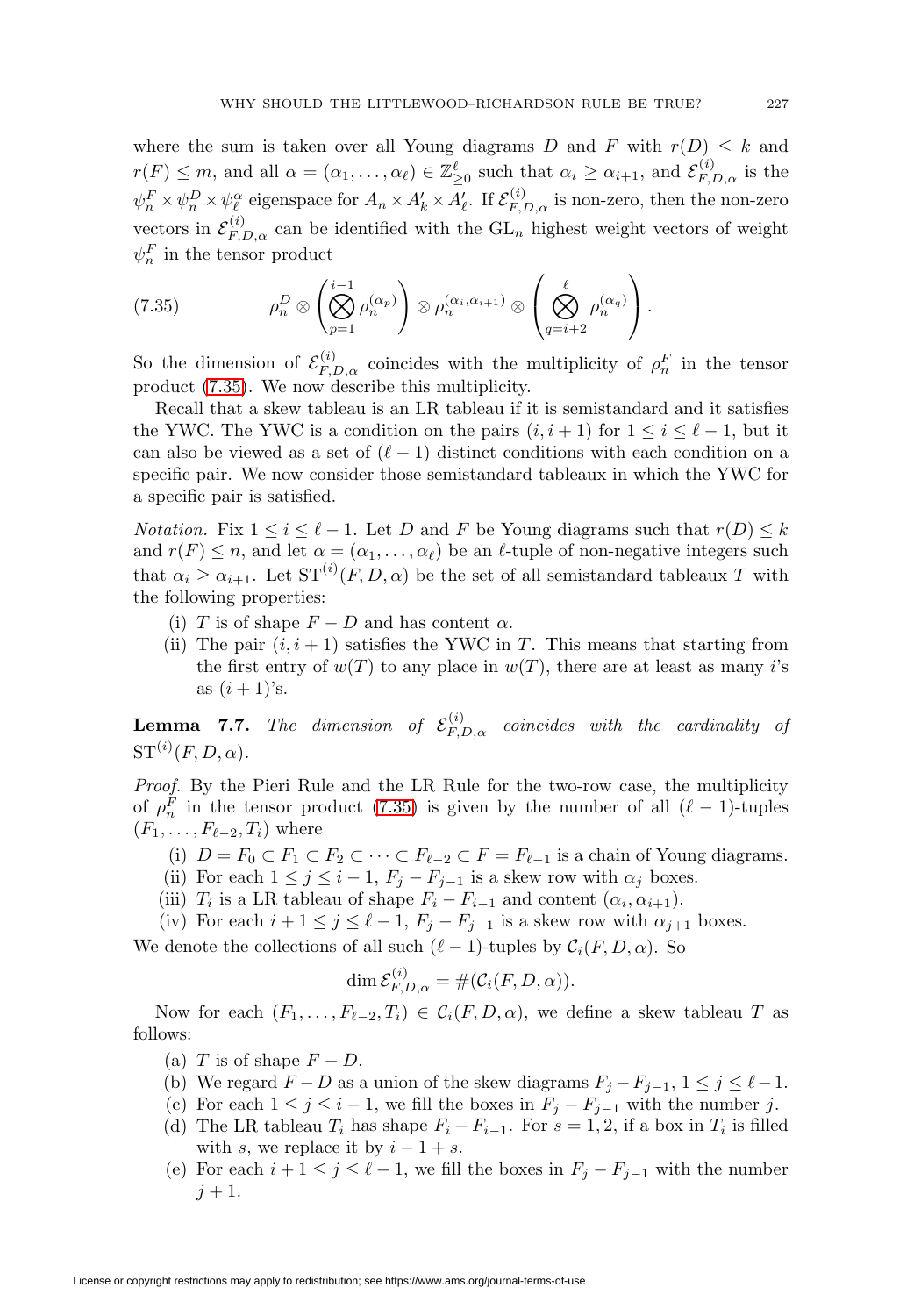Then  $T \in \mathrm{ST}^{(i)}(F,D,\alpha)$ . This sets up a map

$$
(F_1,\ldots,F_{\ell-2},T_i)\to T
$$

from  $C_i(F, D, \alpha)$  to  $ST^{(i)}(F, D, \alpha)$ . It is easy to check that this map is bijective. Thus the lemma follows.

<span id="page-41-0"></span>**Proposition 7.8** ([\[HL\]](#page-47-3)). For  $T \in ST^{(i)}(F, D, \alpha)$ , there is a polynomial  $\tilde{\gamma}_T$  in  $\mathcal{E}_{F,D,\alpha}^{(i)}$  such that

$$
\text{in}_{\tau}(\tilde{\gamma}_T) = m_{(D,F),T}.
$$

In fact, for any decomposition  $\Gamma = (k_1, \ldots, k_c)$  of m, the paper [\[HL\]](#page-47-3) constructed a set of highest weight vectors in  $\mathcal{A}(\Gamma)$ , whose leading monomials are of the form  $m_{(D,F),T}$  for appropriate D, F, and T. Although the general construction of [\[HL\]](#page-47-3) is somewhat involved, the case of  $\Gamma = \Xi_{k,i}$  is relatively easy, and will be described in §[7.5.](#page-42-0)

Corollary 7.9. The set 
$$
\mathcal{B}_{F,D,\alpha}^{(i)} = \{ \tilde{\gamma}_T : T \in \mathrm{ST}^{(i)}(F,D,\alpha) \}
$$
 is a basis for  $\mathcal{E}_{F,D,\alpha}^{(i)}$ .

*Proof.* By Proposition [7.8,](#page-41-0) the polynomials in  $\mathcal{B}_{F,D,\alpha}^{(i)}$  have distinct leading terms with respect to  $\tau$ . So  $\mathcal{B}_{F,D,\alpha}^{(i)}$  is linearly independent. The corollary now follows from this and Lemma [7.7.](#page-40-1)  $\Box$ 

<span id="page-41-1"></span>**Corollary 7.10.** If f is a non-zero element of  $\mathcal{E}_{F,D,\alpha}^{(i)}$ , then

$$
\text{in}_{\tau}(f) = m_{(D,F),T}
$$

for some  $T \in \mathrm{ST}^{(i)}(F,D,\alpha)$ .

*Proof.* The proof is similar to the proof of Corollary [7.6.](#page-35-1)  $\Box$ 

7.4. **The algebra**  $\mathcal{A}(k,\ell)^{U_n}$ . As explained in §7.1, the LR Rule is encoded in the structure of the algebra  $\mathcal{A}(k,\ell)^{U_n}$ . We recall that  $\mathcal{A}(k,\ell)^{U_n}$  is an  $A_n \times A'_k \times A'_\ell$ module, and it can be decomposed as

$$
\mathcal{A}(k,\ell)^{U_n} = \sum_{F,D,E} \mathcal{E}_{F,D,E},
$$

where each  $\mathcal{E}_{F,D,E}$  is the  $\psi_n^F \times \psi_k^D \times \psi_\ell^E$  eigenspace of  $A_n \times A_k \times A_\ell$ . Lemma 7.2 says that the LR Rule is equivalent to the statement  $\dim \mathcal{E}_{F,D,E} = c_{D,E}^F$  for all Young diagrams  $D, E$ , and  $F$ . The final step of the proof is to construct a linearly independent subset of  $\mathcal{E}_{F,D,E}$  with  $c_{D,E}^F$  elements and show that it spans  $\mathcal{E}_{F,D,E}$ . The construction of these elements was the main result of [\[HTW3\]](#page-47-2).

<span id="page-41-2"></span>**Proposition 7.11** ( $[HTW3]$ ). For each LR tableau T of shape  $F - D$  and content E, there is a polynomial  $\Delta_{(D,F),T}$  in  $\mathcal{E}_{F,D,E}$  such that

$$
\text{in}_{\tau} \left[ \Delta_{(D,F),T} \right] = m_{(D,F),T}.
$$

We will describe the construction of the polynomial  $\Delta_{(D,F),T}$  in §[7.6.](#page-44-0)

<span id="page-41-3"></span>**Proposition 7.12.** The leading monomial of each non-zero element f in the homogeneous component  $\mathcal{E}_{F,D,E}$  of  $\mathcal{A}(k,\ell)^{U_n}$  is of the form  $m_{(D,F),T}$ , where T is an LR tableau of shape  $F - D$  and content E.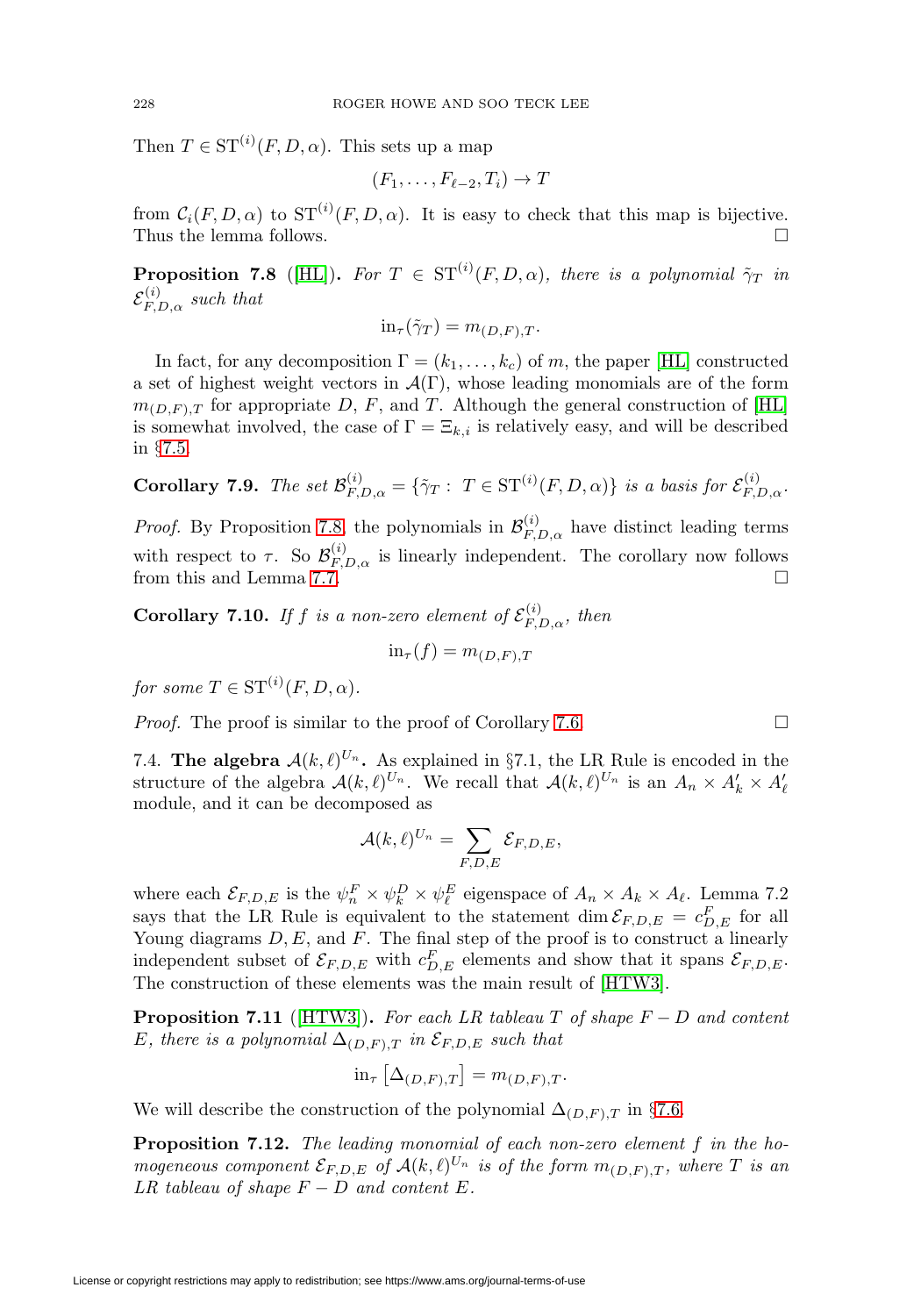*Proof.* Let f be a non-zero element in  $\mathcal{E}_{F.D.E.}$ . By equation [\(7.16\)](#page-30-1),  $f \in \mathcal{A}(\Xi_{k,i})^{U_n}$  for  $i = 1, 2, \ldots, \ell - 1$ . In fact, since f is a eigenvector for  $A_n \times A'_k \times A'_\ell$  corresponding to the character  $\psi^F \times \psi^D_k \times \psi^E_\ell$ , it is contained in the homogeneous component  $\mathcal{E}_{F,D,E}^{(i)}$  of  $\mathcal{A}(\Xi_{k,i})^{U_n}$ . By Corollary [7.10,](#page-41-1)

$$
\text{in}_{\tau}(f) = m_{(D,F),T},
$$

where  $T \in ST^{(i)}(F, D, E)$ . Since for each  $1 \leq i \leq \ell - 1$ , the pair  $(i, i + 1)$  satisfies YWC in T, T is an LR tableau.  $\square$ 

Proof of the LR Rule. Let

$$
\mathcal{B}(F,D,E) = \{\Delta_{(D,F),T} : T \in \operatorname{LR}(F,D,E)\}.
$$

By Lemma [7.2,](#page-29-0) it suffices to show that  $\mathcal{B}(F, D, E)$  is a basis for  $\mathcal{E}_{F,D,E}$ . By Propo-sition [7.11,](#page-41-2) the elements of  $\mathcal{B}(F, D, E)$  have distinct leading monomials, so they are linearly independent. It remains to show that  $\mathcal{B}(F, D, E)$  spans  $\mathcal{E}_{F, D, E}$ .

Let q be a non-zero element of  $\mathcal{A}_{F,D,E}$ . By Proposition [7.12,](#page-41-3)  $\text{in}_{\tau}(g) = m_{(D,F),T_1}$ for some LR tableau  $T_1$  of shape  $F - D$  and content E. We consider the polynomial

$$
g_2 = g - c_1 \Delta_{(D,F),T_1},
$$

where  $c_1$  is the coefficient of the monomial  $m_{(D,F),T_1}$  in g. If  $g_2 = 0$ , then  $g =$  $c_1\Delta_{(D,F),T_1}$  is a linear combination of elements in  $\mathcal{B}(F, D, E)$ . If  $g_2 \neq 0$ , then  $\text{in}_{\tau}(q_2) < \text{in}_{\tau}(q)$ , and we consider the polynomial

$$
g_3 = g_2 - c_2 \Delta_{(D,F),T_2} = g - c_1 \Delta_{(D,F),T_1} - c_2 \Delta_{(D,F),T_2},
$$

where  $\text{in}_{\tau}(g_2) = m_{(D,F),T_2}$  and  $c_2$  is the coefficient of the monomial  $m_{(D,F),T_1}$  in  $g_2$ . Continuing this way, we see that g is a linear combination of elements of  $\mathcal{B}(F, D, E)$ . This shows that  $\mathcal{B}(F, D, E)$  spans  $\mathcal{E}_{F, D, E}$ .

<span id="page-42-0"></span>7.5. The construction of highest weight vectors in  $\mathcal{A}(\Xi_{k,i})^{U_n}$ . This section and §7.6 should be considered as addenda to the main discussion, which was completed in §7.4. Although we can simply appeal to [\[HL\]](#page-47-3) for the existence of the desired highest weight vectors in  $\mathcal{A}(\Xi_{k,i})^{U_n}$ , the general construction of [\[HL\]](#page-47-3) is rather involved. Therefore, it seems worthwhile pointing out here that, in the cases of the special decomposition  $\Xi_{k,i}$  that we use in our proof of the LR Rule, the desired highest weight vectors can be constructed without great effort.

We observe that the polynomials  $\gamma_{(p,S)}$  defined in equation [\(7.20\)](#page-32-0) can be classified into four types:

**Type 1:**  $i, i+1 \notin S$ . In this case,  $\gamma_{(p,S)}$  is a  $GL_2^{(i)}$  invariant. That is, it is a  $GL_2^{(i)}$ highest weight vector with weight  $\psi_2^{(0,0)}$ .

**Type 2:**  $i, i+1 \in S$ . In this case,  $\gamma_{(p,S)}$  is a  $GL_2^{(i)}$  relative invariant, that is, it is a  $GL_2^{(i)}$  highest weight vector with weight  $\psi_2^{(1,1)}$ .

**Type 3:**  $i \in S$  and  $i + 1 \notin S$ . In this case,  $\gamma_{(p,S)}$  is a  $GL_2^{(i)}$  highest weight vector with weight  $\psi_2^{(1,0)}$ .

**Type 4:**  $i \notin S$  and  $i + 1 \in S$ . In this case,  $\gamma_{(p,S)}$  is not a  $GL_2^{(i)}$  highest weight vector.

In fact, if  $i \in S$  and  $i+1 \notin S$  and S' is the set obtained by replacing i by  $i+1$  in S, then  $\gamma_{(p,S)}$  and  $\gamma_{(p,S')}$  span a  $\mathrm{GL}_2^{(i)}$  module isomorphic to  $\mathbb{C}^2$ . We form the tensor product of two such copies of  $\mathbb{C}^2$ . Specifically, let  $1 \leq p_1, p_2 \leq k$ , and for  $j = 1, 2$ , let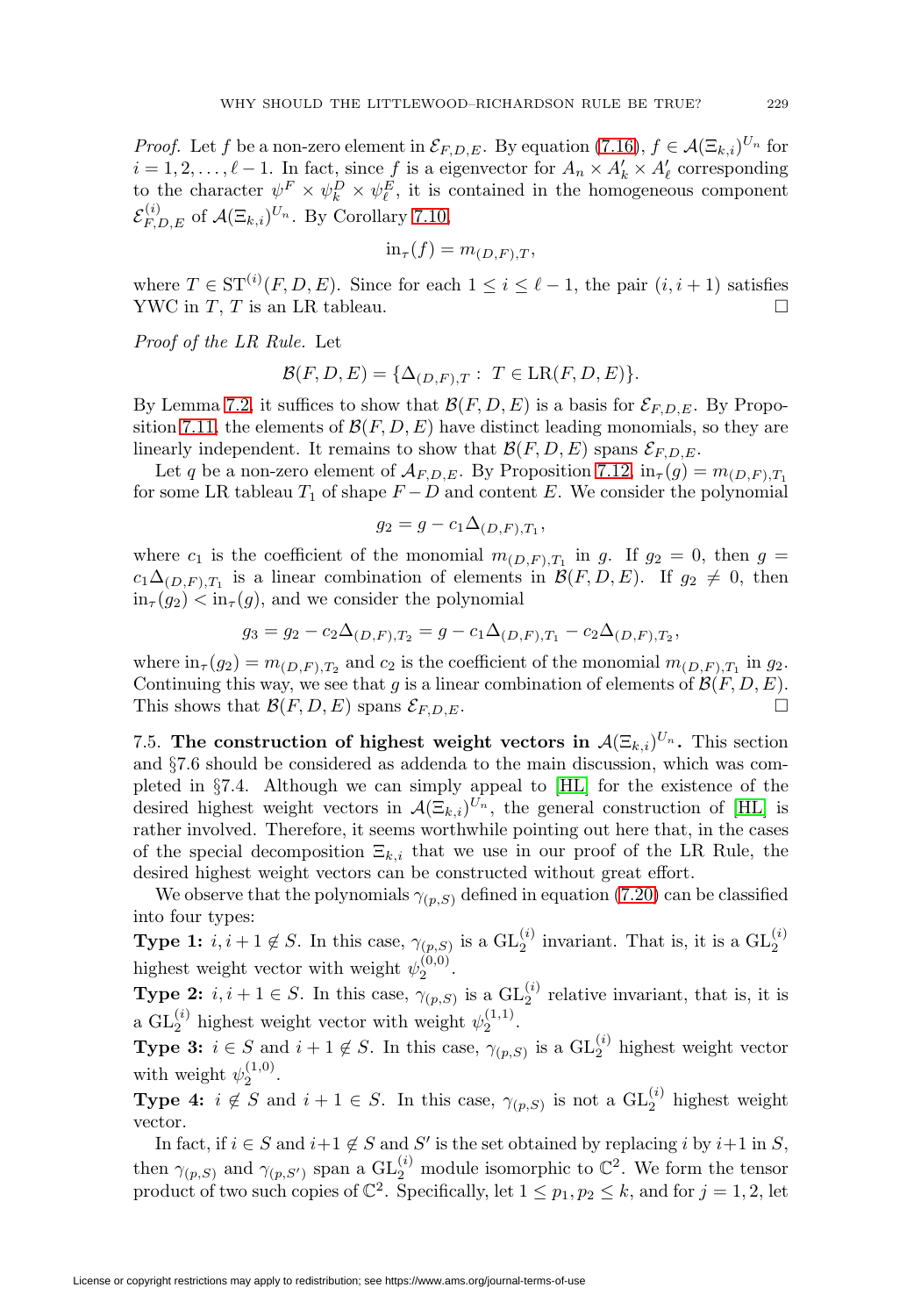$S_j \subseteq \{1, 2, \ldots, \ell\}$  be such that  $i \in S_j$  and  $i + 1 \notin S_j$ , and denote the  $GL_2^{(i)}$  module spanned by  $\gamma_{(p_j, S_j)}$  and  $\gamma_{(p_j, S'_j)}$  by  $\mathbb{C}_j^2$ . If  $(p_1, S_1) \neq (p_2, S_2)$ , then the four-tuple of products  $\{\gamma_{(p_1,S_1)}\gamma_{(p_2,S_2)},\gamma_{(p_1,S_1)}\gamma_{(p_2,S'_2)},\gamma_{(p_1,S'_1)}\gamma_{(p_2,S_2)},\gamma_{(p_1,S'_1)}\gamma_{(p_2,S'_2)}\}$  spans a  $\text{GL}_2^{(i)}$  module isomorphic to  $\mathbb{C}_1^2 \otimes \mathbb{C}_2^2$ , and the polynomial (7.36)

$$
\Delta((p_1, S_1), (p_2, S_2)) = \begin{vmatrix} \gamma_{(p_1, S_1)} & \gamma_{(p_1, S'_1)} \\ \gamma_{(p_2, S_2)} & \gamma_{(p_2, S'_2)} \end{vmatrix} = \gamma_{(p_1, S_1)} \gamma_{(p_2, S'_2)} - \gamma_{(p_2, S_2)} \gamma_{(p_1, S'_1)}
$$

is a  $GL_2^{(i)}$  relative invariant in this module.

We now let D and F be Young diagrams such that  $r(D) \leq k$  and  $r(F) \leq n$ , and let  $\alpha = (\alpha_1, \ldots, \alpha_\ell) \in \mathbb{Z}_{\geq 0}^{\ell}$  be such that  $\alpha_i \geq \alpha_{i+1}$ . Assume that  $ST^{(i)}(F, D, \alpha) \neq \emptyset$ , and let  $T \in \mathrm{ST}^{(i)}(F,D,\alpha)$ . Consider the polynomial  $\gamma_T = \gamma_{T_1} \gamma_{T_2} \cdots \gamma_{T_r}$  as defined in equation [\(7.22\)](#page-32-2). We define the polynomial  $\tilde{\gamma}_T \in \mathcal{A}(\Xi_{k,i})^{\tilde{U}_n}$  by modifying  $\gamma_T$ according to the following recipe:

- (1) If no  $\gamma_{T_j}$   $(1 \leq j \leq r)$  are of Type 4, then we set  $\tilde{\gamma}_T = \gamma_T$ .
- (2) Suppose some  $\gamma_{T_j}$  are of Type 4. Assume that  $T_{j_1}, \ldots, T_{j_u}$   $(j_1 > j_2 > \cdots > j_u)$  $j_u$ ) and  $T_{j'_1}, \ldots, T_{j'_v}$   $(j'_1 > j'_2 > \cdots > j'_v)$  are all the columns of T which are of Type 3 and of Type 4, respectively. Since  $T$  satisfies the YWC with for *i* and  $i + 1$ , we must have  $u \ge v$  and  $j'_a \ge j_a$  for  $1 \le a \le v$ . Let T' be the tableau obtained by removing the columns  $T_{j_a}$  and  $T_{j'_a}$ ,  $1 \le a \le v$ . Then we set

$$
\tilde{\gamma}_T = \gamma_{T'} \prod_{a=1}^v \Delta((p_{j_a}, S_{j_a}), (p_{j'_a}, \hat{S}_{j'_a})),
$$

where for each  $1 \le a \le v$ ,  $\hat{S}_{j'_a}$  is obtained from  $S_{j'_a}$  by replacing  $i+1$  by i.

*Proof of Proposition [7.8](#page-41-0).* If all  $\gamma_{T_i}$   $(1 \leq j \leq r)$  are not of Type 4, then

$$
\text{in}_{\tau}(\tilde{\gamma}_T) = \text{in}_{\tau}(\gamma_T) = m_{(D,F),T}
$$

by Lemma [7.5.](#page-34-1)

Next, we assume some  $\gamma_{T_j}$  are of Type 4. Let  $1 \le a \le v$ , and consider the columns  $T_{j_a}$  and  $T_{j'_a}$ . Since the pair  $(i, i+1)$  satisfies the YWC in T, we must have  $j'_a < j_a$ . Since T is a semistandard tableau, a moment's thought reveals that

$$
\text{in}_{\tau}(\Delta(p_{j_a}, S_{j_a}), (p_{j'_a}, \hat{S}_{j'_a})) = \text{in}_{\tau}(\gamma_{(p_{j_a}, S_{j_a})})\text{in}_{\tau}(\gamma_{(p_{j'_a}, S_{j'_a})}).
$$

It follows from this that

$$
\begin{array}{rcl}\n\operatorname{in}_{\tau}(\tilde{\gamma}_{T}) & = & \operatorname{in}_{\tau}(\gamma_{T'}) \prod_{a=1}^{v} \operatorname{in}_{\tau}(\Delta((p_{j_{a}}, S_{j_{a}}), (p_{j'_{a}}, S_{j'_{a}}))) \\
& = & \operatorname{in}_{\tau}(\gamma_{T'}) \prod_{a=1}^{v} \operatorname{in}_{\tau}(\gamma_{(p_{j_{a}}, S_{j_{a}})}) \operatorname{in}_{\tau}(\gamma_{(p_{j'_{a}}, S_{j'_{a}})}) \\
& = & \operatorname{in}_{\tau}(\gamma_{T}) \\
& = & m_{(D, F), T}.\n\end{array}
$$

 $\Box$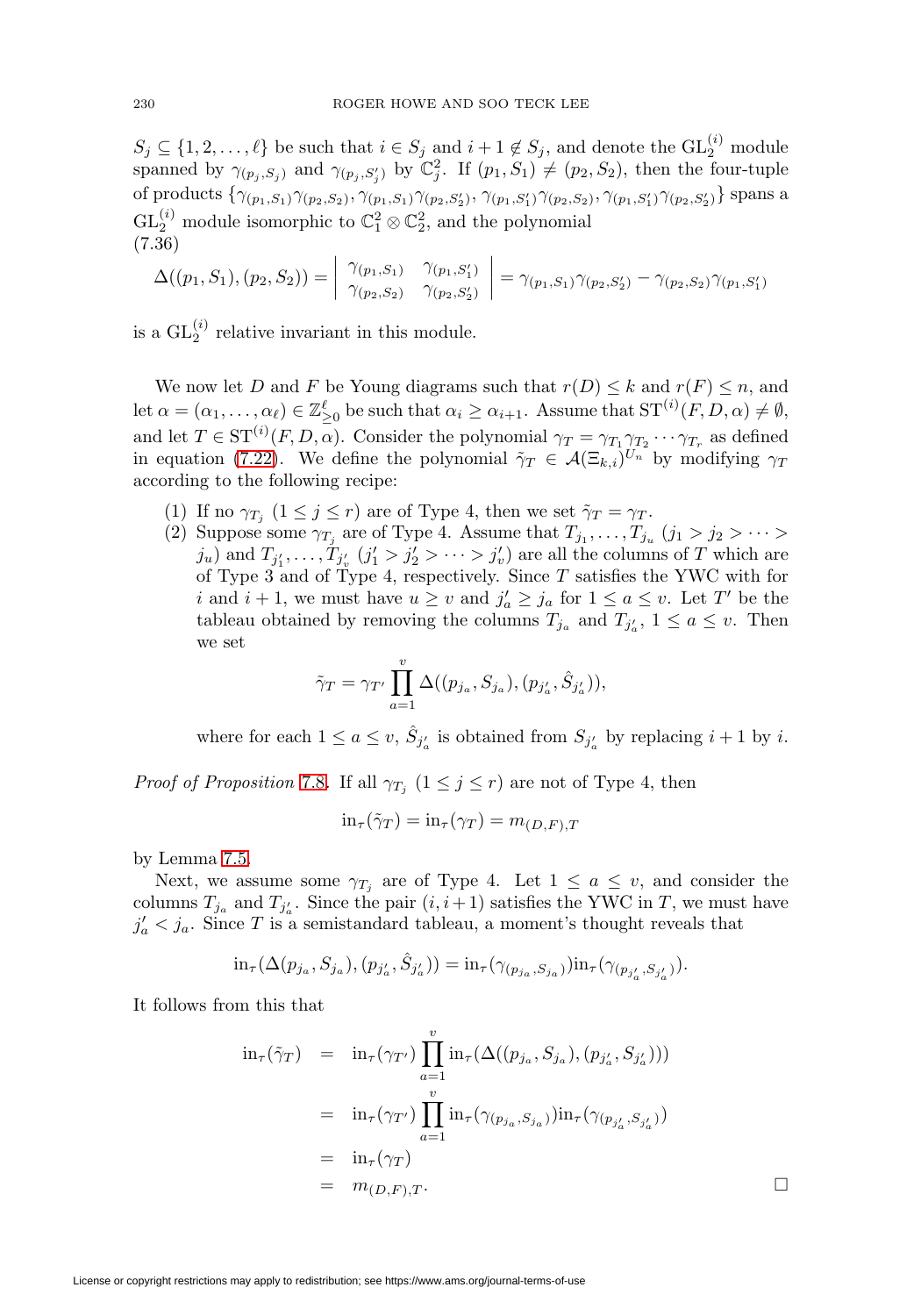<span id="page-44-0"></span>7.6. **Construction of highest weight vectors in**  $\mathcal{A}(k,\ell)^{U_n}$ **.** In this subsection, we briefly review the construction of the polynomial  $\Delta_{(D,F),T}$  given in [\[HTW3\]](#page-47-2). Let  $D^t = (d_1, ..., d_r)$ ,  $E^t = (e_1, ..., e_s)$ , and  $F^t = (f_1, ..., f_t)$ . Here  $D^t$  is the conjugate diagram of D; that is,  $d_1, \ldots, d_r$  are the lengths of the columns in D. The notation  $E^t$  and  $F^t$  are interpreted similarly. Let

$$
B = \left(\begin{array}{cccc} \beta_{11} & \beta_{12} & \cdots & \beta_{1s} \\ \beta_{21} & \beta_{22} & \cdots & \beta_{2s} \\ \vdots & \vdots & & \vdots \\ \beta_{t1} & \beta_{t2} & \cdots & \beta_{ts} \end{array}\right)
$$

be a  $t \times s$  matrix of indeterminates. For  $1 \le a \le n, 1 \le b \le k$ , and  $1 \le c \le \ell$ , let

$$
X_{a,b} = \begin{pmatrix} x_{11} & x_{12} & \cdots & x_{1b} \\ x_{21} & x_{22} & \cdots & x_{2b} \\ \vdots & \vdots & & \vdots \\ x_{a1} & x_{a2} & \cdots & x_{ab} \end{pmatrix} \text{ and } Y_{a,c} = \begin{pmatrix} y_{11} & y_{12} & \cdots & y_{1c} \\ y_{21} & y_{22} & \cdots & y_{2c} \\ \vdots & \vdots & & \vdots \\ y_{a1} & y_{a2} & \cdots & y_{ac} \end{pmatrix}
$$

be the upper left  $a \times b$  (respectively  $a \times c$ ) submatrix of the matrix X (respectively Y). Finally, we let L be the  $|F| \times |F|$  matrix

$$
\begin{pmatrix}\nX_{f_1,d_1} & 0 & \cdots & 0 & \beta_{11}Y_{f_1,e_1} & \beta_{12}Y_{f_1,e_2} & \cdots & \beta_{1s}Y_{f_1,e_s} \\
0 & X_{f_2,d_2} & \cdots & 0 & \beta_{21}Y_{f_2,e_1} & \beta_{22}Y_{f_2,e_2} & \cdots & \beta_{2s}Y_{f_2,e_s} \\
\vdots & \vdots & \vdots & \vdots & \vdots & \vdots \\
0 & 0 & \cdots & X_{f_r,d_r} & \beta_{r1}Y_{f_r,e_1} & \beta_{r2}Y_{f_r,e_2} & \cdots & \beta_{rs}Y_{f_r,e_s} \\
0 & 0 & \cdots & 0 & \beta_{r+1,1}Y_{f_{r+1},e_1} & \beta_{r+1,2}Y_{f_{r+1},e_2} & \cdots & \beta_{r+1,s}Y_{f_{r+1},e_s} \\
\vdots & \vdots & \vdots & \vdots & \vdots & \vdots \\
0 & 0 & \cdots & 0 & \beta_{t1}Y_{f_t,e_1} & \beta_{t2}Y_{f_t,e_2} & \cdots & \beta_{ts}Y_{f_t,e_s}\n\end{pmatrix}.
$$

The determinant of L is a polynomial in  $X = (x_{ij})$ ,  $Y = (y_{ih})$  and  $\beta = (\beta_{ab})$ , so it can be expressed as

$$
\det L = \sum_{M} p_M(X, Y) \beta^M,
$$

where each  $M = (m_{ij})$  is a  $t \times s$  matrix of non-negative integers,  $\beta^{M} = \prod_{i,j} \beta_{ij}^{m_{ij}}$ ,  $p_M(X, Y)$  is a polynomial in the variables  $X = (x_{ij})$  and  $Y = (y_{ih})$ . One can associate the LR tableau T with a  $t \times s$  matrix  $M(T)$ , and the highest weight vector  $\Delta_{(D,F),T}$  is defined as

$$
\Delta_{(D,F),T} = p_{M(T)}(X,Y).
$$

We briefly describe how the matrix  $M(T)=(m_{ij})$  is defined. By filling each column of the Young diagram  $E$  from top to bottom with consecutive positive integers starting from 1, we obtain a tableau  $BT(E)$  which we call the banal tableau of shape E. In the paper [\[HTW3\]](#page-47-2), a "content preserving" map from T to  $BT(E)$  is defined, i.e., each cell of T is mapped to a cell in  $BT(E)$  with the same value. The map can be visualized as the process of successively removing the "vertical skew strips" from T and reassembling them into columns of  $BT(E)$ . This is the process of standard peeling described in  $\S5$ . Thus T is constructed by the reverse process of standard peeling. The contents of  $BT(E)$  are moved to the skew diagrams  $F - D$ one column at a time, starting from the last column of  $BT(E)$ . The  $(i, j)$ -th entry  $m_{ij}$  of the matrix  $M(T)$  is the number of entries from the jth column of E that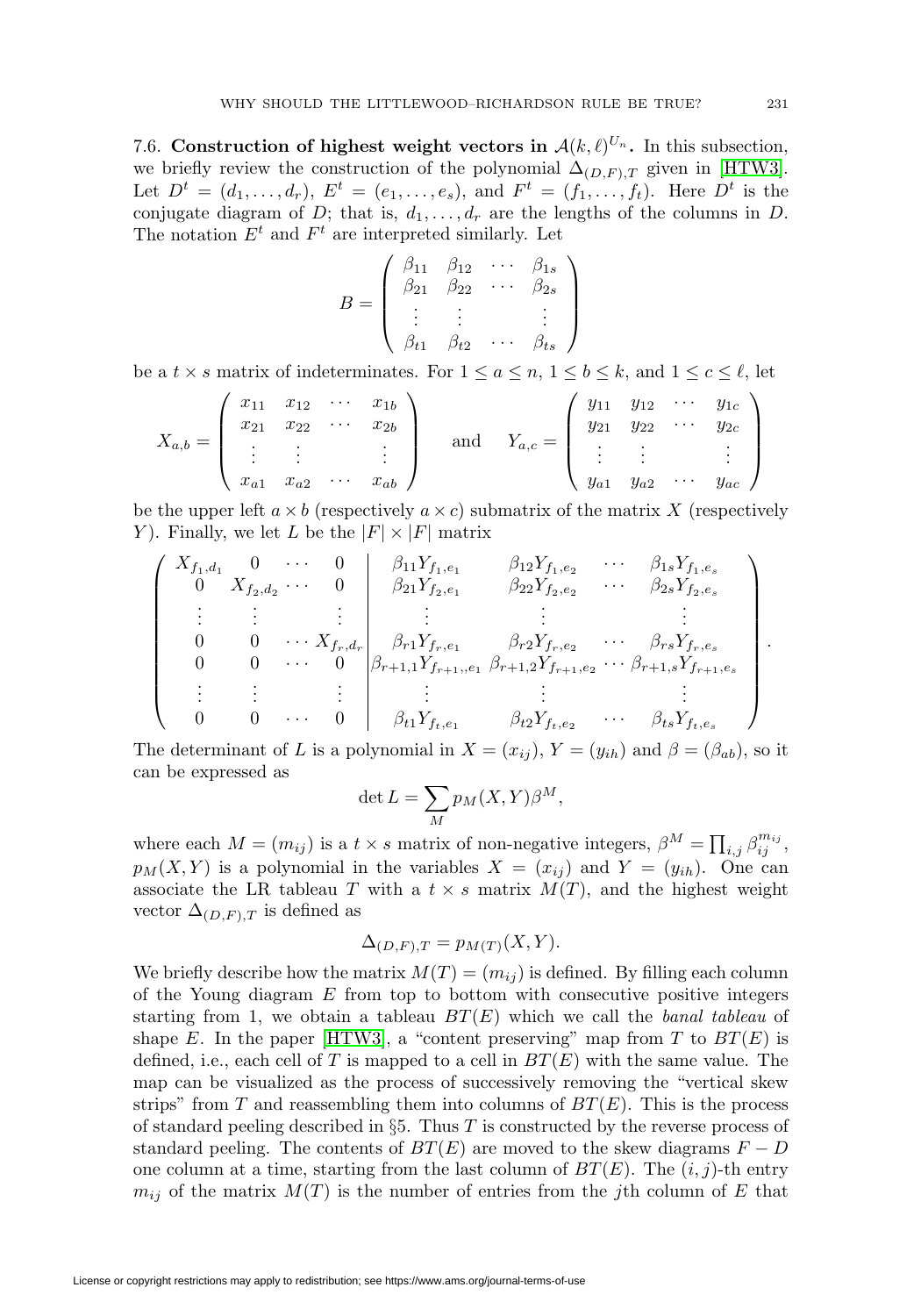get put into the *i*th column of  $F - D$ . We refer readers to the paper [\[HTW3\]](#page-47-2) for more details.

# 7.7. **Final remarks.**

- (a) The analysis of this section shows the roles of the two conditions of semistandardness and YWC in determining the LR tableaux. Semistandard tableaux serve to label the  $GL_n$  highest weight vectors in the tensor product  $\rho_n^D \otimes \left( \bigotimes_{j=1}^\ell S^{a_j} \right)$ . In the context of  $(\mathrm{GL}_n, \mathrm{GL}_m)$ -duality, this space is an eigenspace for the diagonal torus in  $GL_m$ , where  $m = k + \ell$ , and it is also a highest weight vector for the upper left-hand block  $GL_k \subset GL_m$ . The YWC then serves to describe what additional conditions are needed on the tableaux to guarantee that we also have a highest weight vector for  $GL_{\ell} \subset GL_m$ , where  $GL_{\ell}$  is the lower right-hand block in  $GL_m$ .
- (b) This proof of the LR Rule sheds light on the asymmetry of the tableau description of the LR coefficients. From basic principles, it is clear that the LR coefficients  $c_{D,E}^F$  are symmetric in the two factors:  $c_{D,E}^F = c_{E,D}^F$ . However, D and E play very different roles in the description of  $c_{D,E}^F$  via LR tableaux. The construction of [\[HTW3\]](#page-47-2) makes clear the source of the asymmetry: in defining a term order for the polynomials on  $M_{n,k+\ell}$ , we break the symmetry between the variables, putting the variables from  $M_{n,k}$  first, and the variables from  $M_{n,\ell}$  after, and this choice of order is compatible with the asymmetry in the definition of LR tableaux.

(c) The algebra  $\mathcal{A}(k, 1^{\ell}) = \mathcal{P}(\mathbf{M}_{n,m})^{U'_{k}}$  can be decomposed as

$$
\begin{array}{rcl}\mathcal{P}(\mathrm{M}_{n,m})^{U'_{k}} & \cong & \mathcal{P}(\mathrm{M}_{n,k})^{U'_{k}} \otimes \overbrace{\mathcal{P}(\mathbb{C}^{n}) \otimes \cdots \otimes \mathcal{P}(\mathbb{C}^{n})}^{\ell} \\ & \cong & \sum\limits_{r(D) \leq k} \mathcal{P}_{D, s_{1}, \ldots, s_{\ell}}, \\ & _{s_{1}, \ldots, s_{\ell} \geq 0}\end{array}
$$

where  $\mathcal{P}_{D,s_1,...,s_\ell} = \rho_n^D \otimes (\rho_k^D)^{U_k} \otimes \mathcal{P}^{s_1}(\mathbb{C}^n) \otimes \cdots \otimes \mathcal{P}^{s_\ell}(\mathbb{C}^n)$ . If  $s_i \geq s_{i+1}$ , then the tensor product  $\mathcal{P}^{s_i}(\mathbb{C}^n) \otimes \mathcal{P}^{s_{i+1}}(\mathbb{C}^n)$  contains one copy of the representation  $\rho_n^{(s_i,s_{i+1})}$ , so that  $\mathcal{P}_{D,s_1,...,s_i,s_{i+1},...,s_\ell}$  contains the tensor product

$$
\rho_n^D \otimes \left( \bigotimes_{j=1}^{i-1} \mathcal{P}^{s_j}(\mathbb{C}^n) \right) \otimes \rho_n^{(s_i, s_{i+1})} \otimes \left( \bigotimes_{j=i+2}^{\ell} \mathcal{P}^{s_j}(\mathbb{C}^n) \right).
$$

As a subspace of  $\mathcal{P}_{D,s_1,...,s_i,s_{i+1},...,s_{\ell}}$ , this tensor product is exactly the kernel of the raising operator  $E_{i,i+1} = \sum_{c=1}^{n} y_{ci} \frac{\partial}{\partial y_{c(i+1)}}$  from  $\mathcal{P}_{D,s_1,...,s_i,s_{i+1},...,s_\ell}$  to  $\mathcal{P}_{D,s_1,...,s_i-1,s_{i+1}+1,...,s_\ell}$ . Equivalently, it is the space  $(\mathcal{P}_{D,s_1,\ldots,s_i,s_{i+1},\ldots,s_\ell})^{U_2^{(i)}}$  of vectors in  $\mathcal{P}_{D,s_1,\ldots,s_i,s_{i+1},\ldots,s_\ell}$  that are fixed by  $U_2^{(i)}$ . The raising operator  $E_{i,i+1}$  is the parallel in our context of the raising operators used in the combinatorial proofs (see for example [\[Stm\]](#page-48-6)). Similarly, it was the raising operators for a general (Kac-Moody) Lie algebra that Littelmann ([\[Lim\]](#page-48-8)) deformed to obtain his path description of representations.

(d) One way of thinking about the discussion of  $\S6$  and  $\S7$  is that it provides the intrinsic meaning for the LR tableaux hinted at near the end of §5.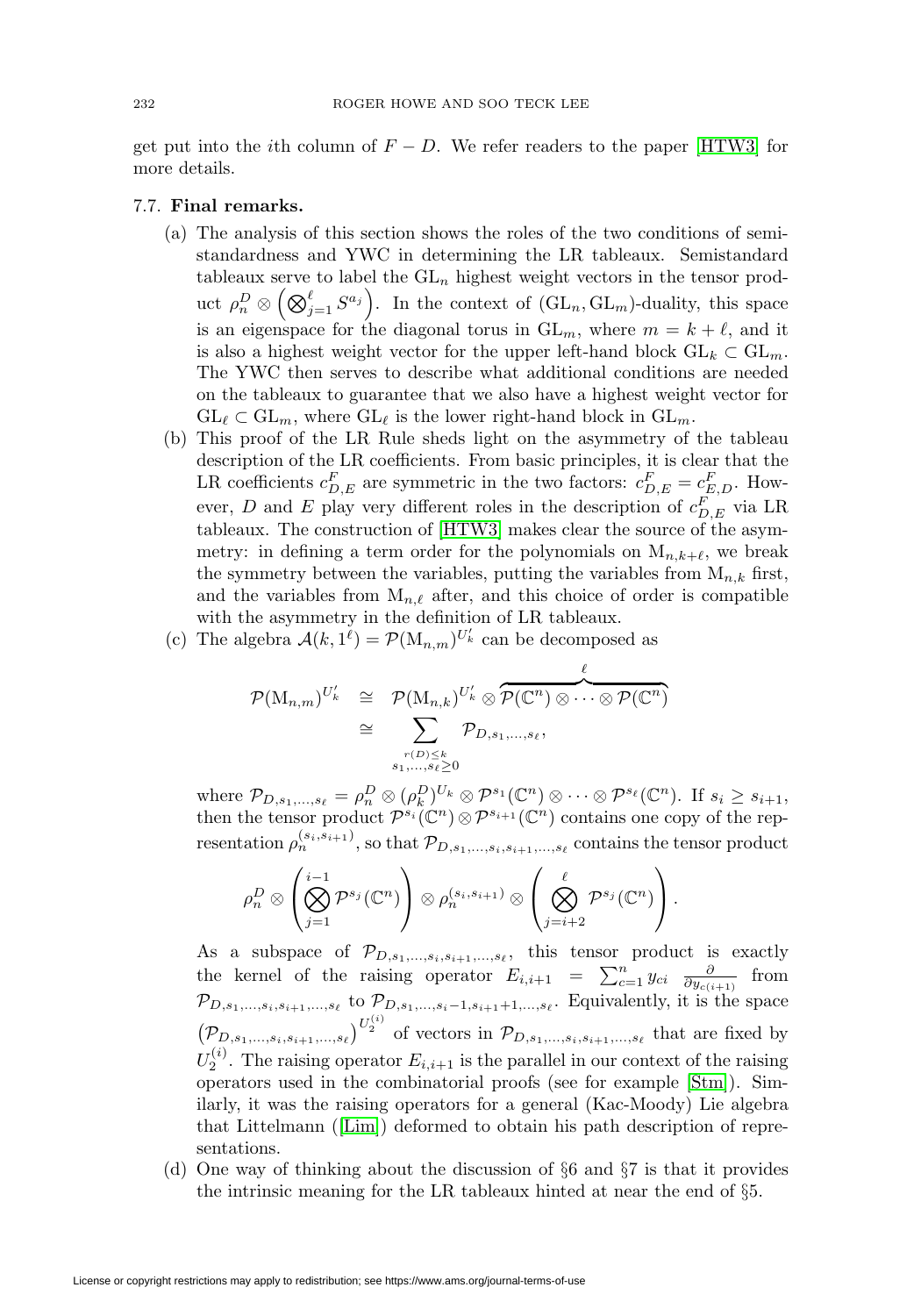(e) In [\[Ho2\]](#page-47-11), a proof of the LR Rule for the two-rowed case is given, that does not rely on counting multiplicities. If this argument can be extended to the general two-rowed situation used in §7, it would enable a proof of the LR Rule without any counting at all. We hope to return to this issue in the future.

#### **ACKNOWLEDGMENTS**

We thank In-Sok Lee for helpful conversations and suggestions, and the referee for helpful suggestions on exposition. We are also grateful to the Institute for Advanced Studies and the Department of Mathematics of Hong Kong University of Science and Technology, and the to the Max Planck Institute of Bonn, Germany, for providing a productive working atmosphere.

# About the authors

Roger Howe and Soo Teck Lee study representation theory and its applications. Howe works at Yale University, where he has taught since 1974. Lee has been teaching at the National University of Singapore since 1993. Despite living on opposite sides of the Earth, they have collaborated regularly, this paper being their seventh joint publication.

#### **REFERENCES**

- <span id="page-46-6"></span>[BD] T. Bröcker and T. Dieck, Representations of Compact Lie Groups, Graduate Texts in Mathematics, Springer-Verlag, New York, 1985. M[R781344 \(86i:22023\)](http://www.ams.org/mathscinet-getitem?mr=781344)
- <span id="page-46-2"></span>[BKW] G. Black, R. King, and B. Wybourne, Kronecker products for compact semisimple Lie groups, J. Phys. A **16** (1983), 1555–1589. M[R708193 \(85e:22020\)](http://www.ams.org/mathscinet-getitem?mr=708193)
- <span id="page-46-13"></span>[BZ] A. Berenstein and A. Zelevinsky, Triple multiplicities for  $\mathfrak{sl}(r+1)$  and the spectrum of the exterior algebra of the adjoint representation, J. Alg. Comb. **1** (1992), 7–22. M[R1162639](http://www.ams.org/mathscinet-getitem?mr=1162639) [\(93h:17012\)](http://www.ams.org/mathscinet-getitem?mr=1162639)
- <span id="page-46-11"></span>[CHV] A. Conca, J. Herzog, and G. Valla, SAGBI basis with applications to blow-up algebras, J. Reine Angew. Math. **474** (1996), 215–248. M[R1390693 \(97h:13023\)](http://www.ams.org/mathscinet-getitem?mr=1390693)
- <span id="page-46-8"></span>[CLO] D. Cox, J. Little, and D. O'Shea, Ideals, Varieties, and Algorithms. An Introduction to Computational Algebraic Geometry and Commutative Algebra, Second edition, Undergraduate Texts in Mathematics, Springer-Verlag, New York, 1997. M[R1417938](http://www.ams.org/mathscinet-getitem?mr=1417938) [\(97h:13024\)](http://www.ams.org/mathscinet-getitem?mr=1417938)
- <span id="page-46-9"></span>[DEP] C. De Concini, D. Eisenbud, and C. Procesi, *Hodge Algebras*, Astérisque 91, 1982. M[R680936 \(85d:13009\)](http://www.ams.org/mathscinet-getitem?mr=680936)
- <span id="page-46-10"></span>[EH] D. Eisenbud and J. Harris, The Geometry of Schemes, Graduate Texts in Mathematics 197, Springer-Verlag, New York, 2000. M[R1730819 \(2001d:14002\)](http://www.ams.org/mathscinet-getitem?mr=1730819)
- <span id="page-46-0"></span>[Fu1] W. Fulton, Young Tableaux, London Mathematical Society Student Texts **35**, Cambridge University Press, Cambridge, 1997. M[R1464693 \(99f:05119\)](http://www.ams.org/mathscinet-getitem?mr=1464693)
- <span id="page-46-1"></span>[Fu2] W. Fulton, Eigenvalues, invariant factors, highest weights, and Schubert calculus, Bull. Amer. Math. Soc. **37** (2000), 209–249. M[R1754641 \(2001g:15023\)](http://www.ams.org/mathscinet-getitem?mr=1754641)
- <span id="page-46-3"></span>[Fu3] W. Fulton, Intersection Theory, Springer-Verlag, Berlin, 1998. M[R1644323 \(99d:14003\)](http://www.ams.org/mathscinet-getitem?mr=1644323)
- <span id="page-46-5"></span>[FH] J. Fürlinger and J. Hofbauer, q-Catalan numbers, J. Combin. Theory Ser. A 40 (1985), 248–264. M[R814413 \(87e:05017\)](http://www.ams.org/mathscinet-getitem?mr=814413)
- <span id="page-46-7"></span>[GL] N. Gonciulea and V. Lakshmibai, Degenerations of flag and Schubert varieties to toric varieties, Transf. Groups 1 (1996), No. 3, 215–248. M[R1417711 \(98a:14065\)](http://www.ams.org/mathscinet-getitem?mr=1417711)
- <span id="page-46-4"></span>[GS] V. Guillemin and S. Sternberg, Convexity properties of the moment mapping, II, Invent. Math. **77** (1984), 533–546. M[R759258 \(86b:58042a\)](http://www.ams.org/mathscinet-getitem?mr=759258)
- <span id="page-46-12"></span>[GT] I. M. Gelfand and M. L. Tsetlin, Finite-dimensional representations of the group of unimodular matrices. (Russian) Doklady Akad. Nauk SSSR (N.S.) 71, (1950). 825–828. English translation: I. M. Gelfand, Collected Papers. Vol II. Edited by S. G. Gindikin,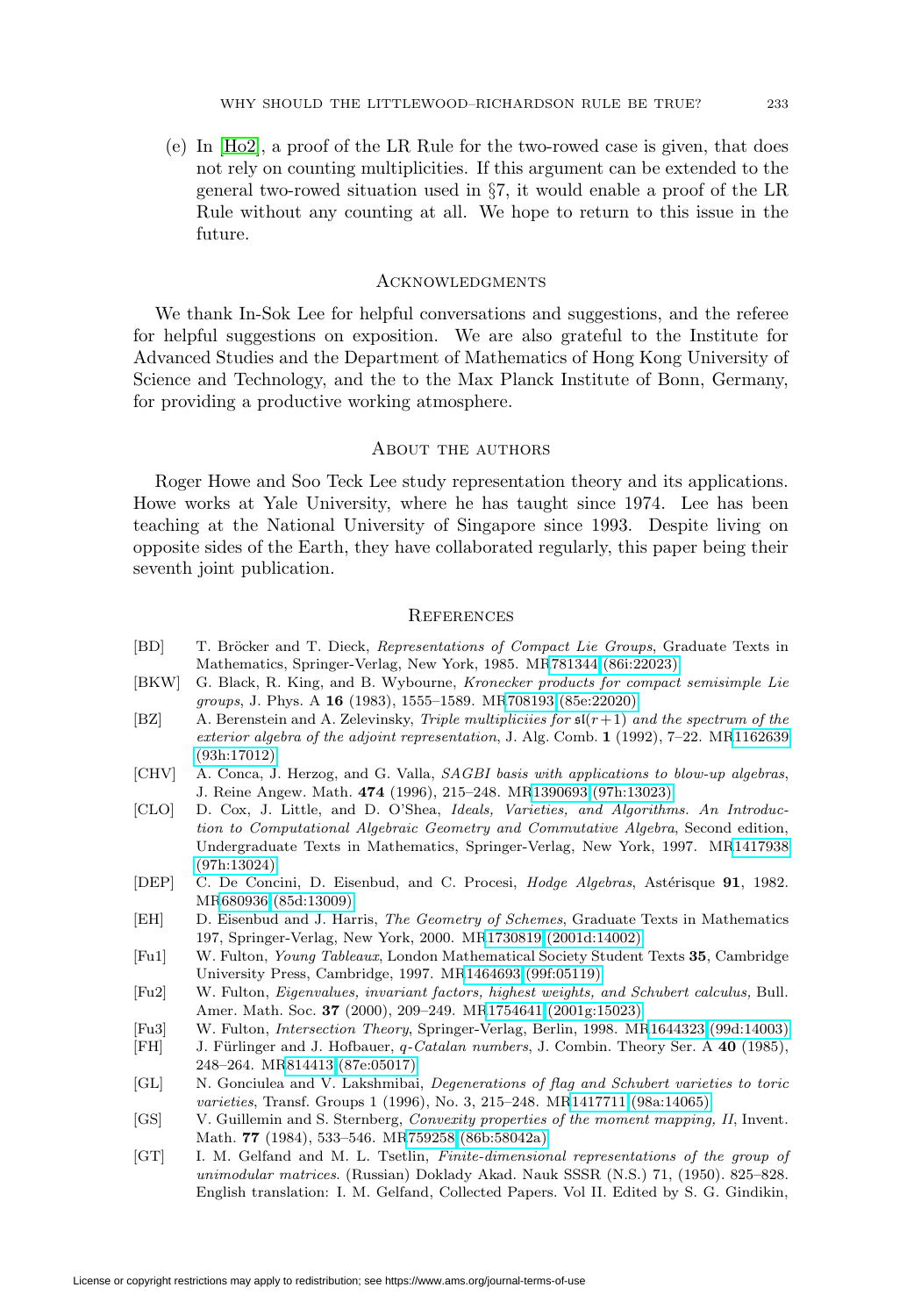V. W. Guillemin, A. A. Kirillov, B. Kostant, and S. Sternberg. Springer-Verlag, Berlin, 1988, 653–656. M[R0035774 \(12:9j\)](http://www.ams.org/mathscinet-getitem?mr=0035774)

- <span id="page-47-10"></span>[GW] R. Goodman and N. R. Wallach, Representations and Invariants of the Classical Groups, Encyclopedia of Mathematics and its Applications **68**, Cambridge University Press, Cambridge, 1998. M[R1606831 \(99b:20073\)](http://www.ams.org/mathscinet-getitem?mr=1606831)
- <span id="page-47-19"></span>[Hd] W. Hodge, Some enumerative results in the theory of forms, Proc. Cam. Phi. Soc. 39 (1943), 22–30. M[R0007739 \(4:184e\)](http://www.ams.org/mathscinet-getitem?mr=0007739)
- <span id="page-47-21"></span>[Hi] T. Hibi, Distributive lattices, affine semigroup rings and algebras with straightening laws, Adv. Stud. Pure Math. **11**, North Holland, Amsterdam, 1987, 93–109. M[R951198](http://www.ams.org/mathscinet-getitem?mr=951198) [\(90b:13024\)](http://www.ams.org/mathscinet-getitem?mr=951198)
- <span id="page-47-3"></span>[HL] R. Howe and S. T. Lee, Bases for some reciprocity algebras I, Trans. Amer. Math. Soc. **359** (2007), 4359–4387. M[R2309189 \(2008j:22017\)](http://www.ams.org/mathscinet-getitem?mr=2309189)
- <span id="page-47-17"></span>[Ho1] R. Howe, Very basic Lie theory, Amer. Math. Monthly **90** (1983), no. 9, 600–623. M[R719752 \(86m:00001a\)](http://www.ams.org/mathscinet-getitem?mr=719752)
- <span id="page-47-11"></span>[Ho2] R. Howe, Perspectives on invariant theory, The Schur Lectures, I. Piatetski-Shapiro and S. Gelbart (eds.), Israel Mathematical Conference Proceedings, 1995, 1–182. M[R1321638](http://www.ams.org/mathscinet-getitem?mr=1321638) [\(96e:13006\)](http://www.ams.org/mathscinet-getitem?mr=1321638)
- <span id="page-47-23"></span>[Ho3] R. Howe, Weyl chambers and standard monomial theory for poset lattice cones, Quart. J. Pure Appl. Math. 1 (2005) 227–239. M[R2155141 \(2006f:05187\)](http://www.ams.org/mathscinet-getitem?mr=2155141)
- <span id="page-47-13"></span>[Horn] A. Horn, Eigenvalues of sums of Hermitian matrices, Pacific J. Math. **12** (1962), 225– 241. M[R0140521 \(25:3941\)](http://www.ams.org/mathscinet-getitem?mr=0140521)
- <span id="page-47-15"></span>[HR] U. Helmke and J. Rosenthal, Eigenvalue inequalities and Schubert calculus, Math. Nachr. **171** (1995), 207–225. M[R1316359 \(96b:15039\)](http://www.ams.org/mathscinet-getitem?mr=1316359)
- <span id="page-47-1"></span>[HTW1] R. Howe, E-C. Tan, and J. Willenbring, Reciprocity algebras and branching for classical symmetric pairs, in: Groups and Analysis—the Legacy of Hermann Weyl, London Math. Soc. Lecuter Note Ser. **vol 354**, K. Tent. ed., 191-130, Cambridge University Press, 2008. M[R2528468 \(2010d:22021\)](http://www.ams.org/mathscinet-getitem?mr=2528468)
- <span id="page-47-4"></span>[HTW2] R. Howe, E-C. Tan, and J. Willenbring, *Stable branching rules for classical symmetric* pairs, Trans. Amer. Math. Soc. **357** (2005), 1601–1626. M[R2115378 \(2005j:22007\)](http://www.ams.org/mathscinet-getitem?mr=2115378)
- <span id="page-47-2"></span>[HTW3] R. Howe, E-C. Tan, and J. Willenbring, A basis for  $GL_n$  tensor product algebra, Adv. Math. **196** (2005), 531–564. M[R2166314 \(2006h:20062\)](http://www.ams.org/mathscinet-getitem?mr=2166314)
- <span id="page-47-18"></span>[Hum] J. Humphrey, Linear algebraic groups, Second edition, Graduate Texts in Mathematics, vol. 21, Springer-Verlag, New York-Heidelberg, 1975. M[R0396773 \(53:633\)](http://www.ams.org/mathscinet-getitem?mr=0396773)
- <span id="page-47-0"></span>[Hus] D. Husemoller, Fiber bundles, Second edition, Graduate Texts in Mathematics, vol. 20, Springer-Verlag, New York-Heidelberg, 1975. M[R0370578 \(51:6805\)](http://www.ams.org/mathscinet-getitem?mr=0370578)
- <span id="page-47-14"></span>[Jo] S. Johnson, The Schubert calculus and eigenvalue inequalities for sums of Hermitian matrices, Ph.D. thesis, University of California, Santa Barbara, 1979.
- <span id="page-47-20"></span>[Kim] S. Kim, Standard monomial theory for flag algebras of  $GL(n)$  and  $Sp(2n)$ , J. Algebra 320(2) (2008), 534–568. M[R2422306 \(2009d:14067\)](http://www.ams.org/mathscinet-getitem?mr=2422306)
- <span id="page-47-5"></span>[Ki1] R. King, Generalized Young tableaux and the general linear group, J. Math. Phys. 11 (1970), 280–293. M[R0251972 \(40:5197\)](http://www.ams.org/mathscinet-getitem?mr=0251972)
- <span id="page-47-6"></span>[Ki2] R. King, Modification rules and products of irreducible representations for the unitary, orthogonal, and symplectic groups, J. Math. Phys. **12** (1971), 1588–1598. M[R0287816](http://www.ams.org/mathscinet-getitem?mr=0287816) [\(44:5019\)](http://www.ams.org/mathscinet-getitem?mr=0287816)
- <span id="page-47-7"></span>[Ki3] R. King, Branching rules for classical Lie groups using tensor and spinor methods, J. Phys. A **8** (1975), 429–449. M[R0411400 \(53:15136\)](http://www.ams.org/mathscinet-getitem?mr=0411400)
- <span id="page-47-8"></span>[Ki4] R. King, S-functions and characters of Lie algebras and superalgebras, in Invariant Theory and Tableaux (D. Stanton, Ed.), IMA Vol. Math. Appl. **19**, Springer, New York, 1990, 226–261. M[R1035497 \(90k:17014\)](http://www.ams.org/mathscinet-getitem?mr=1035497)
- <span id="page-47-16"></span>[Kir] F. Kirwan, Convexity properties of the moment mapping, III, Invent. Math. **77** (1984), 547–552. M[R759257 \(86b:58042b\)](http://www.ams.org/mathscinet-getitem?mr=759257)
- <span id="page-47-12"></span>[Kl] A. Klyachko, Stable bundles, representation theory and Hermitian operators, Selecta Math. (N.S.) 4 (1998), 419–445. M[R1654578 \(2000b:14054\)](http://www.ams.org/mathscinet-getitem?mr=1654578)
- <span id="page-47-22"></span>[KM] M. Kogan and E. Miller, Toric degeneration of Schubert varieties and Gelfand-Tsetlin polytopes, Adv. Math. **193**, (2005), 1–17. M[R2132758 \(2006d:14054\)](http://www.ams.org/mathscinet-getitem?mr=2132758)
- <span id="page-47-9"></span>[Ko] K. Koike, On the decomposition of tensor products of the representations of the classical groups: by means of the universal characters, Adv. Math. **74** (1989), No. 1, 57–86. M[R991410 \(90j:22014\)](http://www.ams.org/mathscinet-getitem?mr=991410)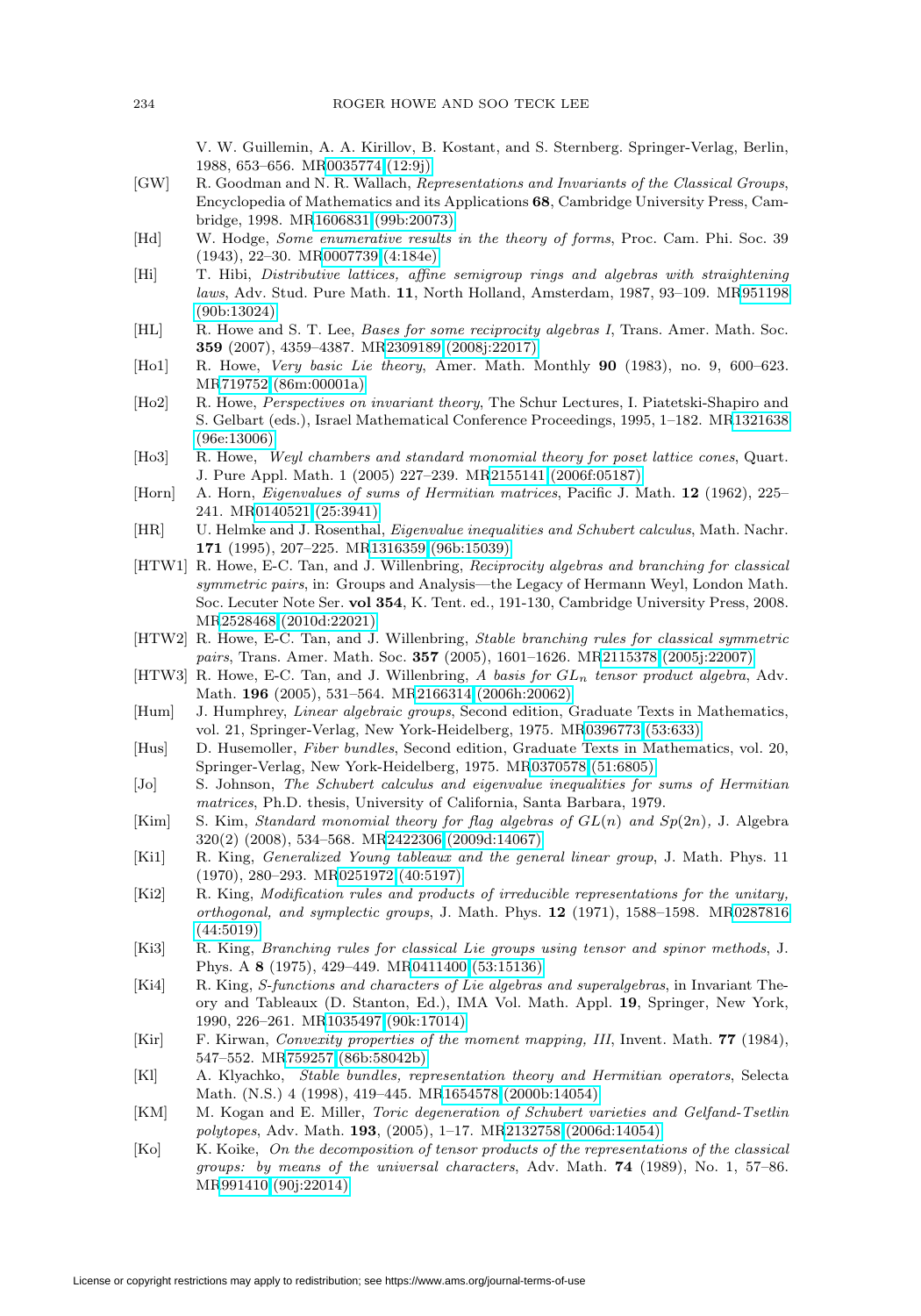- <span id="page-48-13"></span>[KoT] K. Koike and I. Terada, Young diagrammatic methods for the restriction of representations of complex classical Lie groups to reductive subgroups of maximal rank, Adv. Math. **79** (1990), No. 1, 104–135. M[R1031827 \(91a:22013\)](http://www.ams.org/mathscinet-getitem?mr=1031827)
- <span id="page-48-16"></span>[KT1] A. Knutson and T. Tao, The honeycomb model of  $GL_n(\mathbb{C})$  tensor products I: Proof of the saturation conjecture, J. Amer. Math. Soc. **12** (1999), 1055–1090. M[R1671451](http://www.ams.org/mathscinet-getitem?mr=1671451) [\(2000c:20066\)](http://www.ams.org/mathscinet-getitem?mr=1671451)
- <span id="page-48-17"></span>[KT2] A. Knutson and T. Tao, Honeycombs and Sums of Hermitian Matrices, Notices Amer. Math. Soc. **48**(2001), 175–186. M[R1811121 \(2002g:15020\)](http://www.ams.org/mathscinet-getitem?mr=1811121)
- <span id="page-48-18"></span>[KTW] A. Knutson, T. Tao, and C. Woodward, The honeycomb model of  $GL_n(\mathbb{C})$  tensor products II: Puzzles determine facets of the Littlewood-Richardson cone, J. Amer. Math. Soc. **17** (2004), 19–48. M[R2015329 \(2005f:14105\)](http://www.ams.org/mathscinet-getitem?mr=2015329)
- <span id="page-48-14"></span>[Le] L. Lesieur, Les problèmes d'intersection sur une viarété de Grassmann, C. R. Acad. Sci. **225** (1947), 916–917. M[R0023096 \(9:304c\)](http://www.ams.org/mathscinet-getitem?mr=0023096)
- <span id="page-48-8"></span>[Lim] P. Littelmann, Paths and root operators in representation theory, Ann. of Math. **142** (1995), no. 3, 499–525. M[R1356780 \(96m:17011\)](http://www.ams.org/mathscinet-getitem?mr=1356780)
- <span id="page-48-10"></span>[Liw1] D. Littlewood, The Theory of Group Characters and Matrix Representations of Groups, Oxford University Press, New York 1940. M[R0002127 \(2:3a\)](http://www.ams.org/mathscinet-getitem?mr=0002127)
- <span id="page-48-11"></span>[Liw2] D. Littlewood, On invariant theory under restricted groups, Philos. Trans. Roy. Soc. London. Ser. A. **239** (1944), 387–417. M[R0012299 \(7:6e\)](http://www.ams.org/mathscinet-getitem?mr=0012299)
- <span id="page-48-12"></span>[Liw3] D. Littlewood, Products and plethysms of characters with orthogonal, symplectic and symmetric groups, Canad. J. Math. **10** (1958), 17–32. M[R0095209 \(20:1715\)](http://www.ams.org/mathscinet-getitem?mr=0095209)
- <span id="page-48-0"></span>[LR] D. Littlewood and A. Richardson, Group characters and algebra, Philos. Trans. Roy. Soc. London Ser. A. **233**, (1934), 99–142.
- <span id="page-48-1"></span>[Ma] I. Macdonald, Symmetric Functions and Hall Polynomials, Oxford University Press, 1995. M[R1354144 \(96h:05207\)](http://www.ams.org/mathscinet-getitem?mr=1354144)
- <span id="page-48-21"></span>[MS] E. Miller and B. Sturmfels, Combinatorial Commutative Algebra, Graduate Texts in Mathematics 227, Springer-Verlag, New York, 2005. M[R2110098 \(2006d:13001\)](http://www.ams.org/mathscinet-getitem?mr=2110098)
- <span id="page-48-23"></span>[Rei] V. Reiner, Victor signed posets, J. Combin. Theory Ser. A **62** (1993), 324–360. M[R1207741 \(94d:06011\)](http://www.ams.org/mathscinet-getitem?mr=1207741)
- <span id="page-48-7"></span>[ReS] J. Remmel and M. Shimozono, A simple proof of the Littlewood-Richardson rule and applications, Discrete Math. **193** (1998), 257–266. M[R1661373 \(2000a:05213\)](http://www.ams.org/mathscinet-getitem?mr=1661373)
- <span id="page-48-9"></span>[RuS] L. Rubbiano and M. Sweedler, Subalgebra bases, in Commutative Algebra (Salvador, 1988), Lecture Notes in Math., **1430**, Springer, Berlin, 1990, 61–87. M[R1068324](http://www.ams.org/mathscinet-getitem?mr=1068324) [\(91f:13027\)](http://www.ams.org/mathscinet-getitem?mr=1068324)
- <span id="page-48-2"></span>[Sa] B. Sagan, The symmetric group. Representations, combinatorial algorithms, and symmetric functions, Second edition, Graduate Texts in Mathematics vol. 203, Springer-Verlag, New York, 2001. M[R1824028 \(2001m:05261\)](http://www.ams.org/mathscinet-getitem?mr=1824028)
- <span id="page-48-15"></span>[Scb] H. Schubert, Kalkül der abzählenden Geometrie. (German) [Calculus of enumerative geometry] Reprint of the 1879 original. With an introduction by Steven L. Kleiman. Springer-Verlag, Berlin-New York, 1979. M[R555576 \(82c:01073\)](http://www.ams.org/mathscinet-getitem?mr=555576)
- <span id="page-48-4"></span>[Sch] M. Sch¨utzenberger, La correspondance de Robinson, pp. 59-113 in Combinatoire et représentation du groupe symétrique (D. Foata, ed.), Lecture Notes in Mathematics **579**, 1976. M[R0498826 \(58:16863\)](http://www.ams.org/mathscinet-getitem?mr=0498826)
- <span id="page-48-22"></span> $[Se]$  C. Seshadri, Geometry of  $G/P$ , I. Theory of standard monomials for minuscule representations, C. P. Ramanujam—a tribute, pp. 207-239, Tata Inst. Fund. Res. Studies in Math., **8**, Springer, Berlin-New York, 1978. M[R541023 \(81g:14023a\)](http://www.ams.org/mathscinet-getitem?mr=541023)
- <span id="page-48-19"></span>[Sta] R. Stanley, Enumerative Combinatorics, vol. 1, Cambridge University Press, 1997. M[R1442260 \(98a:05001\)](http://www.ams.org/mathscinet-getitem?mr=1442260)
- <span id="page-48-6"></span>[Stm] J. Stembridge, A concise proof of the Littlewood-Richardson rule, Electron. J. Combin. **9** (2002), no. 1, Note 5, 4 pp. (electronic). M[R1912814 \(2003e:05141\)](http://www.ams.org/mathscinet-getitem?mr=1912814)
- <span id="page-48-20"></span>[Stu] B. Sturmfels, Grobner Beses and Convex Polytopes, Univ. Lecture Series, Vol. 8, Amer. Math. Soc., Providence, RI, 1996. M[R1363949 \(97b:13034\)](http://www.ams.org/mathscinet-getitem?mr=1363949)
- <span id="page-48-3"></span>[Su] S. Sundaram, Tableaux in the representation theory of the classical Lie groups, in Invariant Theory and Tableaux (D. Stanton, ed.), IMA Vol. Math. Appl. **19**, Springer, New York, 1990, 191–225. M[R1035496 \(91e:22022\)](http://www.ams.org/mathscinet-getitem?mr=1035496)
- <span id="page-48-5"></span>[T1] G. Thomas, Baxter algebras and Schur functions, Ph. D. thesis, University College of Swansea, (1974).